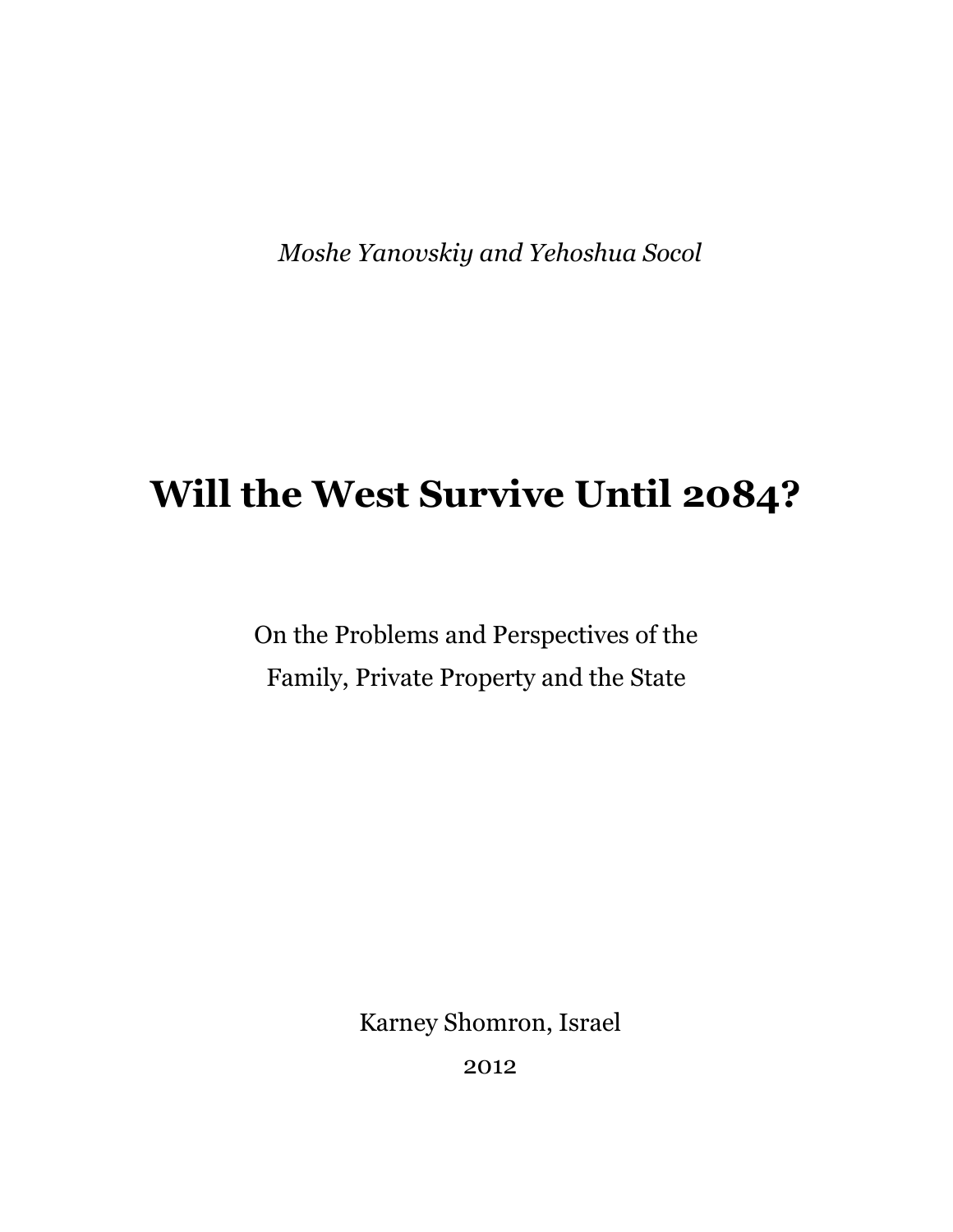### The West and the East – A War of Civilizations

What do multiculturalism and global warming have in common? Our essays aim to provide an answer to this seemingly pointless question.

High taxes that are steadily rising, promotion of social parasitism, and government intervention in family affairs, are all links in the same chain. Another link is multiculturalism blown up by the media, and understood here as the complete absence of absolute values, which makes it easy (for lack of clear criteria) for the bureaucrat to redistribute the taxpayer's resources. Global warming, this worldwide bottomless pit for public resources, which was invented by "scientific" bureaucrats and ignores the scientific approach, is another link in the same chain.

The main difference between this work and the previous studies written on this topic is that we look at the various processes of modern life as manifestations of integral trend that threatens the very existence of a free society. Nevertheless, we believe, unlike most predecessors, that this trend is actually reversible.

\*\*\*

 $\overline{a}$ 

"… If you look at the world as whole you cannot doubt that it grown progressively more cultivated and populated. Every territory is now accessible, every territory explored, every territory opened to commerce. The most delightful farmsteads have obliterated areas formerly waste, plough-land has subdued the woods, domestic cattle have put to flight the wild beast, barren stands have become fertile, rocks are reduced to soil, swamps are drained, the number of cities today exceeds the number of isolated huts in former times, islands no longer inspire fear nor crags terror: everywhere people, everywhere organized communities, everywhere human life…"

It is hard to believe that this quote is taken from the works of an early Christian philosopher Tertullian (3rd century AD)  $\frac{1}{1}$  ... Despite the popular erroneous belief, scientific and technical progress has always accompanied mankind. Multi-storey

<sup>1</sup> Cited from: R. A. Nisbet, History of the Idea of Progress, Transaction Publishers; 2-nd edition, 1994, p. 52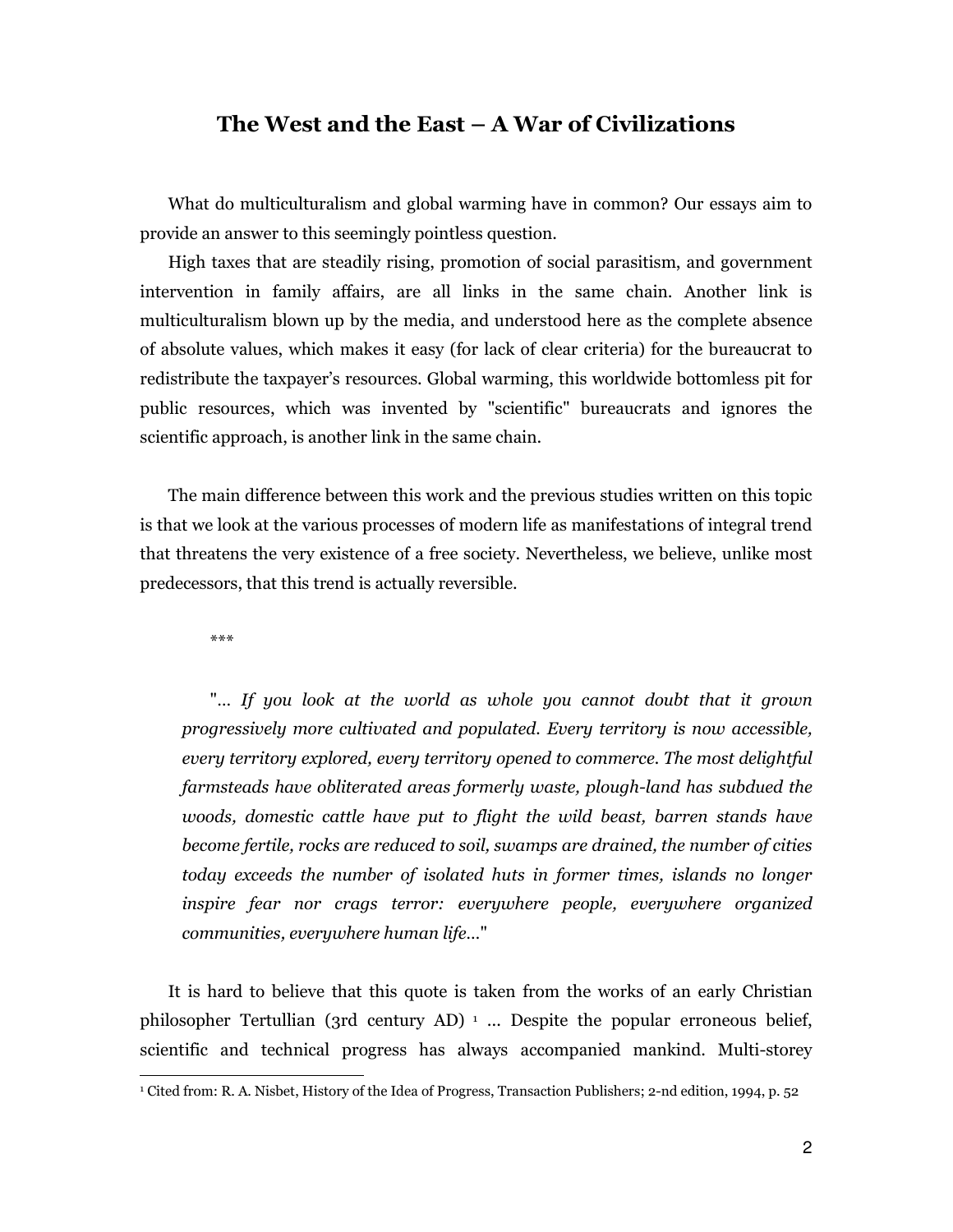buildings, irrigation channels, the compass, round the world trips, gunpowder, and the printing press – all these form an impressive and far from complete list of epochal scientific and technological achievements that preceded the Industrial Revolution. However, it is an undeniable fact that, despite this giant leap forward, broad masses of the population in the 16th century lived in about the same manner as in the days of Tertullian (and even like those a couple of thousand years before him). Infant mortality was above 50%, life expectancy was 40 years (although here and there centenarians always existed), periodic famine and a chronic lack of confidence in what the next day would bring, were rife. Labor productivity increased, but it was invariably consumed and diminished by population growth and invading neighbors who destroyed and looted rather than build and plow. The situation began to change in the 16th-17th centuries which gradually led to the Industrial Revolution, reduced infant mortality to 0.1% and increased life expectancy to 80 years by the end of the twentieth century. This improvement resulted from the idea of freedom and protection of individual rights – i.e. you cannot take away from a person that which belongs to him, even if you do have bigger fists (or the right ancestry, or progressive ideology). The idea was known to humanity from time immemorial – from the Book of books. However, it is precisely the spread of this idea in the Western world that caused the Revolution. And China, which taught the West to manufacture paper, gunpowder and rockets, as well as a system of vocational training for officials, but which refused to accept this idea of freedom, remained on the outskirts of history (at least for a few centuries).

It is widely accepted that the history of civilization is the history of a clash between the East and the West (the concepts of "East" and "West" are purely a matter of convention: "East" means slavery, man for the sake of the system; "West" means freedom, the system for the sake of the man). But here's the paradox: precisely when the West finally beat the East from a technical-economic point of view, and automatic weapons and aviation eliminated nomadic bandits, the East began to penetrate into the West by means of democratic institutions. The French philosopher and writer Frederic Bastiat,<sup>2</sup> the British economist Herbert Spencer and many others wrote about this impending danger more than a hundred years ago. Really, absolute freedom preached by the "new liberals" is nothing else than a peculiar and novel form of dictatorship. For example, the freedom of sex and homosexuality (the government promotes lewdness by

 2 Frédéric Bastiat "Lawful Plunder." http://www.econlib.org/library/Bastiat/basLaw1.html#L.30

H. Spencer. "The Man versus the State." http://www.econlib.org/library/LFBooks/Spencer/spnMvS.html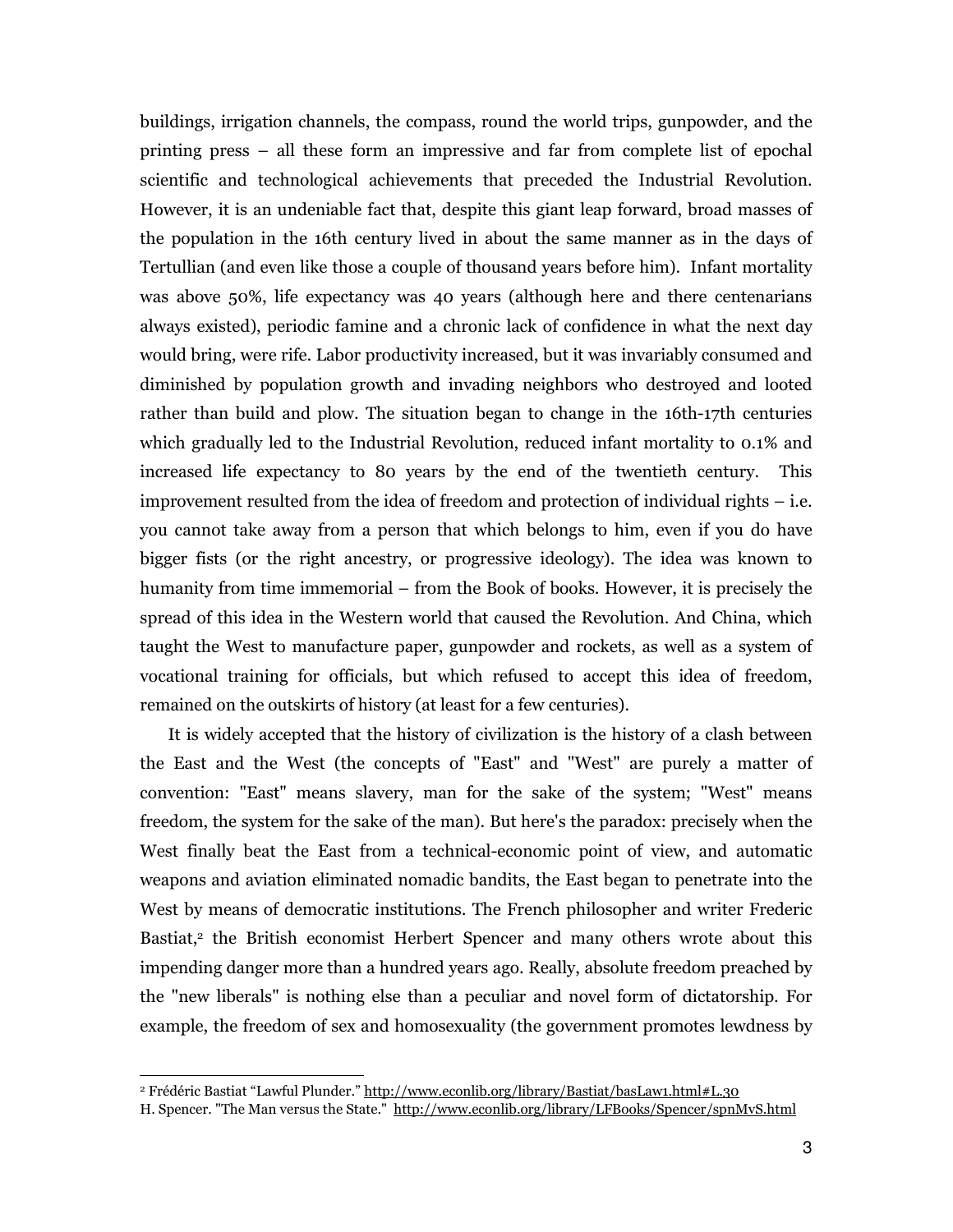paying benefits and through its tax policy), is combined with a rigid pursuit of normal families (by disproportionately exaggerating the subject of domestic violence and encouraging whistle blowing). In the past 50 years, the West successfully pushed the East aside geopolitically  $-$  e.g. piracy has come back, although it was completely eradicated in the early 19<sup>th</sup> century. But one way or another, the world continued to progress. Apparently, September 11, 2001 should be seen, as a turning point.

The world was transformed after 9/11. For example, it is impossible today to tell what long-term impact the plane-boarding routine (which has come to include a humiliating search – including taking off certain pieces of clothing), will have on our generation. (Note parenthetically that the "final solution" began with humiliating, but tolerable requirements.) Now the question for the West is: to be or not to be?

Some readers of the last sentence will certainly think it is too dramatic. They will remember with a smile Oswald Spengler's *The Decline of the West* published in 1918 as well as essays on the imminent end of capitalism that some of them (of Soviet origin) wrote themselves for their "scientific communism" course. However, may we remind them that only a quarter of a century after Spengler's book was published, European civilization was saved only due to intervention from across the ocean? In general, the destruction of what were considered to be unshakable civilizations by nations immeasurably inferior to these civilizations in their industry, economy, and military, is not new for history. That is what Gustave Le Bon, who is considered to be the father of social psychology, wrote over a hundred years ago:

"When a people reaches that degree of civilisation and power at which it is assured that it is no longer exposed to the attacks of its neighbours, it begins to enjoy the benefits of peace and material well-being procured by wealth. At this juncture the military virtues decline, the excess of civilisation creates new needs, and egoism increases. Having no ideal beyond the hasty enjoyment of rapidly acquired advantages, the citizens abandon to the State the care of public affairs, and soon lose all the qualities that had made their greatness. Then barbarian or semi-barbarian neighbours, whose needs are few, but who are strongly attached to an ideal, invade the too civilised people, and proceed to form a new civilisation."<sup>3</sup>

 3 G. Le Bon "Psychology of the peoples" G.E.Stechert & Co 1912 NY (Les lois psychologiques de l'evolution des peuples 1895) pp. 109-110.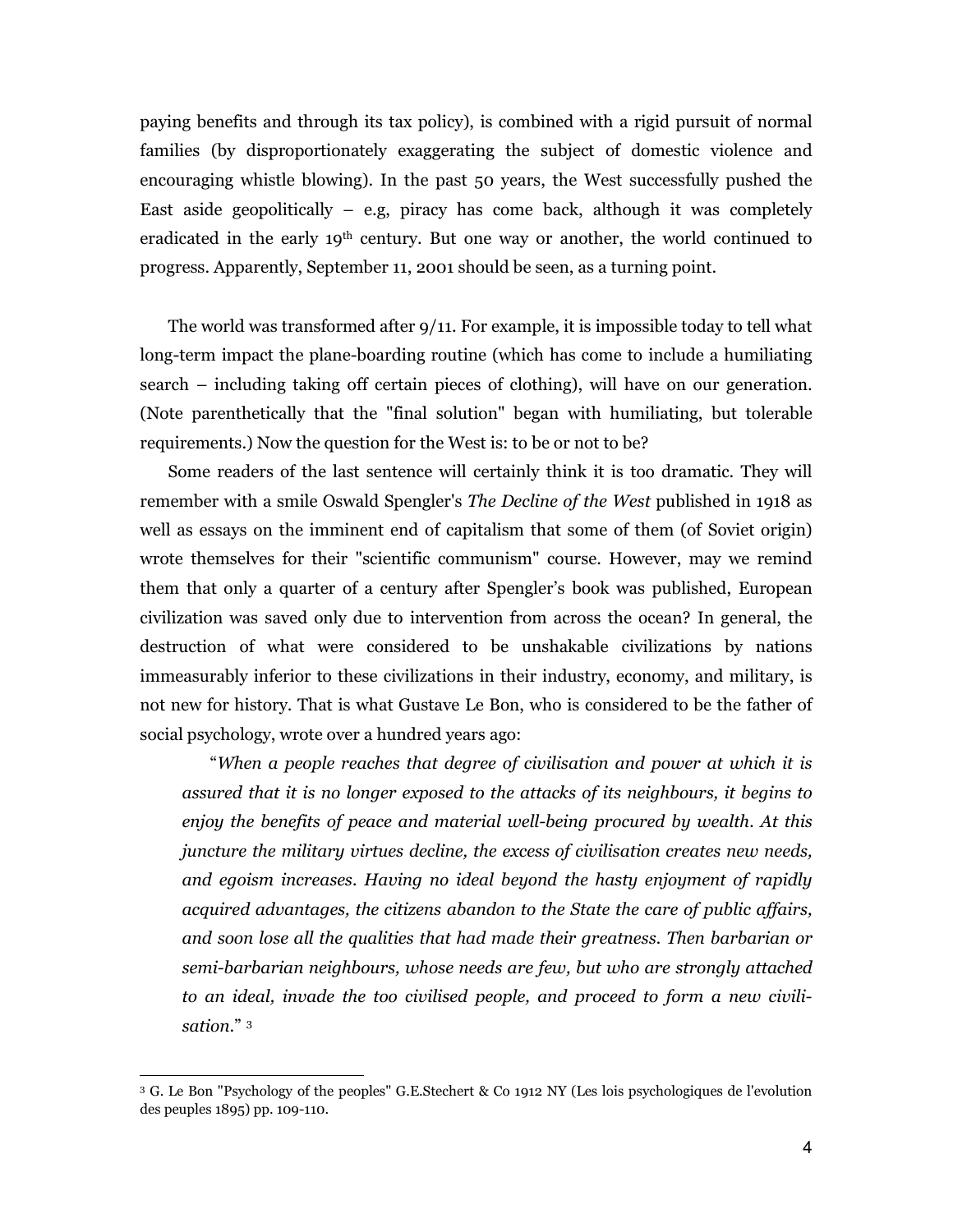And what does all this have to do with us, Jews? What is the role of this tiny nation in determining the fate of the world? Apparently, it is a considerable one. Israeli activist and publicist Moshe Feiglin correctly observed that:

 "For some reason, the mini-war between Israel and Palestinians rivets international attention. The lions' share of the Security Council deliberations revolves around the narrow sliver of land in the eastern basin of the Mediterranean Sea. The international media keep offices and entire teams in Israel on permanent basis. The US State Department, Congress and Government incessantly interfere with events here. The European Union, Russia and of course, the Moslem states all demand a piece of action, as well.

The number of casualties in the wars between Israel and the Arabs is not even a fraction of the losses that the human race has suffered in various wars and conflicts since Israel was established. As strange as it may seem, Israel is one of the quietest places on the globe today.

So why is the entire world focused on tiny Israel? A world war is being fought here." 4

The war fought here is the war between the East and the West, between freedom and slavery, between life and death. We surely do not believe that the economic recipes presented in the following articles, which are quite simple and not novel, are as themselves a remedy for all ills. However, when speaking dryly and pragmatically, we should remember John Mill's words:

 "By some minds, government is conceived as strictly a practical art, giving rise to no questions but those of means and an end. … To find the best form of government; to persuade others that it is the best; and, having done so, to stir them up to insist on having it, is the order of ideas in the minds of those who adopt this view of political philosophy. They look upon a constitution in the same light (difference of scale being allowed for) as they would upon a steam plow, or a threshing machine.

 $\overline{a}$ 

<sup>4</sup> Feiglin M. World War (2000) in: M. Feiglin, "The War of Dreams", Jewish Leadership Library, Jerusalem, 2006, pp. 405-406.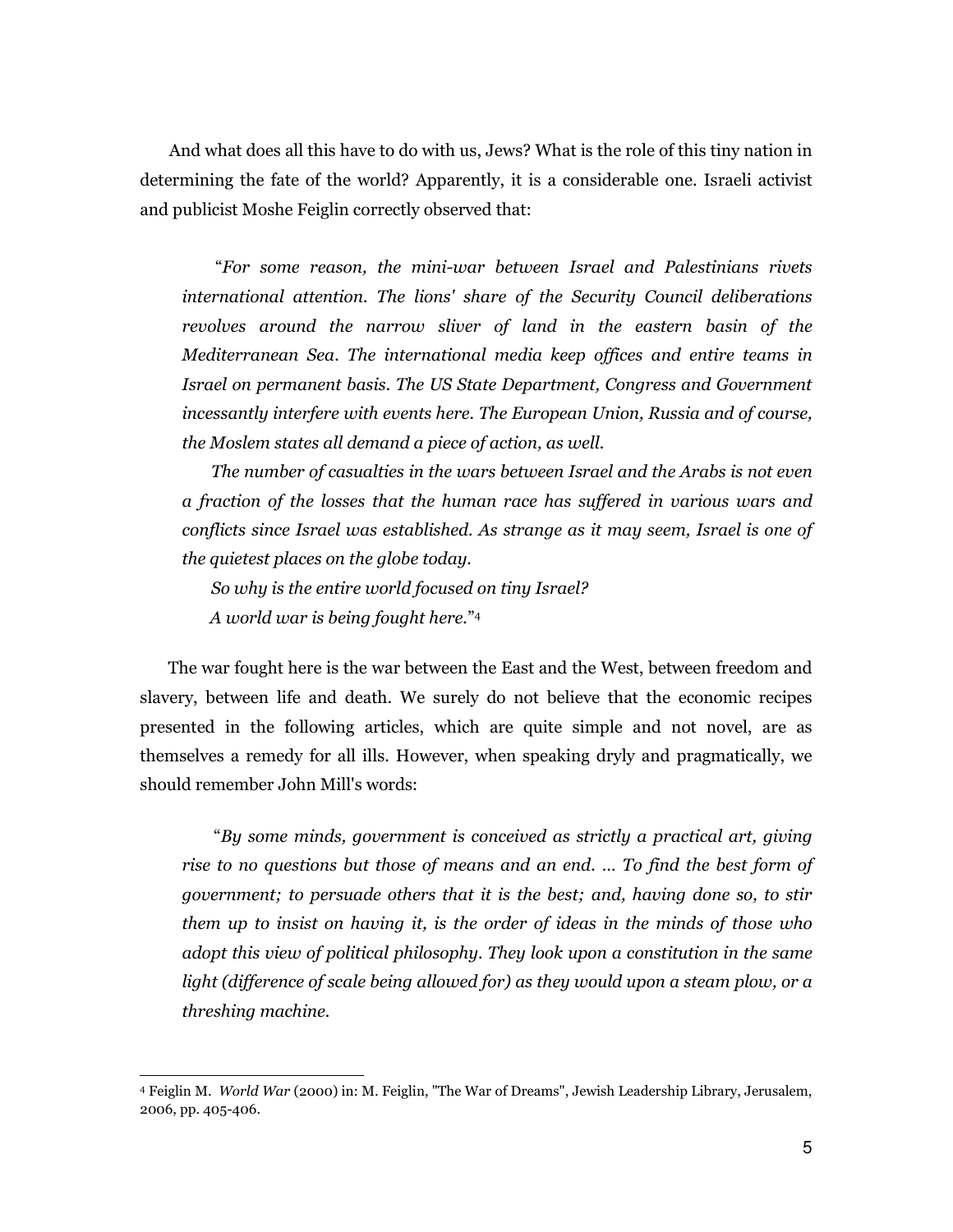To these stand opposed another kind of political reasoners, who are so far from assimilating a form of government to a machine, that they regard it as a sort of spontaneous product, and the science of government as a branch (so to speak) of natural history. According to them, forms of government are not a matter of choice. We must take them, in the main, as we find them. …

It is difficult to decide which of these doctrines would be the most absurd ... " 5

In 1969, Andrei Amalric wrote a prophetic essay entitled Will the Soviet Union Survive Until 1984? in which he predicted the collapse of the Soviet totalitarian system. We, on the other hand, despite being involved in analyzing the weaknesses of the free society and the dangers that threaten it, are confident in its viability. Our strong belief in the reversibility of the threatening totalitarian tendencies rests ultimately on our "firm reliance on the protection of divine Providence," much like the Founding Fathers of the United States. We believe that the Master of the world will not allow the destruction of what has been created on the basis of His word (unlike, for example, the Roman Empire, Pax Romano). But economic incentives certainly influence public institutions, and we follow the classical advice of our Sages: "Do what you should do, and He will do as He sees fit to do!"

Yehoshua Socol Karney Shomron, Israel June 2012

<sup>5</sup> Mill, John Stuart "Considerations on Representative Government" NY : Harper and Brothers Publishers, 1862 (Gutenberg EBook Project) pp. 3-4.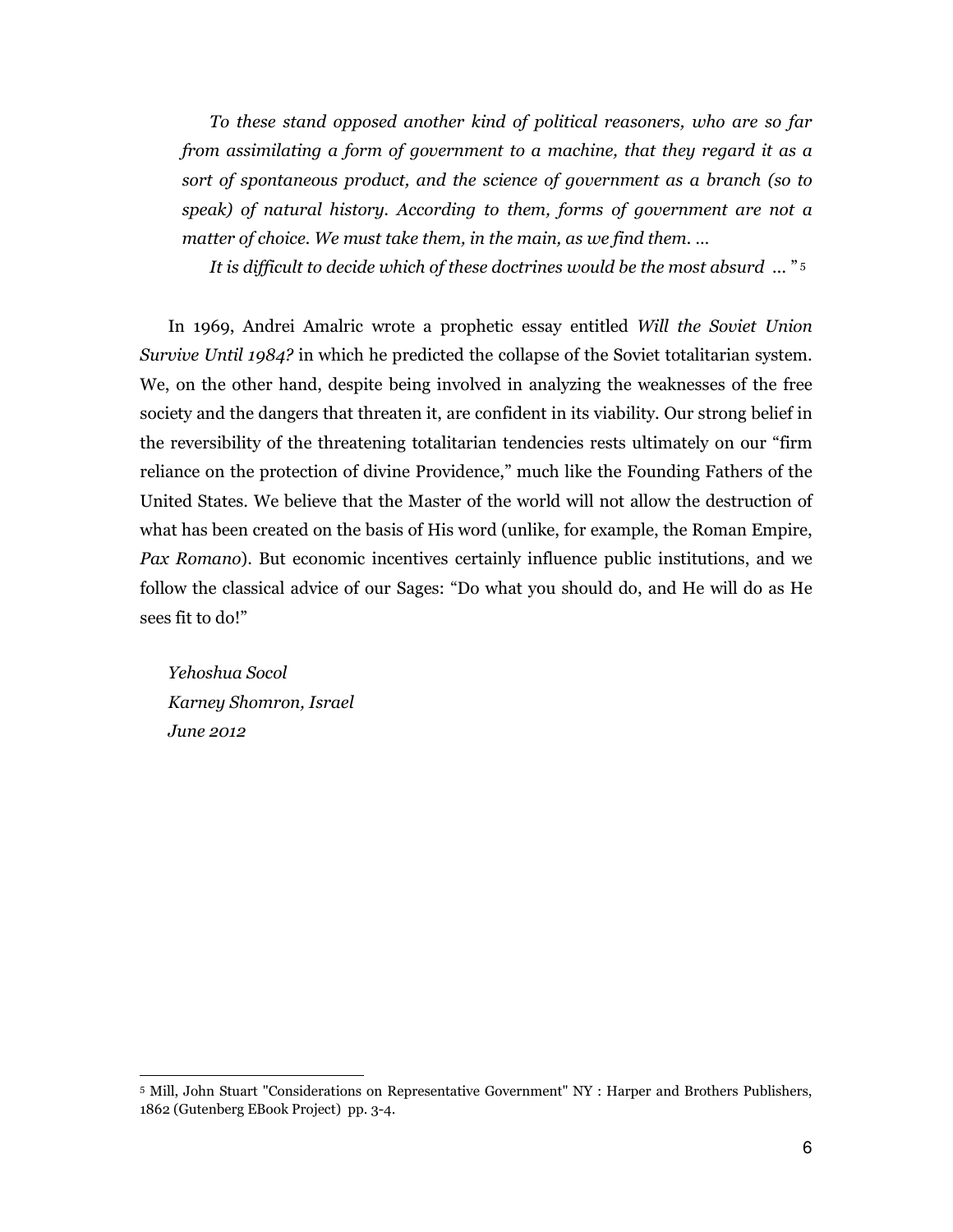# Social or Democratic?

On the origin and progress of legal democracy, as well as some socioeconomic incentives that push modern democracies towards oligarchic tyranny.

### 1. Some History

Once King Philip II of Spain attempted to persuade the Dutch that they must pay him taxes—with no provisos. He, on his part, as "the anointed of God" could not have any obligations to anyone or anything, for he was assigned the Supreme Mission: The defense of the Catholic faith — even at the expense of the lives of the unenlightened, lost in the darkness of superstition and puritanical morality subjects. Cannon blasts of the Dutch ships, led by William of Orange, distinctly brought to the attention of the monarch that his subjects highly doubt this right.

After their victory, the Dutch did not leave one Catholic monastery in the country. The English King Charles I Stuart decided to replenish the treasury without the consent of the British citizens. In the name of ideals of the enlightened monarchy, he put the wealthy misers in prison "for tax crimes" and took away their property. When the shortsighted citizens rebelled, he decided to defend the law by using brutal force (the law in his interpretation as the right to realize the Supreme Mission). His army was defeated; he was caught and beheaded.

After this, the Absolutist-Catholic opposition was never presented in the British Parliament.

King George III of England put up with these restrictions, but thought that at least in the colonies he should not behave as a common night guard hired by the plebian colonists. The Commoners crushed the hopes of George III and his British brethren in the most flagrant manner. The British responded to the peaceful demands of the colonists to give them representation in the Parliament of their metropolis with a punitive expedition in the. In addition, British authorities began to incite the "brutal savage Indians" against the colonists rather than to protect them from these "noble savages". Then the Americans, using the meticulous phrases of the Declaration of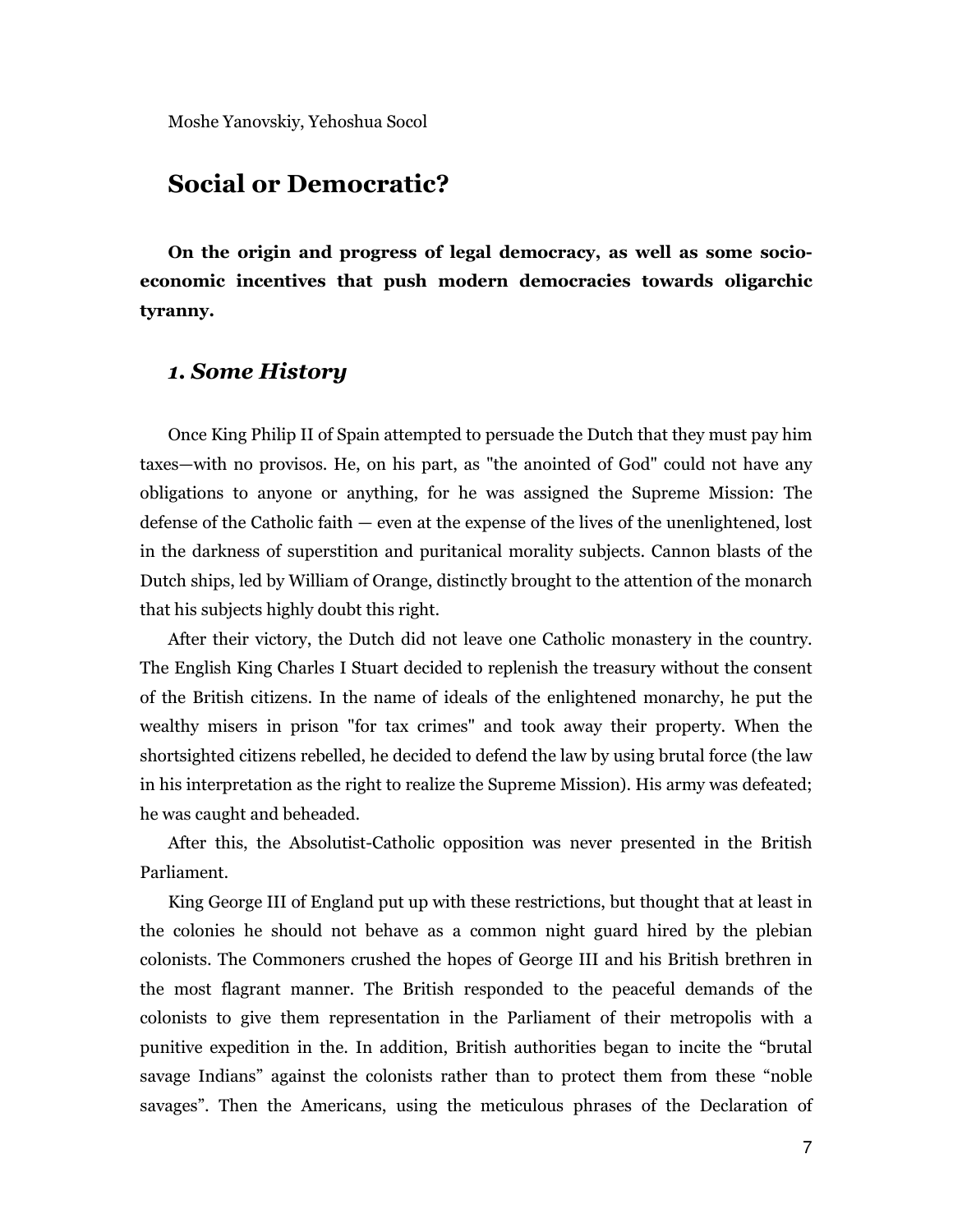Independence announced to the world of their "dismissal" of this power.<sup>1</sup> King George received a clear message and was forced to admit that the arguments of Washington's army bear weight.

 Americans loyal to the king fled to Canada and were never presented to the U.S. Congress.

Thus the foundation was laid of the first legal democracies.<sup>2</sup>

# 2. Legal Democracy as a Natural Right

The word "democracy" has many definitions: at least 550 are known today.<sup>3</sup> The most prevalent features mentioned are universal and equal suffrage and the separation of the legislative, executive and judicial powers. But the formal requirements cannot capture the essence. Thus, the formal requirements of a democracy are not satisfied by the obviously democratic England in the second half of the 19th century, but are satisfied by modern Russia or Nigeria. And when we talk about democracy, there is the image of a society with an indefinable feeling of freedom, lack of hunger and epidemics, high (and rising) life expectancy, as well as the population's sense of confidence in the fact that tomorrow they are not going to be robbed or imprisoned (if they have not committed a crime).

Democracy as is known today is only the practical implementation of the notion of Rule of Law founded on the concept of Natural Law. In theory of law, two approaches are emphasized: positive Law and natural Law. According to the concept of positive law, ("the Social Contract" in the terminology of J.J. Rousseau), the law is valid (constitutional) and necessitates obedience by the very fact that it is the law. In line with this concept, any law enacted in accordance with a predetermined procedure is constitutional. Precisely this understanding is the foundation of the modern left-liberal approach: any decision made by the "enlightened" legislator or judge is constitutional. This approach (with the only difference being that they spoke of monarchs, dictators or totalitarian parties instead of legislators or judges) was being developed by the enemies

<sup>&</sup>lt;sup>1</sup> Declaration of Independence: http://www.archives.gov/national-archivesexperience/charters/declaration.html

<sup>2</sup> Ancient democracies were not legal. E.g., "ostracism" in Athens – expelling person and confiscating his property just by voting results – is just one typical example of non-legality of these societies.

<sup>3</sup> A. Schedler. What is Democratic Consolidation? / J. Democracy 9:2 (1998), 91-107.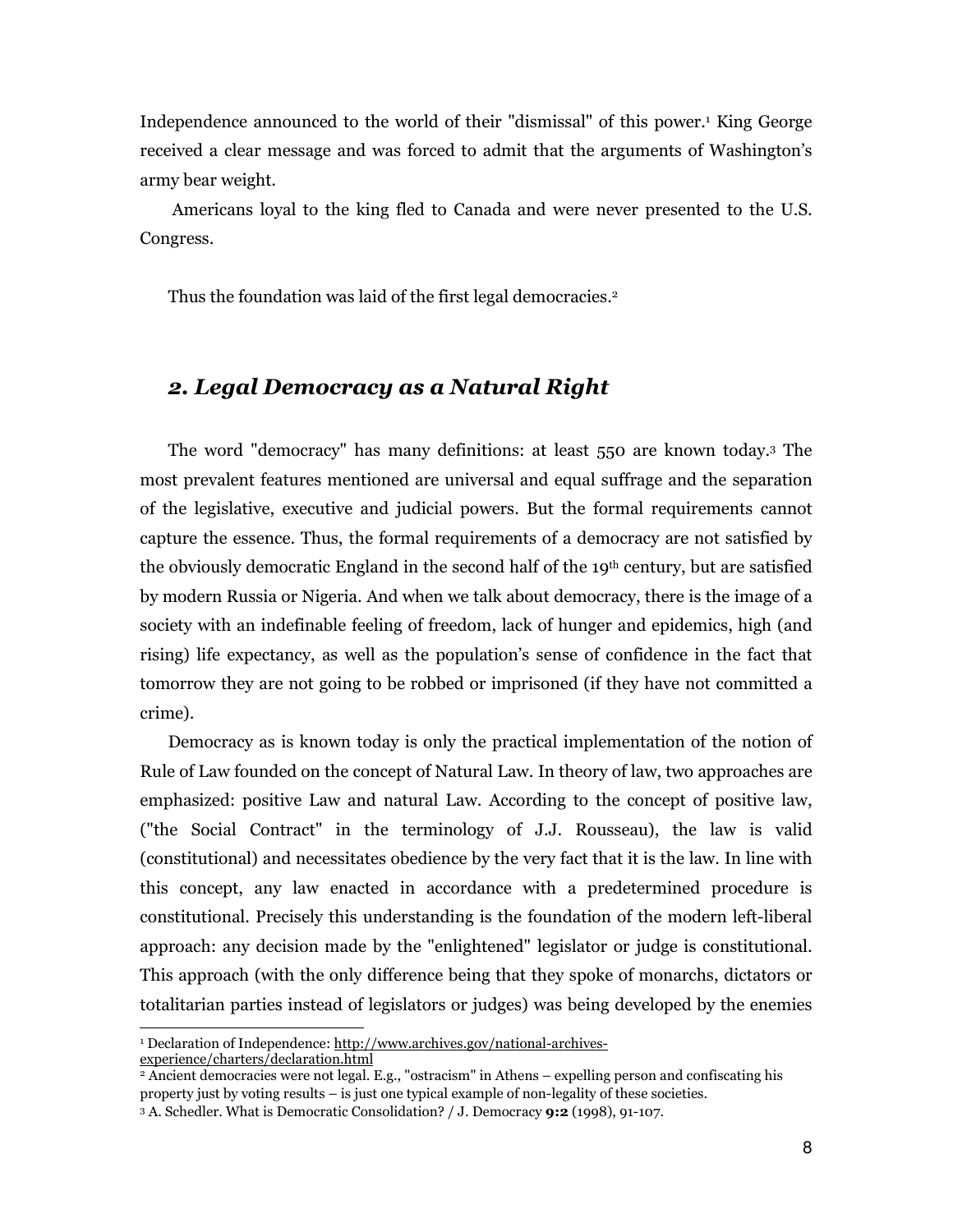of freedom from Plato to modern apologists of totalitarianism of all types. If we understand democracy in a narrow procedural sense of the word, then a law that permits two people to devour a third via the results of voting would be completely constitutional.

Unlike the previous approach, the concept of natural law (or Rule of Law) suggests that people (a society or legislator) can only make laws in accordance with certain rules. These rules are given from above (or are part of human nature and society) and cannot be violated. While we do not know these rules exactly, we must look for the best approximations based on historic experience and common sense (and also the Bible for those who believe in it – see below). The concept of natural law only recognizes a law that does not encroach on the inalienable rights of the individual – even in the name of the public's interest (as understood by the legislator). And if by chance a law is adopted that violates these rights, then, despite the formal procedure, it would be unconstitutional. Acts committed on the basis of this law are nonetheless criminal, and the performer is fully accountable (see precedent of the Nuremberg Tribunal). Deportation of citizens to solve political problems (for example, the deportation of Jews from Gush Katif in 2005) is an example of such an unconstitutional law.

Rule of Law means that the state and the governor do not have rights but only duties and the necessary authority to fulfill these duties. Such a state is obliged to apply the prepublished laws based on absolute morality, including the precedence of basic individual rights and freedoms. Authority provides the necessary guarantees of such rights and the implementation of the above mentioned norms in practice. An individual is permitted everything that is not prohibited. The state is prohibited everything that is not permitted.

We note that the concepts of natural and positive law are not connected, strictly speaking, with the level of religiosity or secularism of their adherents. On the one hand, adherents of both approaches were among the supporters of natural law: founders of the rule of law in the 17<sup>th</sup>-18<sup>th</sup> centuries were deeply religious people;<sup>4</sup> later in 19<sup>th</sup>-20<sup>th</sup> centuries proponents of this concept were mostly atheists.<sup>5</sup> On the other hand, the concept that claims that a decision made by some religious institution was God-given is a concept of positive law.

 It should be noted that the idea that freedoms of an individual limits the power of the government was first formulated in the Bible. The Holy Scripture has many stories about what occurs when kings exceed their authority. For example, Rehavam, King

 $\overline{a}$ 

<sup>4</sup> Major philosophical and government-legal fundamental principles were developed by the philosopher John Locke (John Locke 1632-1704) and the attorney William Blackstone (William Blackstone 1723-1780).

<sup>5</sup> J. Mill, Herbert Spencer, L. von Mises, and et al.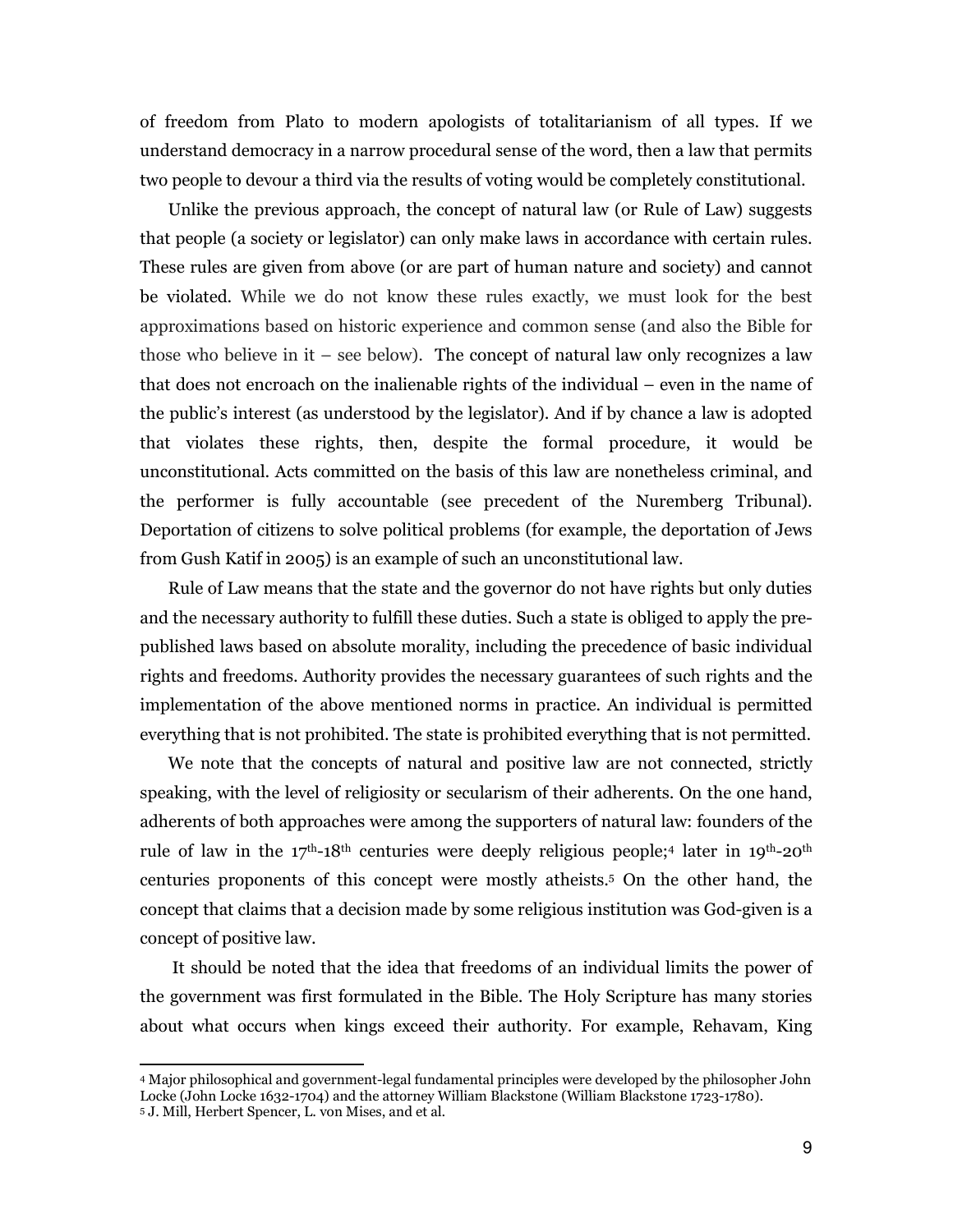Solomon's heir, wanted to continue collecting the taxes that he collected during the Temple's construction, even after its construction. He received such a resolute rebuff from ten (of twelve) tribes that he did not even try to impose his will. Many years later, king of the northern (Israeli) kingdom Ahab coveted his subject's land but did not dare encroach on it. And when he finally did dare, he was punished by forced termination of his dynasty, despite his remorse.

# 3. Success of Taxpayer Democracies

Common sense suggests (and comparative studies confirm) that the material achievements of democracies are a result of their success in attaining protection of liberty and property of the individual.<sup>6</sup> Founders of new governments might not have been aware of this idea and it was definitely not what motivated them. They were deeply religious people and they drew confidence from the Scripture in the human right to life, liberty and property.<sup>7</sup> The very idea of individual freedom and individual responsibility was rooted in their faith in the Will of the Creator to give His creatures the freedom of choice, without which there cannot be reward for merit or punishment for sin.

The Founding Fathers of America believed that a state is necessary for providing national defense, security and a justice. These three requirements corresponded to basic human rights to life, liberty and property. That is, the state protected its citizens from violence and from deception. No more and no less.

The Founding Fathers' demands on the quality of the solutions to these problems were very high. They formulated a basic principle: limit the power of the state through

 $\overline{a}$ <sup>6</sup> See for example M. Olson, Power and Prosperity, NY: Basic Books, 2000; J. Gwartney, R. Holcombe, R. Lawson, "The Scope of Government and the Wealth of the Nations" // Cato Journal, 18:2 (1998) 163- 190; V. Mau, K. Yanowski, S. Zhavoronkov, D. Maslov, "The institutional preconditions of modern economic growth", Moscow : IET Working Papers number 106R, 2007.

<sup>7</sup> A legitimate question can be asked here: how these highly religious people with their high evaluation of human freedom and dignity could do with the slavery? The answer is that the slavery was neither invented nor introduced to the US by the Founding Fathers, being already a well-established institution. The Founding Fathers feared, that immediate and unprepared slavery abolition would create more problems, than would solve. The fact that the problem of integration of Afro-Americans exists even now – 150 years after the slavery abolition and 50 years after the adoption of reverse discrimination policies – proves that the fears of the Founding Fathers were not unfounded. By the way, the famous abolisher Abraham Lincoln had a rather specific view on the above integration, having said, e.g. : "A separation of the races is the only perfect preventive of amalgamation but as an immediate separation is impossible the next best thing is to keep them apart where they are not already together." Speech on the Dred Scott Decision, 1857. http://TeachingAmericanHistory.org/library/index.asp?document=52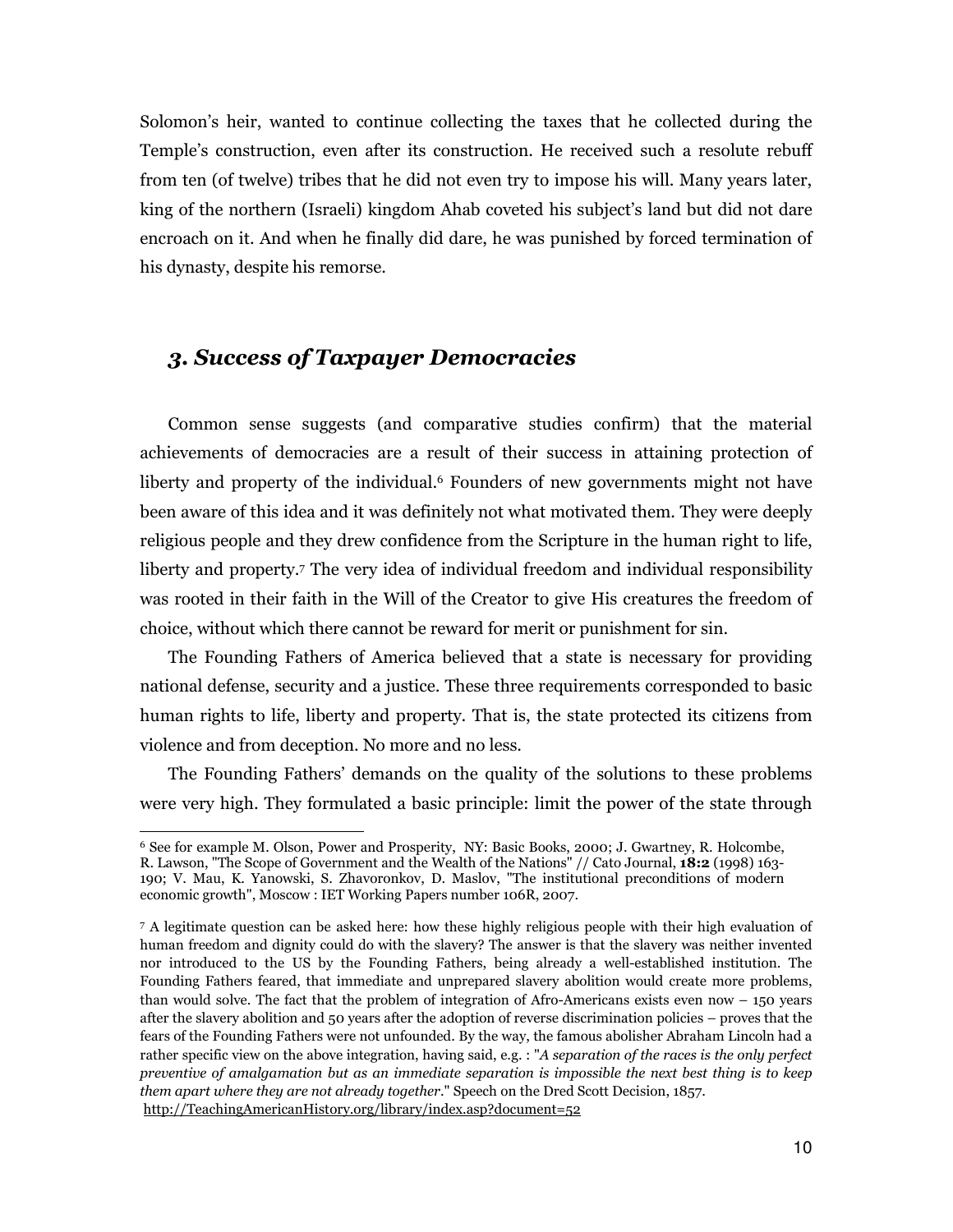political and informational competition. A system based on individual responsibility and on the limitation of the government proved to be exceedingly effective. This system specifically turned out to be, according to Winston Churchill's caustic remark, "democracy is the worst form of government except all those other forms that have been tried from time to time."<sup>8</sup>

Legal democracies have long remained (in the U.S. until 1964) taxpayer democracies. The right of vote was directly related to bearing the burden of government expenditure. In the era of classical liberalism the connection between paying taxes and the right to be represented in parliament were self-evident. For example, Adam Smith proposed to resolve the conflict with the colonies by providing them a quota—representation in the English Parliament on the basis of their participation in general taxes.<sup>9</sup> An attempt to break this association led to the War of Independence. This connection also became the main reason for the reform of electoral rights in the UK (1832 and 1867).

Freedom of speech in the legal democracies was provided by competitive entrepreneurs in the media market. Those who had money could publish their own newspaper. Those who had no money but were talented journalists could choose a newspaper that corresponded to their views and offer it their services.

The natural difference in the interests of different groups of free men and their civic activities provided intense party-political competitions and alternations of power as a result of elections. Alternation of power and real possibilities to alter politics through one's influence via the voting process created a new political culture and new means of settling disputes and conflicts—without violence, without bloodshed and without huge material losses. Self-restraint arising from moral standards "ends your freedom where my nose begins".<sup>10</sup>

When the voter understood the connection between any government spending and the taxes he paid out of his own pocket, he was held back from rampant, escalated spending. For a deputy, presenting the electorate with costly draft bills rejected due to his efforts was the best pre-election tactic. It is not surprising that in a taxpayer

-

<sup>8</sup>"Many forms of Government have been tried and will be tried in this world of sin and woe. No one pretends that democracy is perfect or all-wise. Indeed, it has been said that democracy is the worst form of government except all those other forms that have been tried from time to time." W.Churchill, Speech in the House of Commons. The Official Report, House of Commons (5th Series), 11 November 1947, vol. 444, cc. 206–07.

<sup>9</sup> But if the number of American representatives were to be in proportion to the produce of American taxation, the number of people to be managed would increase exactly in proportion to the means of managing them and the means of managing to the number of people to be managed". Adam Smith " An Inquiry into the Causes of the Wealth of Nations" p. 484 MεταLibri, 2007

<sup>&</sup>lt;sup>10</sup> "Your freedom ends where my nose begins" is a famous American proverb first coined probably back in the 17<sup>th</sup> century.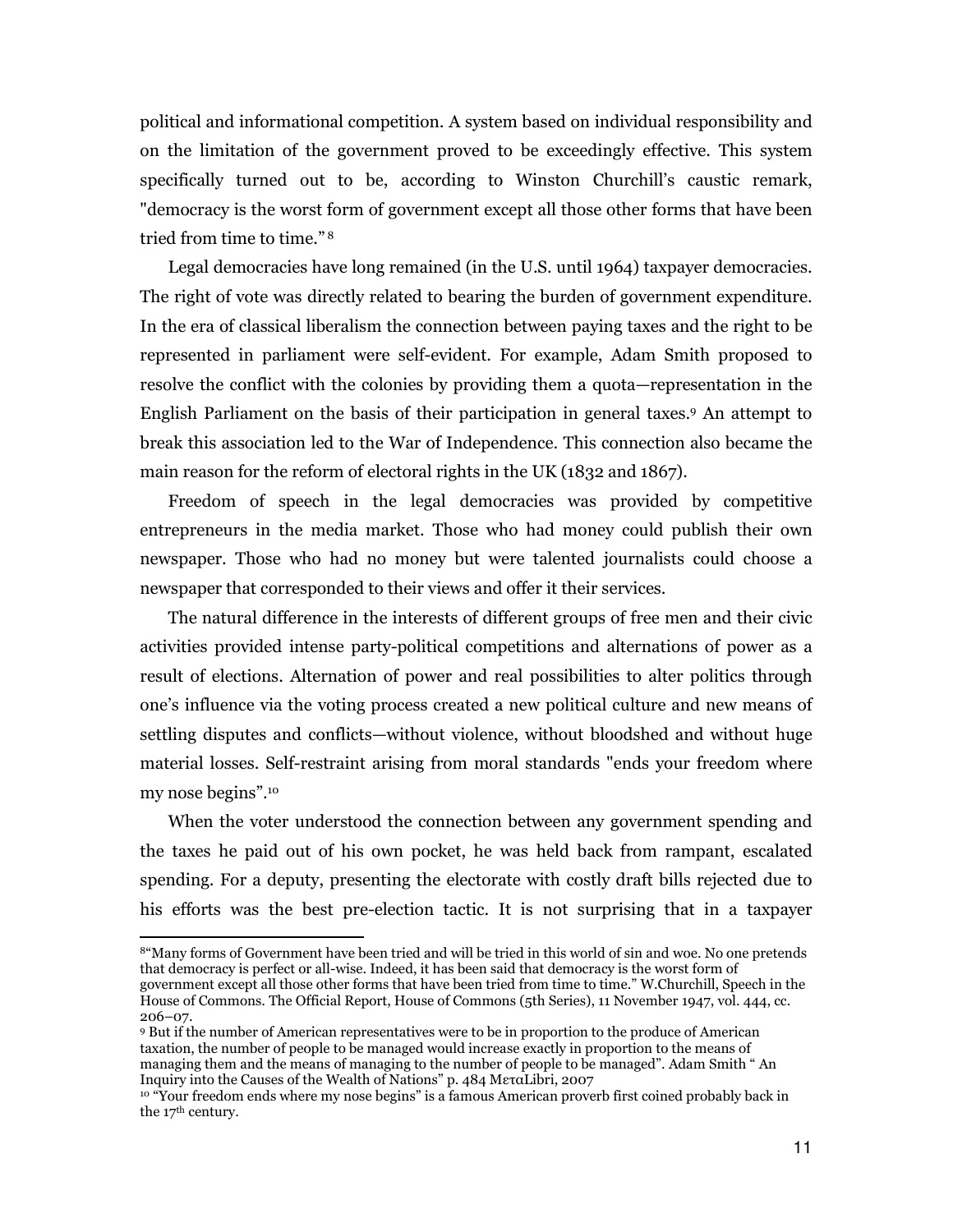democracy stability of prices (with the exception of periods of war) and a balanced budget were the norm.11 Religious morality and highly respected principles of the Power of Law prevented the overwhelming majority from envious redistribution – in their favor – of the wealthy minority's property. In this way incentives to work and to invest were preserved and reinforced which caused an increase in prosperity unprecedented in human history. Only in countries with legal democracies in the past few centuries has economic growth become stable and the standard of living steadily growing. Prior to this, this kind of advancement occurred only as a temporary phenomenon and was quickly "eaten up" by growth of the population, wars with envious neighbors, etc. As a result, almost all countries and nations in the 16th century lived at about the same level of consumption as those who lived thousands of years ago.<sup>12</sup>

It is difficult to assume that the authors of the Declaration of Independence foresaw that the embodiment of their ideals would lead heart transplant operations, satellite communications and landing on the moon. But all of this is a direct consequence of the fact that the state ensured all its citizens the protection of life, liberty and property and did not interfere in everything else.

# 4. Social-Liberalism against the law and morality.

Everything is in the name of the people; everything is for the good of the people. Soviet-era slogan

j

Rule of Law protected people's natural, inalienable rights of life, liberty and property from felonious attempts of other people and the state to take away these rights. Tendencies in the old legal democracies to replace this God-given morality and natural law with "improved" human laws (of course, only for the benefit of society and every individual) led to the manipulation of the law.

European liberals of the 19th century were enraptured by the idea of "separation of church from state and school from church." Apparently, in the heat of battle with the

<sup>11</sup> The current situation is quite different – see the following sections. When a deputy presents a list of new "trophies" wrung out from the government budget, he demonstrates "faithful service" and is the key to his reelection. Additionally, budget deficits, growing national debt and chronic inflation (we're lucky if they're not too high) are the norm today.

<sup>12</sup> A. Maddison, "The World Economy: Historical Statistics", Paris OECD 2003. http://www.theworldeconomy.org/statistics.htm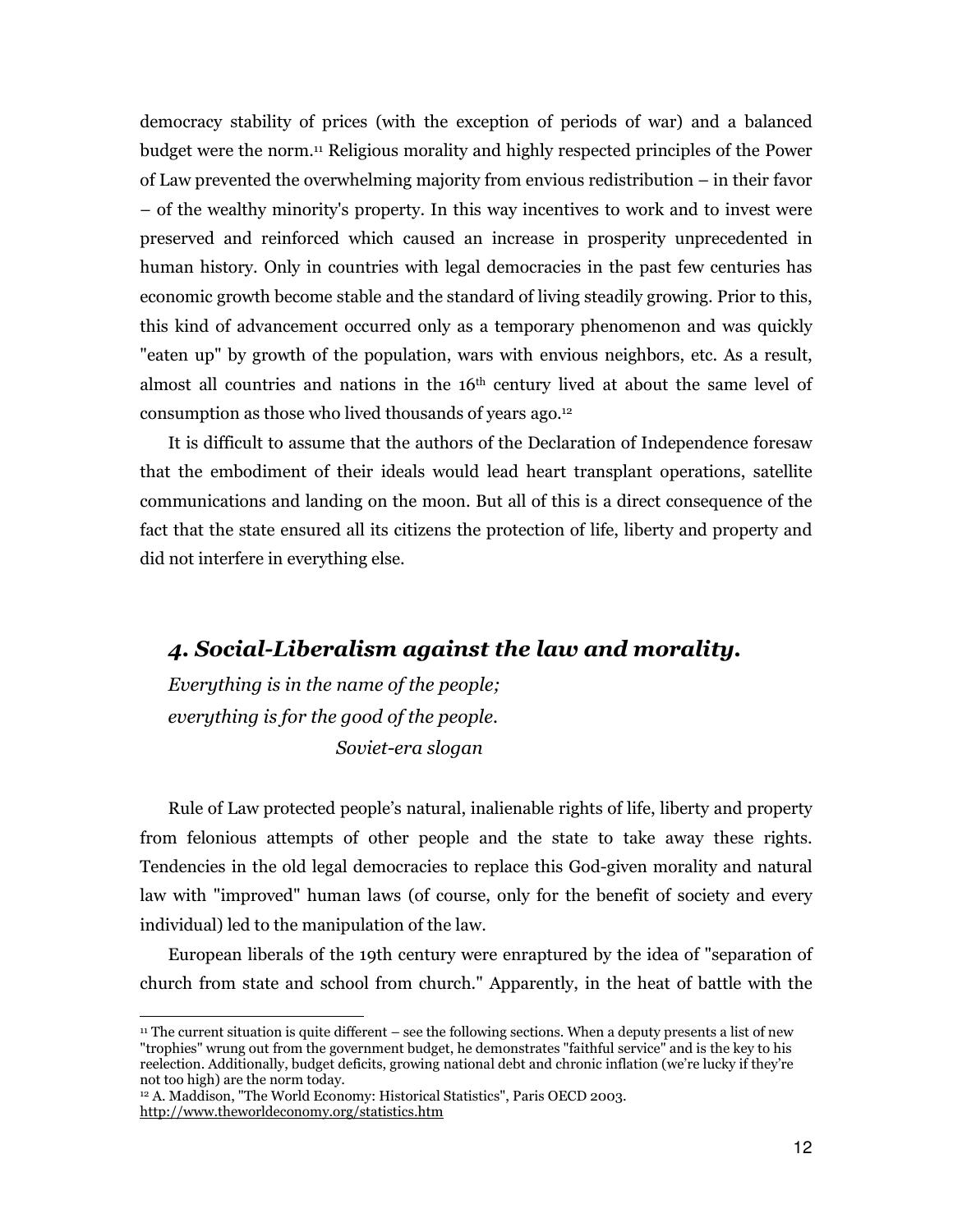church, liberals turned to the Creator. In the U.S., where religion was not originally connected with the state and religious leaders emphasized how distant they were from politics, the situation was reversed. A. de Tocqueville already observed in the beginning of the 19th century the relationship between Americans' adherence to freedom and their religiosity. In Europe the same commitment to freedom was usually associated with atheism. Tocqueville explained this difference by the fact that the European church was initially involved in politics.13 Note that in the United States it is still true that commitment to individual freedom and guarantees of property rights positively correlates with religiosity.

If there is no God, who will determine what is just and moral? As we have already mentioned, the concept of natural law ostensibly can do without faith in God, if it is based on centuries of human experience. In reality, this did not happen. Positive law began a counter attack on natural law. "Socialists wish to play God", said the French writer F. Bastiat in the middle of the 19<sup>th</sup> century.<sup>14</sup> When armchair professors and elected presidents decided that they can dispose of the owner's money better than the owner himself and take care of justice better than the Creator, they did not hesitate to violate the rights of private property. Spencer, one of the last classical liberals, called the transformation of liberal ideas into a concept of a big "caring state" that decides everyone's problems for them, "a new Toryism".15 The new morality introduced by the so-called new liberals, has become "politically correct", flexible and relative. This morality suggests that it is "moral" to sacrifice life, liberty and property for the sake of such universal values as the "peace process" and "social justice". The connection between this novel pseudo-morality and ideas of redistribution have drawn the attention of many scholars and writers, from F.A. Hayek, who debunked the intellectuals' attempts to make up such standards in direct opposition to those standards which have been tested by time,16 to P. Rubin and A. Kolakowski, who wrote about "political correctness" as the lefts' contemporary prosthesis of morality.<sup>17</sup>

j <sup>13</sup> Alexis De Tocqueville "Democracy in America". http://xroads.virginia.edu/~HYPER/DETOC/1\_ch17.htm paragraph PRINCIPAL CAUSES WHICH RENDER RELIGION POWERFUL IN AMERICA <sup>14</sup> F. Bastiat "The Law" paragraph 114 http://www.econlib.org/library/Bastiat/basLaw1.html#

<sup>15</sup> "Tori" came from a political jargon; it was a nickname of Britain's Conservatives. Being primarily a party of the aristocracy, they tended more often to support the requirements of landowners (e.g. protected custom duties for bread and opposed universal tax censuses in favor of the property tax). Some of them were inclined to "take care" of the factory workers, beggars, etc. The term "Toryism" was associated in the 19<sup>th</sup> century with royalism, paternalism, and extreme conservatism.

<sup>16</sup> Hayek, F.A. "The Fatal Conceit: The Errors of Socialism". The University of Chicago Press 1988. <sup>17</sup> Agnieszka Kolakowska Imagine… The Intellectual Origins of Political Correctness, The Polish Foreign Affairs Digest (2 (7)/2003). See also Agnieszka Kolakowska, "Political Correctness and the Totalitarian Mentality" http://www.omp.org.pl/stareomp/kolakowska\_ang\_ang.html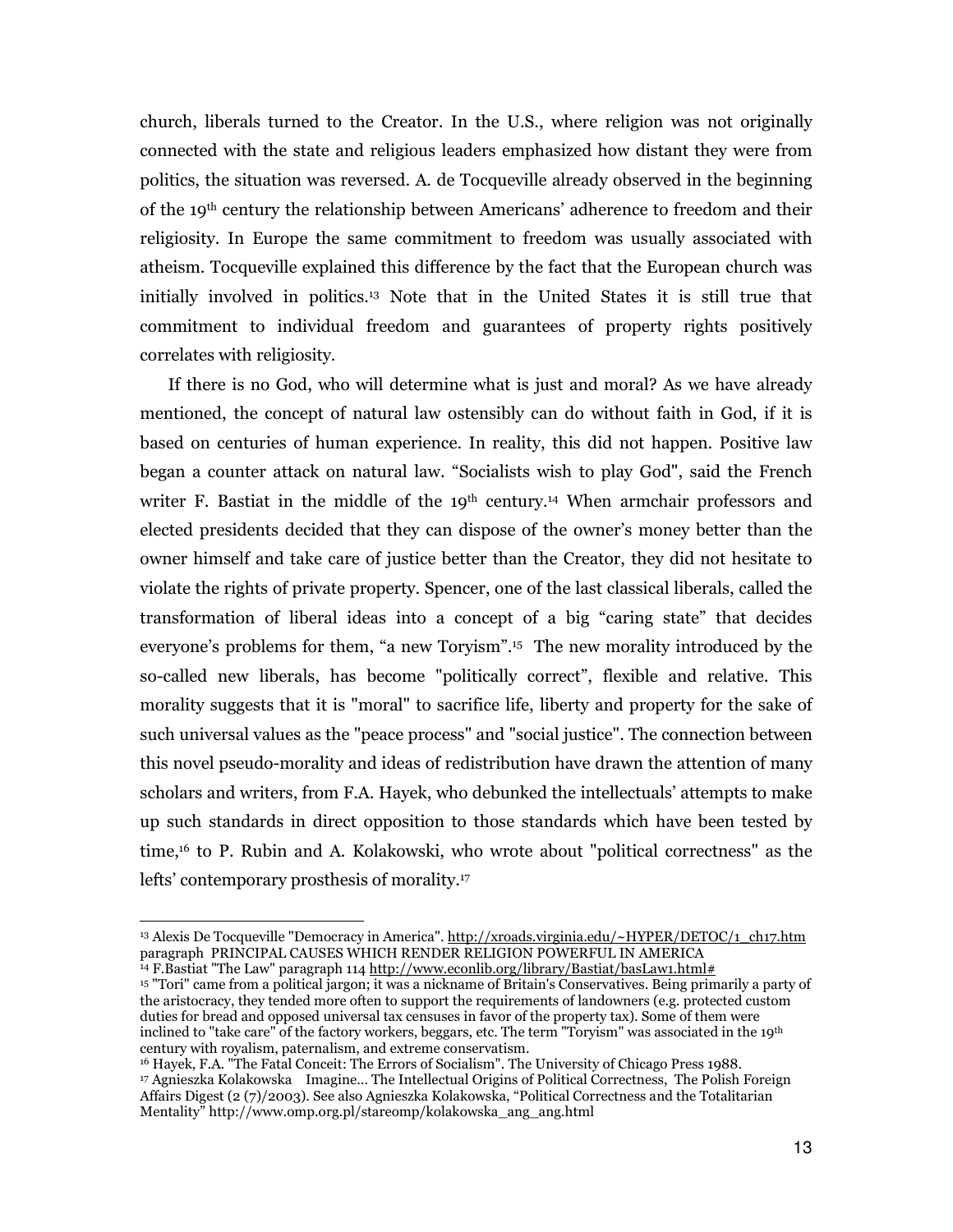In the last hundred years, the state has been tending more and more to everyone and everything. That is, the situation has become such that the "enlightened" feed the crowd with what they took away (on a legal basis) from the rich. During this process, active people feel that on the one hand, any guarantees on their property get weaker and weaker, and, on the other, there becomes a possibility (and then subsequently a desire – after all, people are people ) to get what they did not work for. They become dependent. But what is even worse, some of the rich (which the press calls "progressive" or "patriotic") become actively involved in sharing other people's property due to their "correct" relations with the authorities. In this way the line between power and property gets blurred. And this blurring is like a vicious circle - it is easy to enter it, but very difficult to leave it. When wealth stops being the result of hard work and success and becomes synonymous with the authorities (or corruption), social relation to the guarantees of property rights alters for the worse. And the demands on repartitioning of property, acquired both in honest and dishonest ways, are amplified. Main conditions not only of a favorable business climate and long-term economic growth but of a normal civilized life are destroyed. Indeed, never in history could the dependent support and defend morality. In English and Russian, the word "villainy" comes from "vile class" (i.e., socially low, dependent) and the word "nobility" is associated with noble descent which guaranteed (in antiquity) independence.

\*\*\*

-

Having all this in mind, it is not by accident that totalitarian socialist regimes collapsed by the end of the  $20<sup>th</sup>$  century, and not just economically (more details on this issue will be discussed in the next section). Consistent implementation of the totalitarian socialist models of government led to long-forgotten European savagery. For example, during the Great Famine in the Ukraine (1932-33), passersby indifferently stumbled on dead bodies or on those who lay unconscious from hunger, while the fight against gangs of cannibals was entrusted to the army. During the period of the Stalinist repression savagery was manifested in the spread of universal denunciation—not only among coworkers, classmates and neighbors, but even among family members.<sup>18</sup>

<sup>&</sup>lt;sup>18</sup> Israelis still remember how the government encouraged the people to inform on one another in 1995-96, after Rabin's assassination. The Israeli political system can be called (though with some reservations) "socialism with a human face." In 1992-95, authorities grossly neglected the will of the majority population and assaulted civil liberties. An excellent description of the events and the atmosphere of those years can be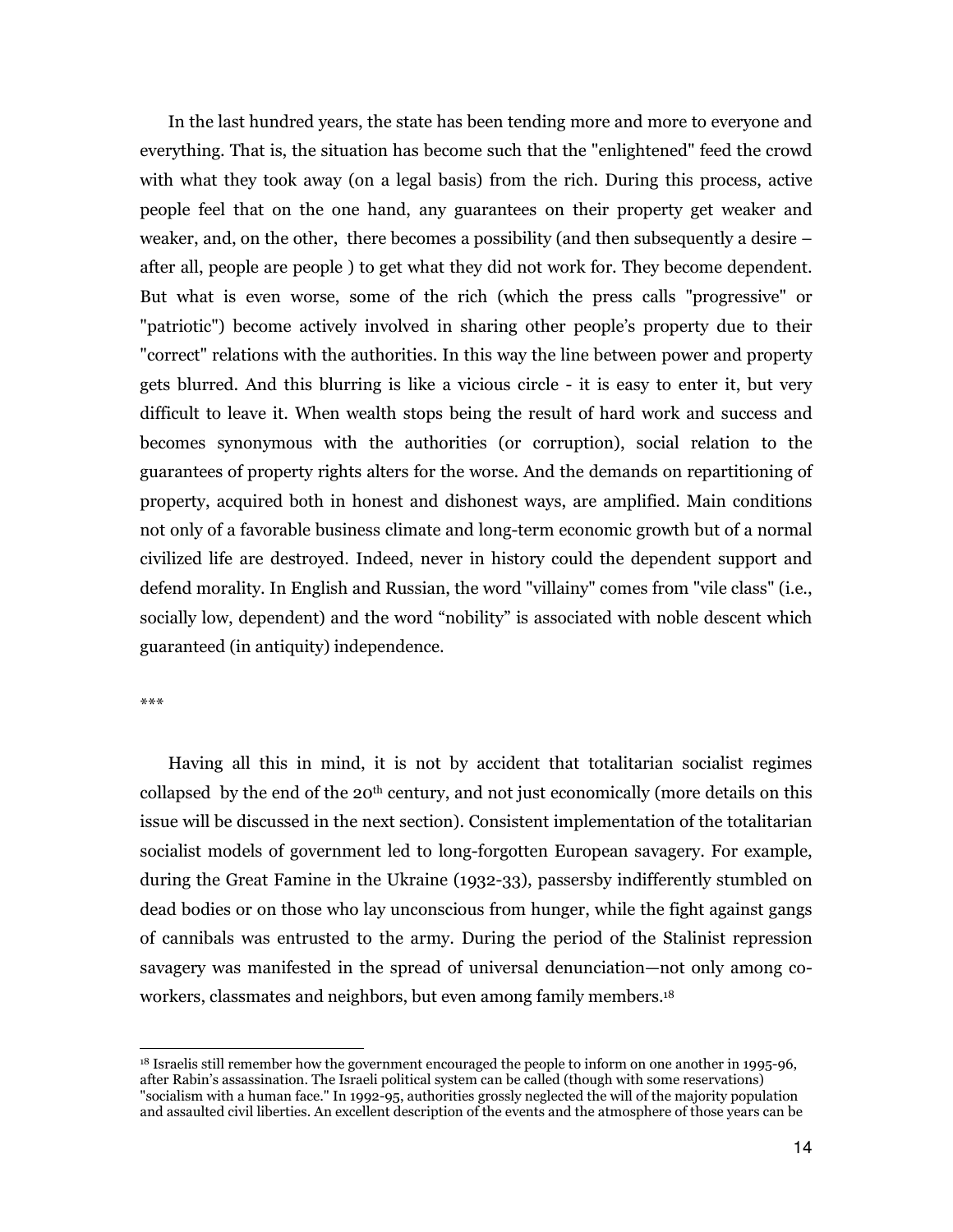Even in the relatively quiet periods of their history, socialist regimes were by no means a model of humanity. Regarding this M. Voslensky, the author of a classic description of the Soviet system, wrote about the first generation of the "new man" who grew in the USSR (in the relatively liberal years of the New Economic Policy):

"Studies of Soviet sociologists of the 20-ies have long been removed from soviet libraries. They were extracted not without a reason: the studies stated that there was an increasing rise in callousness, cruelty, cynical selfishness and careerism among the population. This tendency was especially clearly manifested among young people. Thus, it is clear that this is not the "remnants of capitalism", but a completely new phenomenon. Further investigation has been banned." <sup>19</sup>

The feeling of general happiness in the Soviet Union was, of course, unthinkable; the general feeling was that "we live like dogs." <sup>20</sup>

But the claims of supporters of other types of socialisms that they have more humanity, spirituality and justice than capitalism, must also be dropped. For example, when we speak of degradation of personality under the influence of the mildest form of socialism, the Western European kind, we can refer to the latest tragedy in Norway, where a terrorist shot without any hindrance 68 people in a youth camp. In the context of our analysis, we are not interested in the terrorist himself: an ideologically motivated maniac can appear in any nation at any time. For us, it is essential that hundreds of physically capable young men of draft and pre-draft age behaved like hunted ducks (not to say - like cattle led to a slaughterhouse), instead of protecting themselves and their friends.21 If they had behaved differently, the death toll would have been several times smaller, and the murderer would not have left the crime scene alive.<sup>22</sup> Recall that the people who gathered in this youth camp (of the ruling party!) were people who claimed to be political leaders. The main goal of a state's leaders is to ensure the protection of their citizens. It is unlikely that such a blatant failure to protect themselves defends the new generation of leftist leaders' claim to power.

found in Moshe Feiglin's book (M. Feiglin. Where there are no men. Jewish Leadership, 1999). The tension felt by the people burst and was immediately followed by an epidemic of informing.

<sup>19</sup> M. Voslensky. "Nomenclature" (in Russian). M.: Zakharov, 2005; p. 511.

-

<sup>20</sup> Richard Pipes, "Vixi: Memoirs of a Non-Belonger".

http://yalepress.yale.edu/book.asp?isbn=9780300109658

<sup>21</sup> N. Poller, Mayhem in Norway, American Thinker July 28, 2011.

http://www.americanthinker.com/2011/07/mayhem\_in\_norway.html

<sup>22</sup> For example, unarmed members of a family celebration in Israel (Hadera, January 17, 2002) attacked the terrorist and disarmed him, striking him with chairs and other materials at hand. Terror Attack in the Heart of Hadera Claims 5 Lives (18 January – 00:44am).

http://www.israelnationalnews.com/News/Flash.aspx/16591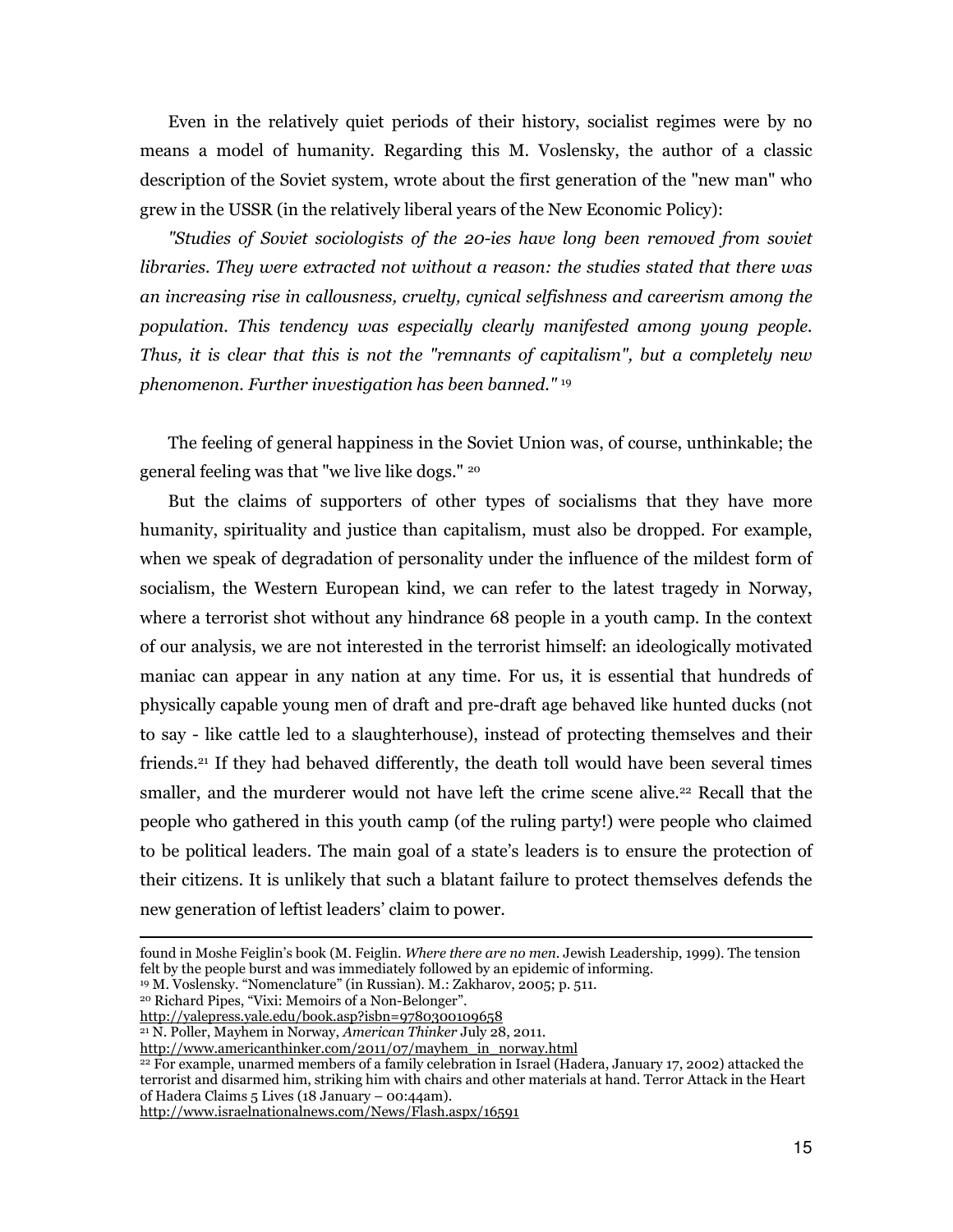The modern left-wing "liberalism" blames successful capitalism for being inherently immoral. Left-wing "liberals" brand the most successful entrepreneurs (i.e., those who best satisfy the interests of the consumer) as monopolists, almost as usurpers; they stifle the most successful businesses in a variety of illegal or semi-legal ways. Shameless robbery is justified by a campaign that demonizes the "profit-hungry" entrepreneurs. This means that all of society, via the state machine, brutally tramples on morality, changing the rules during the course of the game.<sup>23</sup>

In the left-liberal "brave new world", capitalism is given a definite and important place. Entrepreneurs, i.e., organizers of production, must work hard. They must bear the burden of progressive (i.e., disproportionate, incommensurable, and, frankly speaking, dishonest) taxation. So that no one has doubts regarding the legality of this situation, entrepreneurs have to accept the position of pariahs, and regularly repent and "disarm themselves before the government." In other words, they must accept the status similar to that of a "dhimmi" (infidel) in Islamic society. The "dhimmi" is subject to additional taxes, has a lower social status and is occasionally massacred in pogroms. It is not clear that such an option could be realistically applied to capitalism.

\*\*\*

j

The game called "social justice" strips the concept of the justice of its very essence. This essence is equal treatment of the rich and the poor.24 Instead of justice, the "enlightened" through in the idea that it is vital that they (the "enlightened") redistribute the property of rich on behalf of the poor, claiming that this is just and that it is a kind of a compromise between the interests of the rich and poor.

The question of the so-called justice and the government's concern about people is closely connected with the question of the very essence of a Human being. Is a person similar to fattened cattle, which thinks about nothing and demands continuous care, and which expresses its satisfaction with an approving oink when it finds enough, from its point of view, bran in its tub? Is a person like cattle, which starts kicking, butting and

\*\*\*

<sup>23</sup> A recent example: the Israeli government adopted the recommendations of the Sheshinski Committee to sharply increase taxes on the profit earned from offshore gas. http://www.haaretz.com/opinion/ahead-ofthe-battle-over-power-itself-why-fischer-came-out-batting-for-sheshinski-1.338458

<sup>24</sup> "Don't be corrupt when administering justice. Never give special favors to poor people, and never show preference to important people. Judge your fellow fairly." (Leviticus 19:15).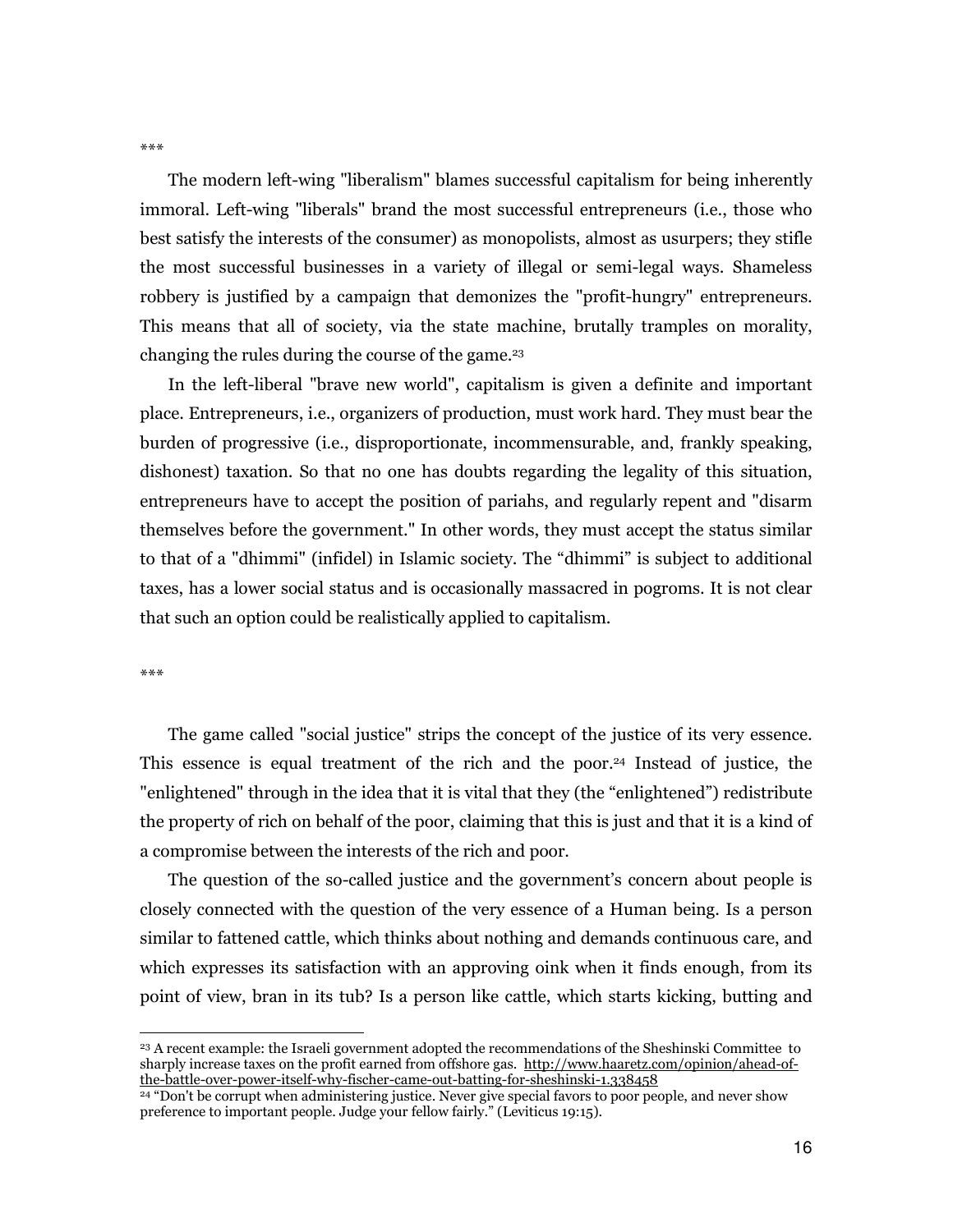biting, if there is not enough bran, or (even!) if a neighbor's trough has more? Or is a Human created in the image of the Creator himself and is the most perfect creation (of God or Nature, depending on your faith), who develops his individual abilities and is concerned about his future? One who is capable of setting tasks for himself and controls his emotions, makes decisions and carries responsibility for the consequences, makes mistakes and corrects them, struggles with objective difficulties and experiences an spiritual satisfaction when overcoming them? In fact, the sincere supporters of the state's social policy, for all their beautiful phraseology are based on the concept of man-beast, while supporters of the "swinish capitalism" (as they are called by the aforementioned fighters of the common good) without the loud phrases see in man – a Human Being.

\*\*\*

The fact that the state should not be involved with social issues does not mean that no one should be involved with them. All of our objections have to do with forceful redistribution of funds rather than to redistribution in general. First, we should not neglect the social aspects of commercial activity. After all, every successful businessman does not only raise the overall quality of life in society by satisfying its needs, but also provides income to many people. In other words, he shares his success and does so in the best way possible: he gives people a chance to respectably earn an income instead of paying alms. Second, a voluntary, non-profit redistribution is an essential part of civilized life; it has always existed, especially among the Jewish people. Adult children supported elderly parents, well-to-do neighbors helped the poor, and the healthy took care of the sick. Those Jewish communities which survived the raids redeemed their fellow captives, on whom they most often have never laid their eyes (for example, after the pogroms of Bogdan Khmelnitsky in 1648-49). Israel's main Children's Hospital "Schneider" is named after a family who built it with his own money, and the city of Netanya is named in honor of Nathan Straus, whose funds were used in 1928 to acquire new lands for the building of this new settlement. So there is every reason to believe that if the burden of state taxes is substantially reduced, the level of mutual aid and mutual help will dramatically increase. As a result, the beneficiary will be all of society.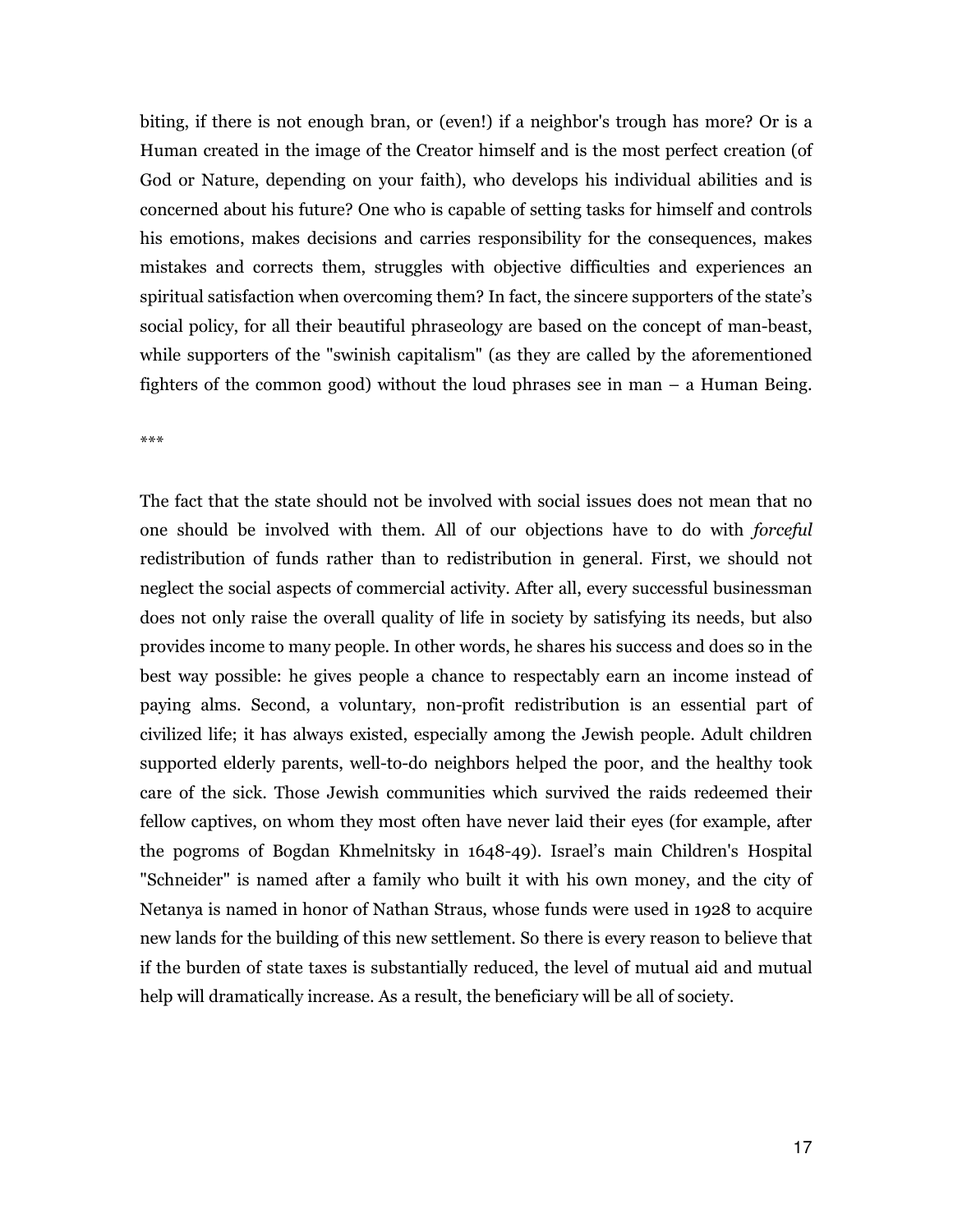# 5. How welfare state pushes society towards poverty

Formal democracy, not limited by a person's right to ownership and the priority of this right over the will of the majority, naturally leads to a redistribution of property of the rich minority by most the envious majority (even if wealth is a relative term). J. Adams<sup>25</sup> warned us of this danger in the late  $18<sup>th</sup>$  century based on the already existing extensive historical experience<sup>26</sup>. The voter, in essence, has an opportunity to vote for the robbery of other citizens, so that the state could implement this "lawful plunder<sup>27"</sup> and bring him his share of the booty. It is difficult to resist this temptation. Historical results are well known. Here is a typical example from U.S. history, taken from a speech by President Calvin Coolidge in 1924:

"When the surtax on incomes of \$300,000 and over was but 10%, the revenue was about the same as when it was at 65%. [Note: \$300,000 back in 1924 is the equivalent of \$3.8 million in 2010.] There is no escaping the fact that when taxation of large incomes is excessive, they tend to disappear.

In 1916 there were 206 incomes of \$1 million or more; then the high rate went into effect. The next year there were only 141, and in 1918, but 67.

In 1919, the number declined to 65. In 1920 it fell to 33 and the next year it was reduced further to 21." <sup>28</sup>

A situation where the numerous rob the few (rich), cannot last very long. Soon, an inevitable situation arises where, as F. Bastiat put it, "all loot all." Thus, on the one hand envious parasitism is encouraged, but on the other hand, incentives for honest labor are destroyed; shattered are a person's incentives to become rich and to let others become rich (see the end of the previous section). Using Herbert Spencer's figurative expression, such "policy … intensifies the pains of those most deserving of pity, that the pains of those least deserving of pity may be mitigated."<sup>29</sup>

-

<sup>25</sup> See Adams J. "Defence of the Constitutions of the United States" Vol.1.

<sup>&</sup>lt;sup>26</sup> See for example Y. Latinina "A Party of Three Obols". Daily Journal, July 4<sup>th</sup>, 2011. http://ej.ru/?a=note&id=11154

<sup>&</sup>lt;sup>27</sup> A term coined by a French philosopher-publicist Frédéric Bastiat in the middle of the 19<sup>th</sup> century. See "Lawful Plunder". http://www.econlib.org/library/Bastiat/basLaw1.html#L.30

<sup>28</sup> See for example A. W. Mellon. Taxation: The People's Business. The Macmillan Company, 1924; p. 216- 227. http://www.archive.org/stream/taxationthepeopl033026mbp/taxationthepeopl033026mbp\_djvu.txt <sup>29</sup> Spencer H. The Man Versus The State, with Six Essays on Government, Society, and Freedom (first published 1884). http://www.econlib.org/library/LFBooks/Spencer/spnMvS.html , § 3.44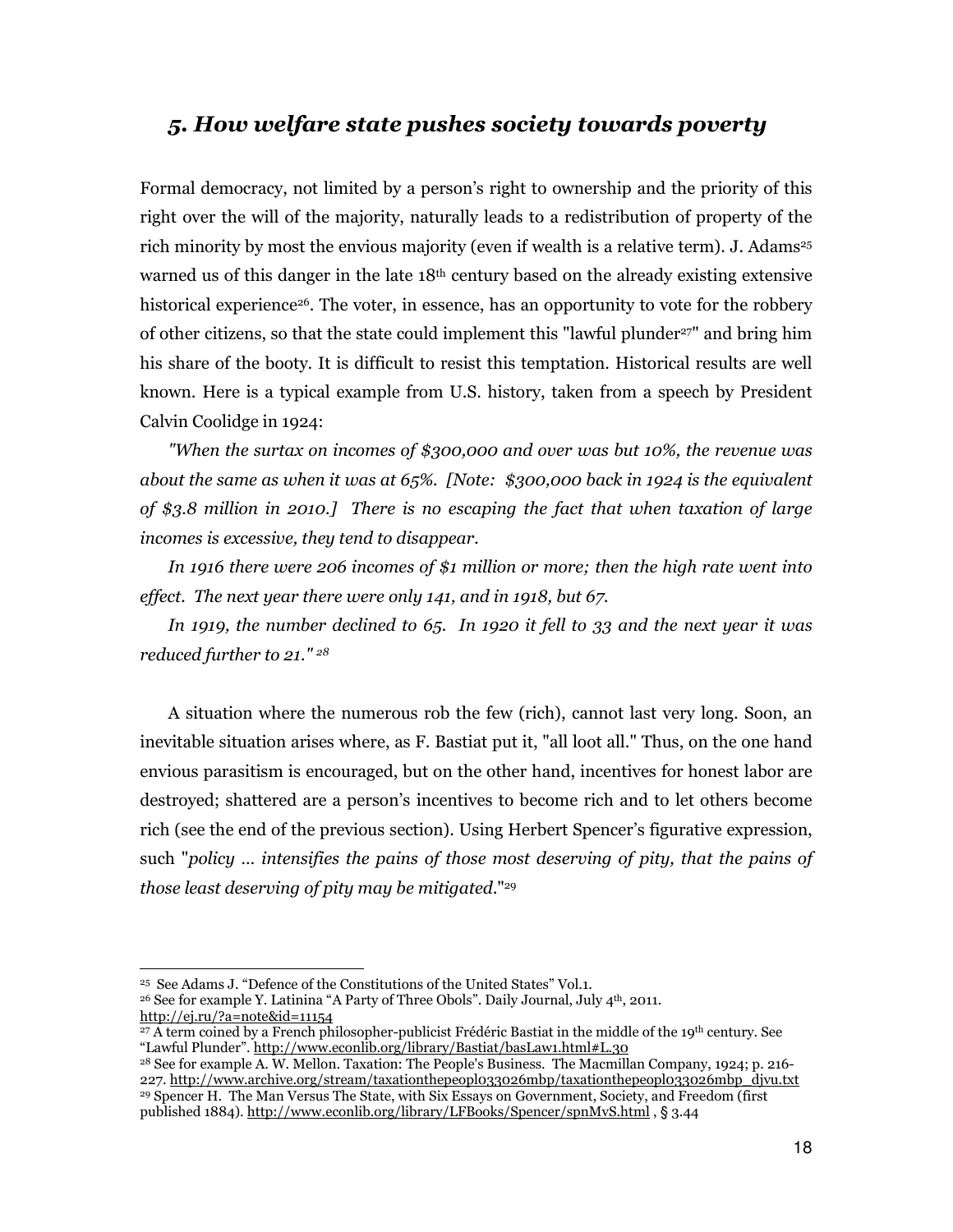It was never effective for a government to concern itself about its citizens beyond the simple and natural protection from theft and fraud. Already in 1776, Adam Smith described in his monumental work "The Wealth of Nations" numerous examples of how an attempt of enlightened rulers to intervene in the economy in order to improve the prosperity of its subjects had reverse effects.30 It is well known, for example, that forcing homeowners to lease their housing at a fixed price lead to a shortage of housing and deterioration in the quality of the proposed home (one of the first detailed descriptions of an artificially induced crisis in the apartment market we find in Herbert Spencer<sup>31</sup>). This crisis is only natural: who wants to invest in real-estate which will not make any profit? Attempts to regulate the price of essential goods leads to their disappearance from the market: who wants to manufacture unprofitable products? 32 Even worse, under the pretext of protecting the interests of the consumers, the "correct" businessmen are often provided not only with access to government orders, but also with protection from competition in the market. Such protection is often carried out under the banner of an anti-monopoly campaign: the most successful and powerful companies get labeled "a monopoly." Many, including Dominick Armentano and Hernando De Soto,<sup>33</sup> have written on the use of antitrust law for the creation of a government monopoly (note that according to many economists, the stability of a monopoly that is not related to the government is impossible.) In a well-known case in Israel when the opposition was silenced—when the Supreme Court annulled the law that legalized the Arutz Sheva (Channel 7) radio station—the judges referred to, among other things, the competitors' demand of equal conditions. According to their logic, which they borrowed from foreign colleagues, liberalizing access of any competition to the market is "unfair competition".<sup>34</sup> According to them, this liberalization violates the rights of those companies that have overcome pre-existing difficult obstacles (even if these obstacles in front of them turned

-

http://elyon1.court.gov.il/files/99/310/010/E14/99010310.e14.pdf

<sup>30</sup> A. Smith. An Inquiry into the Nature and Causes of the Wealth of Nations, 1776.

<sup>&</sup>lt;sup>31</sup> H. Spencer. The Man Versus The State (1884).

http://www.econlib.org/library/LFBooks/Spencer/spnMvS.html

<sup>&</sup>lt;sup>32</sup> We are not talking about the practice of regulating prices with compensation of the manufacturer from the budget loss. These practices prevent a product from disappearing from the market but provoke a budget deficit.

<sup>33</sup> Dominick Armentano. Antitrust: The Case for Repeal. http://mises.org/Books/antitrust.pdf Hernando De Soto. The Other Path. Basic Books. 1989.

<sup>34</sup> The Supreme Court's ruling on March 26th, 2002. The text in Hebrew: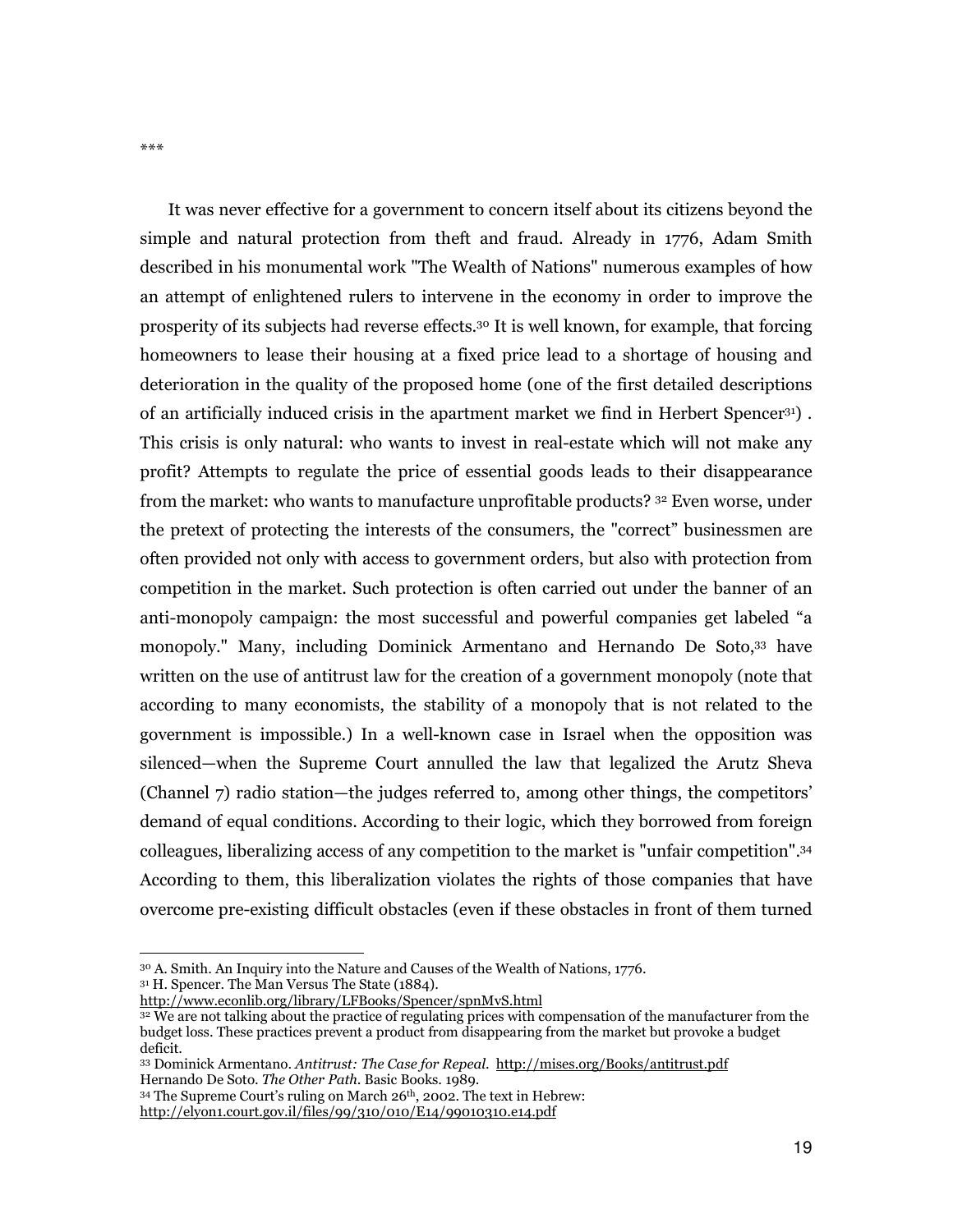into a passage with an open barrier due to connections with those in power). Thus, there is a "counter-natural", adverse selection in business: the most efficient manufacturers who know how to meet the interests of the consumer rather than the bureaucrat are winnowed.

When speaking about the results of the government's social policy in the old legal democracies, we cannot fail to notice the long-term, deep the crisis in various public fields, such as in pension programs, the education system and in public health care.35 To some extent the causes of this crisis are not related (or rather, not directly related) to state regulation: for example, a slowdown in economic growth and population aging. Still, the main reason is bureaucratic control, which cannot effectively improve the quality of services or even maintain it at a proper level. And when we look closely at the education system we see an additional interesting phenomenon: more and more money is invested in the mentally challenged and less and less in the gifted. This trend is easily explained in terms of the interests of the bureaucrats who seek to expand their sphere of influence and protect themselves from responsibility for the consequences of their actions.36 Indeed, for any funds spent on gifted children, the bureaucrats will have to account for with prizes at international competitions, the results of objective tests, etc. But for the money spent on the "alternatively gifted", regardless of the expenses, they will be able to account for with a photo album with pretty smiles. The same factor—the possibility of redistribution of substantial resources without being accountable for the results—facilitates a senseless and ruthless practice of extending the suffering of terminally ill patients and their relatives, when many people during the course of many years "metabolize" (for it is difficult to call this process life) without regaining consciousness.

\*\*\*

The severe global economic crisis of the 1970s put an end to the most odious forms of state expansion into Western economies. Nationalization has proven to be a complete failure. The margin of confidence in the national currency has been undermined by a continual (lasting for decades!) additional printing of money (to stimulate economic growth in accordance with the accepted at that time economic theories). Reforms of the

<sup>-</sup><sup>35</sup> M.& R. Friedman. Free to Choose, 1980.

<sup>36</sup> In economics this description of bureaucrats' interests is called the "Niskanen Model," after the American economist William Niskanen. Note that this model only lets the bureaucrat keep the character traits of an average person.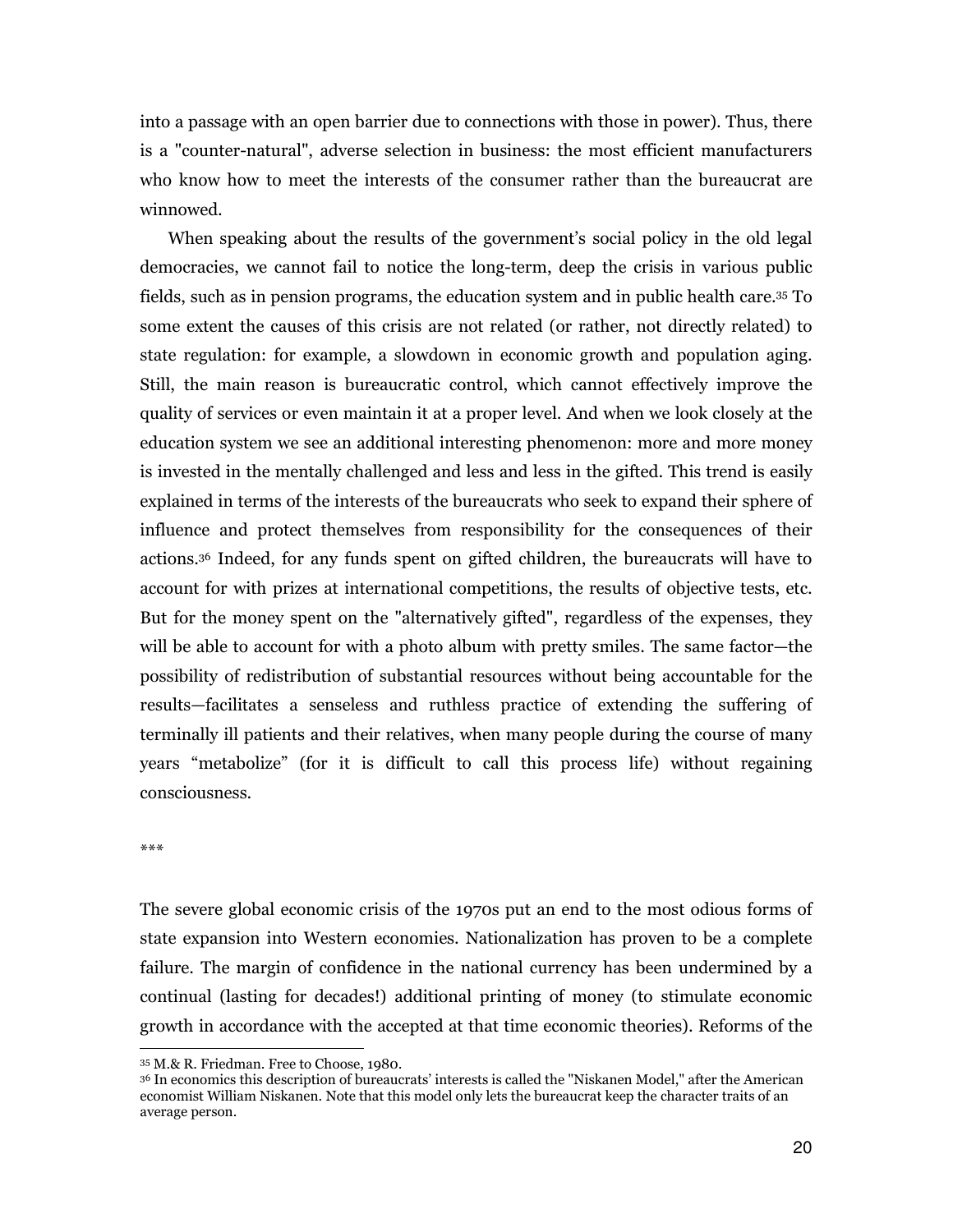1980s (Thatcher-Reagan reforms), for all their inconsistence and incompleteness, suddenly gave a significant effect. Weak finances stabilized. Economic growth accelerated again. It was as if capitalism got a second wind. It seemed like the infamous collapse of the socialist system, coupled with the refusal of the Chinese leadership to accept the majority of economic dogmas of communism, would consolidate the trend of progress toward economic freedom. However, instead of this progress, supporters of the '"big caring state" began their revenge, to the accompaniment of pseudo-liberal claims. Load reduction due to the end of an arms race with the Soviet Union, as well as a sense of a newfound strong confidence in the financial institutions, awakened the appetite of interested parties and government officials to redistribute the pie.<sup>37</sup>

When speaking about the prospects of soft forms of Western socialism, one should notice the following: Businesses existed since time immemorial, but only in the past few centuries has capitalism been magically transforming the planet. In addition to guarantees of personal safety and property, there is one other important explanation for this peak of entrepreneurship, namely, reward of prestige.38 Prestige of wealth and success is a relatively new phenomenon. In the olden days, Christianity, which then ruled the West, and Islam branded material prosperity and wealth as "shameful gain" and an obstacle to spiritual wealth. Of course, there is no hard-core proof that discrediting success and wealth would turn the situation around. However, to exclude such an outcome, would, to say the least, be imprudent.

#### \*\*\*

-

For those who forgot their Soviet experience, forgot how real socialism brought to its logical end influences the life of a regular man in the street; they can just look at Cuba, North Korea and the starving Zimbabwe (which even 20-25 years ago was thriving on the labor of white farmers). But even a partial redistribution policy, as was just shown, undermines democratic countries - slowly, gradually, but steadily. Alas, this extensive historical experience does not prevent each following generation from repeating the same mistakes over and over again.

<sup>37</sup> M. Friedman, Cooperation between Capital-Rich and Labor-Rich Countries. "Liberty in the Americas: Free Trade and Beyond" conference keynote speech, 19 May 1992, Mexico.

http://www.fff.org/freedom/0494d.asp

<sup>&</sup>lt;sup>38</sup> The Protestant Ethics and the Spirit of Capitalism http://xroads.virginia.edu/~hyper/weber/toc.html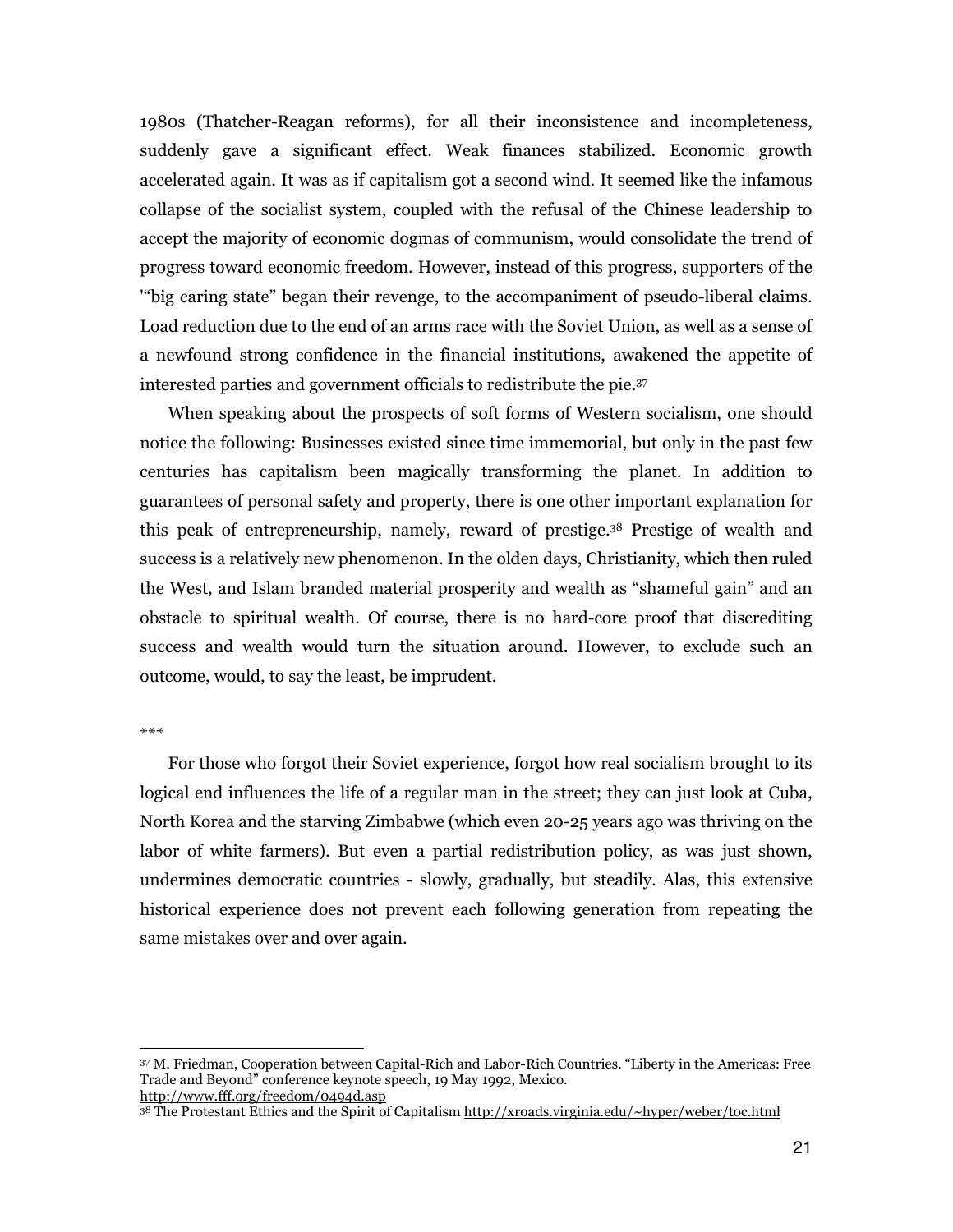# 6. The degradation of democratic institutions

You'll soon be penned by sticks into your pigsty, The people, not respecting sacred values. Zinaida Gippius, 1917

As already noted, in the last hundred years there has been a growing trend to transfer responsibilities and powers from the individual to the state. This trend is very dangerous for the basic rights of individuals. Citizens, who more and more rely on the government to resolve all their problems, pose a threat to their own freedom. A distinguished English economist John Mill wrote in the middle of the 19<sup>th</sup> century:

"A people who are more disposed to shelter a criminal than to apprehend him; who, like the Hindoos, will perjure themselves to screen the man who has robbed them, rather than take trouble or expose themselves to vindictiveness by giving evidence against him; who… if a man poniards another in the public street, pass by on the other side, because it is the business of the police to look to the matter, and it is safer not to interfere in what does not concern them; a people who are revolted by an execution, but not shocked at an assassination—require that the public authorities should be armed with much sterner powers of repression than elsewhere, since the first indispensable requisites of civilized life have nothing else to rest on".<sup>39</sup>

This trend threatens not only the basic rights of an individual, but the very existence of democracy as well. We would like to use Przevorski's definition of democracy, who identified a key feature of democracy as the presence of an effective, political competition: in a democracy, the ruling power can lose in the elections, and upon doing so, quietly becomes the opposition.40 As shown by comparative analysis, to have an effective mechanism for changing the ruling powers, it is not enough for citizens to have the formal right to influence the composition of the parliament and the

-

<sup>39</sup> J.S. Mill. Considerations on Representative Government. Pennsylvania State University. http://www2.hn.psu.edu/faculty/jmanis/jsmill/considerations.pdf

<sup>40</sup> Przevorski A., Alvarez M.E, Cheibub J.A., Limongi F. "Democracy and Development. Political Institutions and Well-Being in the World 1950-2000" Cambridge University Press, 2000; pp. 15-18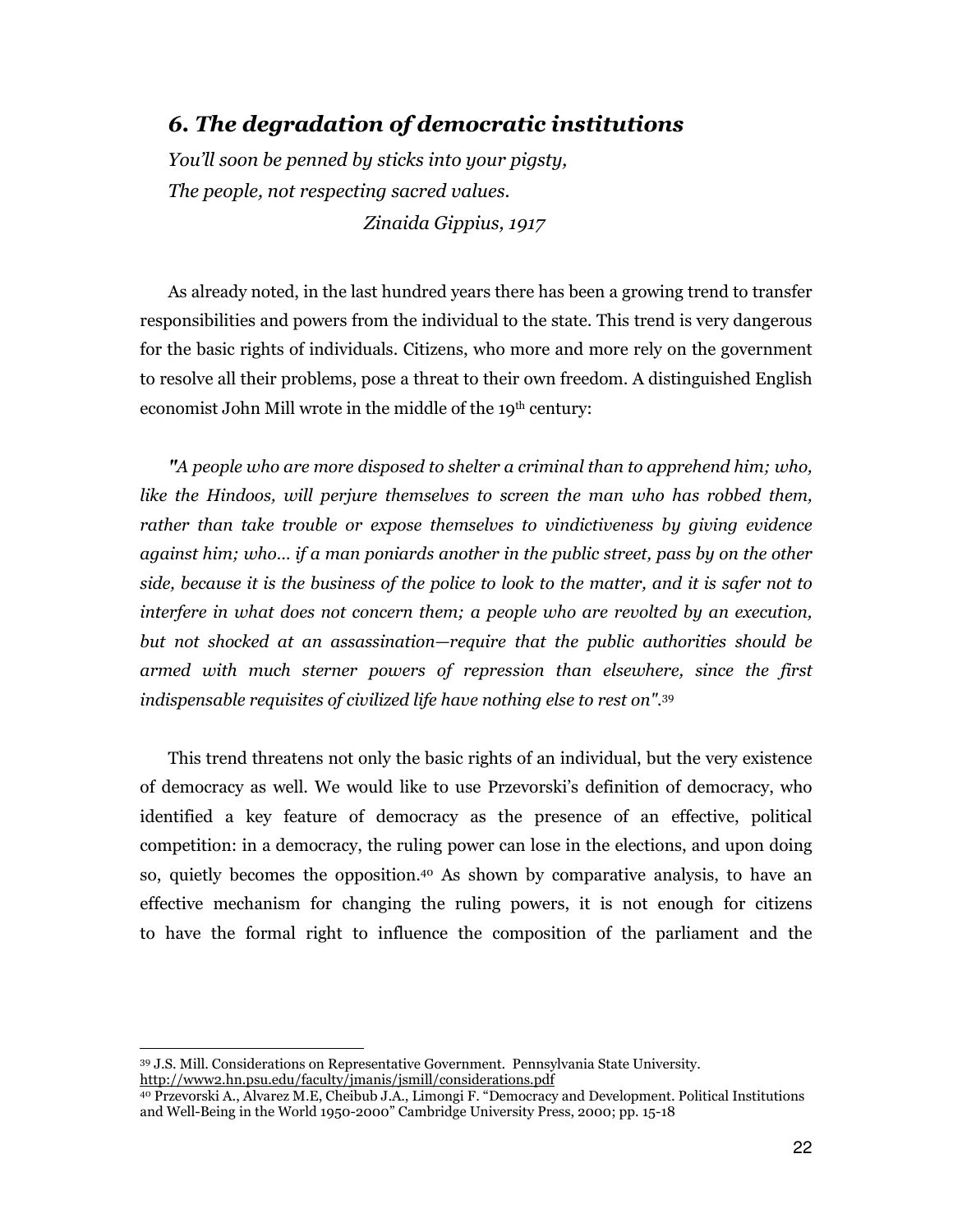government by using their right to vote.41 In addition, at least the following must be present:

- 1. A court, independent from any government (not just, for example, from the "wrong" right);
- 2. Independent and keenly competing with each other sources of media (the Media).

The new value of "a welfare state" leads to a more and more noticeable degradation of legal democracies' key institutions.

# 6.1 Degradation of an Independent Judiciary System

If the state decides for its citizens what their needs are, the judges experience a temptation not to bind the interpretation of the law to the socially accepted values. In particular, as noted by the British journalist M. Phillips, "judges... have come down in favour of the rights of terror suspects, illegal immigrants and common criminals against the rights of indigenous, law-abiding people".42 The judges even begin experiencing a desire to reeducate the people. This view was shamelessly expressed by the former president of the Israeli Supreme Court Aharon Barak. According to him, the law should be interpreted according to the ideas of the "enlightened" part of the population. Precisely this notion manifests itself in the right of the judge to arbitrarily interpret the text of the law in accordance with his own understanding and the hidden, "implied" meanings of the text. Although the intentions of the legislator play a role in the interpretation, the judge has the right to elucidate the text according to the needs and concepts of the "current time", at his own discretion.

This means that there are those who must obey the laws, and others - the "enlightened" – who interpret these laws at their own discretion. Barak's approach is

<sup>41</sup> V. Mau, K. Yanovskiy, O. Vakhromeev, A. Vorobiev, I. Zatkovetskiy, T. Drobyshevskaya, S. Zhavoronkov, E. Reva, D. Cherniy, F.A. King "Closed Democracy institutions: few cases for comparative analysis attempt" (in Russian)

<sup>42</sup> M. Phillips. The Daily Mail, March 2 2009

http://www.dailymail.co.uk/debate/article-1158337/MELANIE-PHILLIPS-Yes-Big-Brother-Britainmenace-The-irony-civil-liberties-lobby-blame.html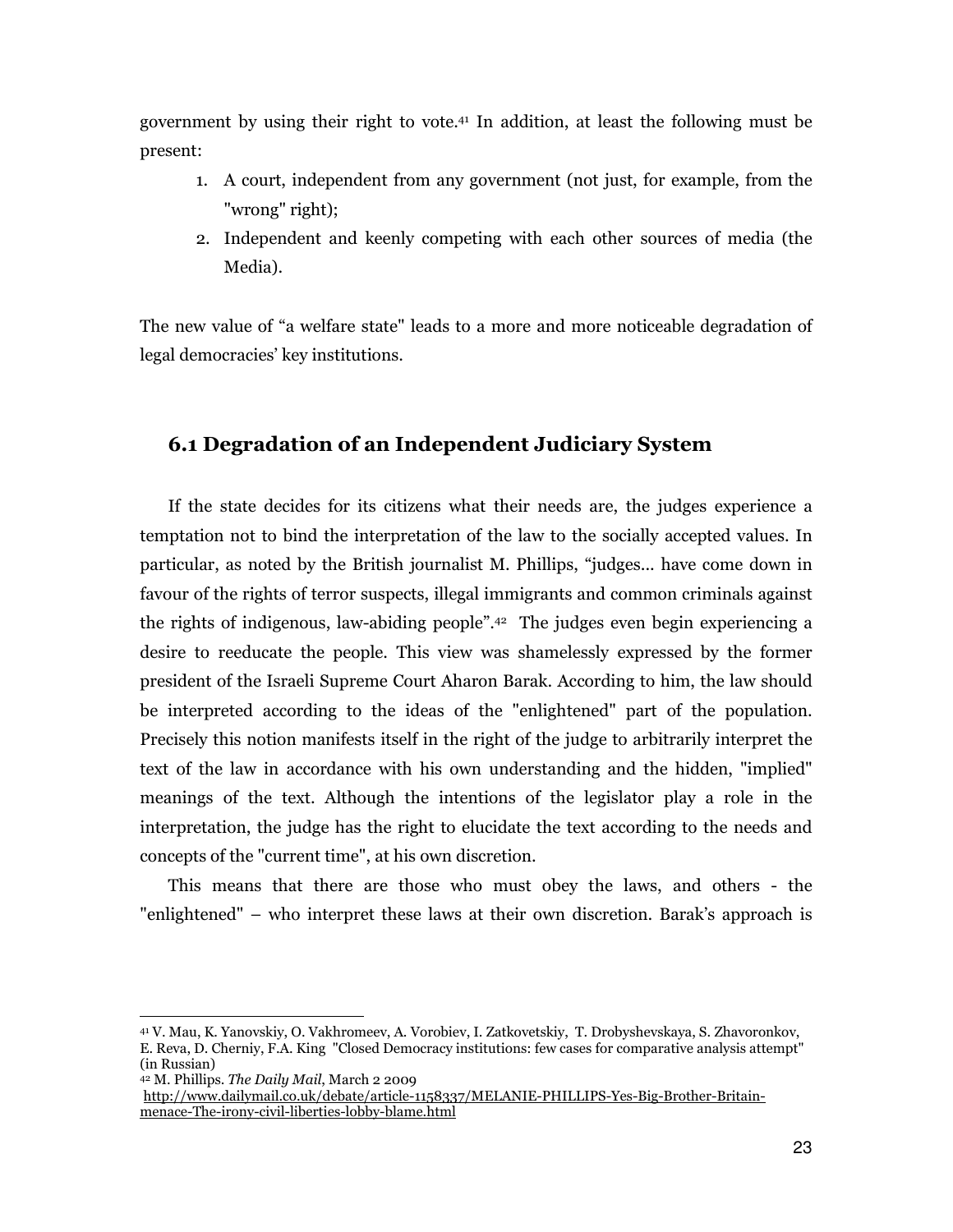sharply criticized by the eminent American legal scholar Richard Posner,43 as well as the famous American judge and lawyer Robert Bork.<sup>44</sup>

This kind of treatment of the law and this understanding of justice lead to a corresponding judicial system. The previous judicial system was subordinate not to the elite, but to the Higher Law. Each judge was independent and not subject to the president of the Supreme Court but to that very Higher Law. It is clear that that kind of a court could not fluctuate according to political wind of the day.The new court should protect the interests of a new "enlightened" elite and be extremely flexible.

In Israel, the judges, using a peculiar appointment system (in essence—self appointment), have managed to create their own oligarchy, in which they are not controlled by politicians elected by the people.45 Members of the Supreme Court, located at the top of the oligarchic pyramid, are completely independent and not accountable to anyone. Unlike Israel, in other democratic countries the legislative and executive powers participate in different ways in the appointment of judges.

In all common law countries removal of judges is carried out by a qualified majority in the parliament through a complex procedure of impeachment, which guarantees the judge the same level of protection as the U.S. president has. But in Israeli local and district courts, judges are denied an elementary level of independence and can be thrown out by their senior colleagues with minimum costs for the latter. This mechanism woks as follows: By law, a criminal investigation against the judge is begun by the attorney general. Everything that follows in actuality depends on the president of the Supreme Court. The latter appoints the members of a disciplinary court that will study the charges against the judge; he is also the one who prepares the materials on the termination of all of the judge's powers for the Judicial Elections Committee. This means that in order to take away a judge's authority, all the president of the Supreme Court has to do is make an arrangement with the Attorney General. In reality it is usually sufficient for the president of the Supreme Court to have a short talk with the judge, for the judge to decide to resign.

Thus, the judiciary system, as an oligarchy, is independent, but there are no independent judges in this system. Accordingly, there is no independent court because

<sup>43</sup> R. A. Posner, Enlightened Despot. The New Republic, April 23, 2007. http://www.tnr.com/print/article/enlightened-despot

 $^{44}$  R . A. Bork. Barak's Rule Azure 27 (2007). http://www.azure.org.il/article.php?id=34

<sup>45</sup> M. Haller. The Court That Packed Itself Azure 8 (1999).

http://www.azure.org.il/article.php?id=300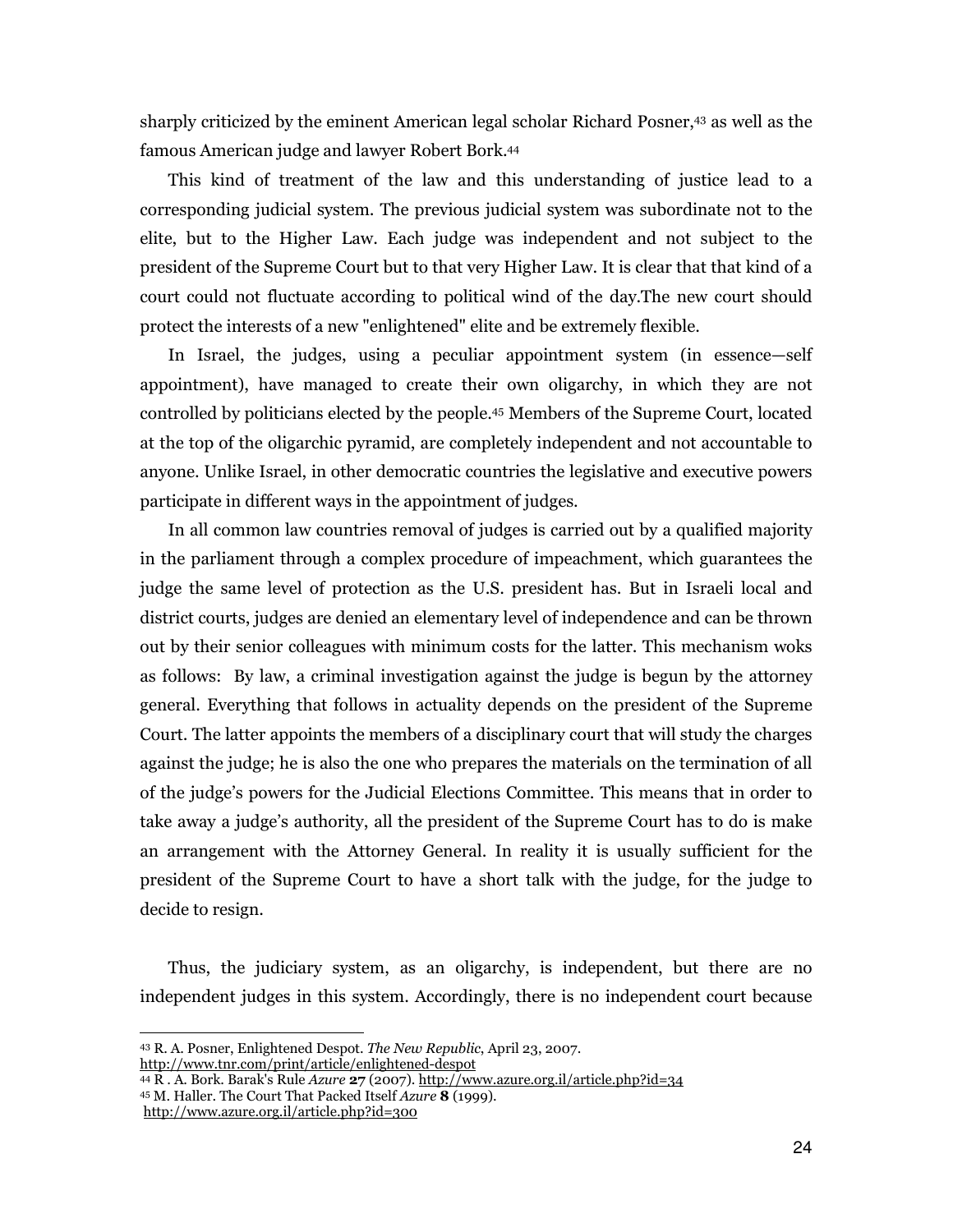the judges are not subordinate to the law, but to the president of the Supreme Court. It is not difficult to guess how this affects the maintenance of law and order in our country.

# 6.2 Degradation of the Independent Press

The State's concern for the "spiritual needs" of its citizens leads to the creation of the government media-empire. The hosts and commentators who work for government TV channels do not depend on the supply and demand of the market, or on the interests of the listener or viewer. In any case, all their expenses will be paid by the taxpayers. Their interest, like that of any bureaucrat, is to wring more money from the budget and at the same time get rid of any and all liability (including criminal responsibility for the disclosure of state secrets). Typically, private broadcasters are unable to compete with the government broadcasters in key areas such as political processes and the news, even if the broadcast is not suppressed by force (as it was in the case of closure of Arutz Sheva, the "Channel 7" Israeli radio station). The fact is that most people usually have little interest in politics, and therefore advertising covers the costs of political broadcasting only in times of a drastic increase in interest in the political situation (for example, during election campaigns). It is practically impossible for a private broadcaster to outplay a competitor, all of whose expenses for political and news broadcasts are paid by tax payers.

Not being able to compete with public channels in the coverage of politics, commercial channels, typically offer light hearted shows, movies and music, maximally loaded with commercials. That is how the media market of most Western countries works. In Israel, where interest in politics is much higher than in most democratic countries, in order to suppress the independent radio station "Channel 7", its leaders "had" to be brought to court.

\*\*\*

These processes lead to the gradual transformation of the democratic system of governance into an oligarchic one. The court and the press – two non-elected branches of the government – no longer counterbalance each other; rather they enter into an alliance that enables them to defend the oligarchic structure from the control of the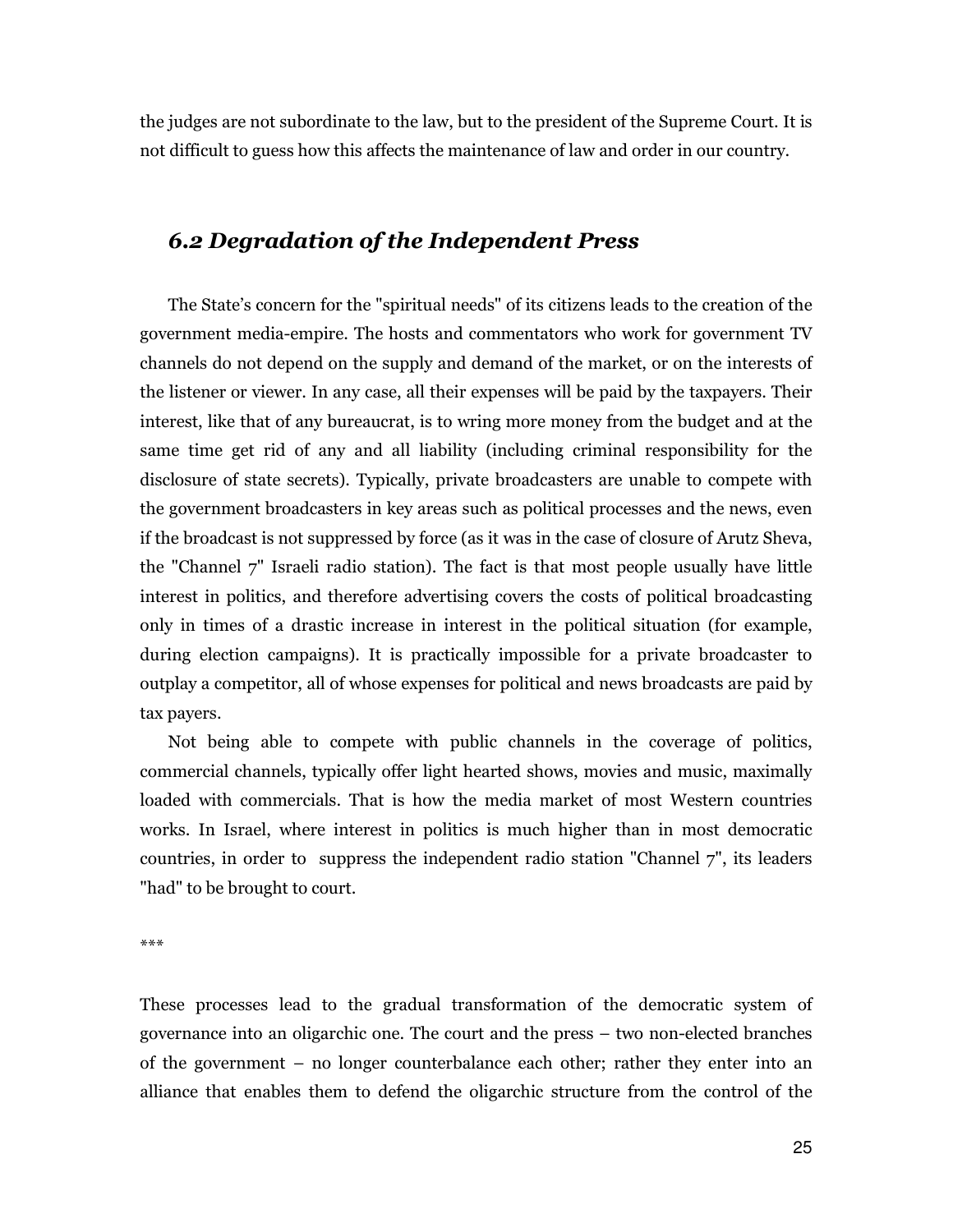voter. For example, in Israel, the historically formed union between the press and the legal system can bring to their knees any elected politician. Incentives of elected politicians to serve the interests of the voters are weakening; the real power of the voter is melting.

# 7. Degradation of military institutions

The logic of redistribution and the struggle of government officials for resources trigger a situation where the state begins to avoid effectively fulfilling its duties of protecting its citizens from the abuse of enemies at home and abroad. During wartime the state spends and redistributes much more than during peacetime. In terms of increasing their portion of the redistributed resources, officials should have to be interested in a permanent escalation of any conflict. In reality the situation is much more complicated. A massive war is always associated with tangible war casualties and material deprivation. In addition, in a large-scale war all branches of the government system have specific assignments which must be accurately performed. Not to mention the fact that a serious war always entails the danger of losing the state, i.e. everything. But as long as there is no serious threat to the state or to personal security (or it seems that there is not such threat, for example, in a case where the death toll from terror attacks is substantially less than the number killed in car accidents), it is objectively beneficial for the bureaucratic apparatus for the continuation to remain as is. That the situation could spiral out of control, this the official does not think about. Whether we like it or not, an official's objective interest is to maintain terror on a small fire. Few get involved in direct sabotage, all the more so betrayal (see the article by Fulmacht),46 but most subconsciously look for a pretext to avoid a radical solution to the problem. And the left-liberal morality provides such pretexts in abundance.

First, if there are no absolute values, why should a soldier risk his life? This idea was voiced by a leftist activist Cindy Sheehan, the mother of an American soldier who was killed in Iraq, and who speaks today, although without power of attorney from him, on his behalf, as it were: "This country is not worth dying for." Secondly, the concept of "the weak is always right" is useful to keep the conflict going because it ties the hands of those who want to the fight against terror. As a result, a new, useful to the bureaucrat idea is formed: winning the war is impossible. To justify this concept, one can easily assume

<sup>&</sup>lt;sup>46</sup> V. Fulmacht. Territories in exchange for power (in Russian) http://gazeta.rjews.net/fulm1.html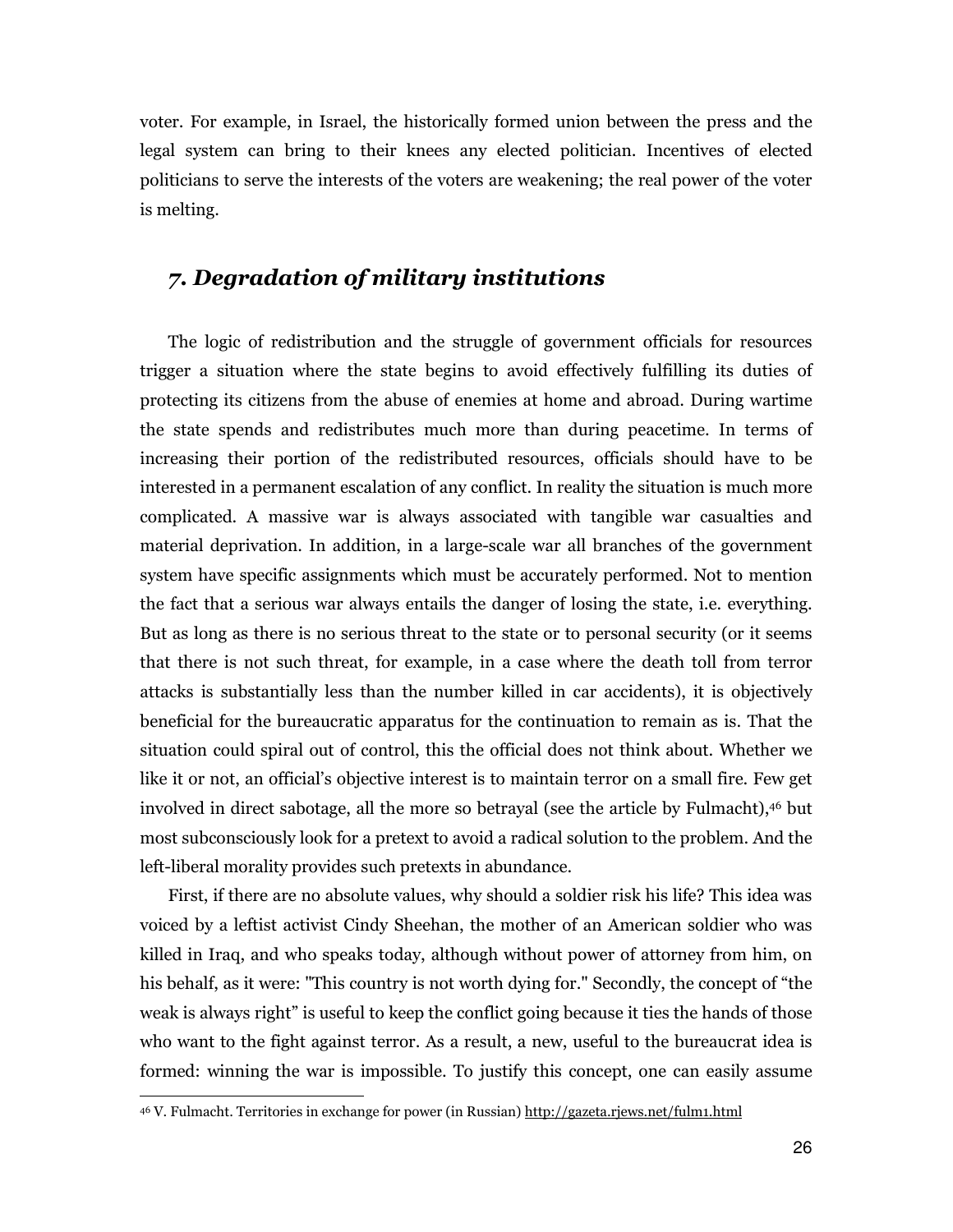that the life of a citizen is a relative good and that it can be easily sacrificed in the name of "higher purpose" (e.g., world peace, social progress, the triumph of multiculturalism and tolerance, etc.). One should not destroy the enemy but negotiate with it; the purpose of war is not victory but to keep the citizens' security breaches "within acceptable limits" (in modern leftist American media the concept of war on terror is usually taken into quotes). It is clear that when such an approach spreads throughout the entire society, victory is impossible.

Not only civil bureaucrats became fond of the idea of the impossibility of winning the war but military officials as well. If winning the war is impossible, then the main test is canceled. Military bureaucrats, together with their civil colleagues, profit from such benefits of the "new order" and the social state as lifetime employment, weakening transparency and accountability, and most importantly, from the decrease in responsibility for the result (this was manifested in particular in the impunity and irresponsibility of Israeli Defense Ministry officials following the results of the 2006 Lebanon War). An illustration of this point is the following story (which sounds more like a joke) as related by Richard Pipes, who held a high position in the Ronald Reagan administration. An officer was making an official report at the U.S. Air Force headquarters when the chief of staff interrupted him: "Stop calling the USSR an enemy. It is our adversary. Our enemy –is our Navy."<sup>47</sup>

This process is unstoppable. When dying for one's country is no longer considered an act of valor, killing the enemy is regarded as a crime with "excessive" or "disproportionate" force. The army is increasingly forced to use methods of the police: the terms "incrimination" and "collateral damage" become central. Accordingly, the military bureaucracy begins not to encourage victory but to punish for it, to the point of putting the winners on trial. After all, victory – according to the new morality – doesn't exist and cannot exist; what can exist is "excessive use of force." In fact, the winner in any war has either "excessive force" that is, a general superiority, or concentrates his superior forces at key locations. Thus, the "disproportionate" or "excess" use of force is, if not synonymous to victory, then the only known way to achieve it. And precisely this method the leftists blocked. Indeed, imagine that an officer with limited forces and means led a successful operation against the terrorists. This operation, especially its recurrence, casts doubt on such a useful for the bureaucrat idea that it is impossible to defeat terrorism with military force. What is more important for a bureaucrat - a useful

<sup>47</sup> Pipes R. "Vixi: Memoirs of a Non-Belonger". Yale University Press, New Heaven & London 2003. http://yalepress.yale.edu/book.asp?isbn=9780300109658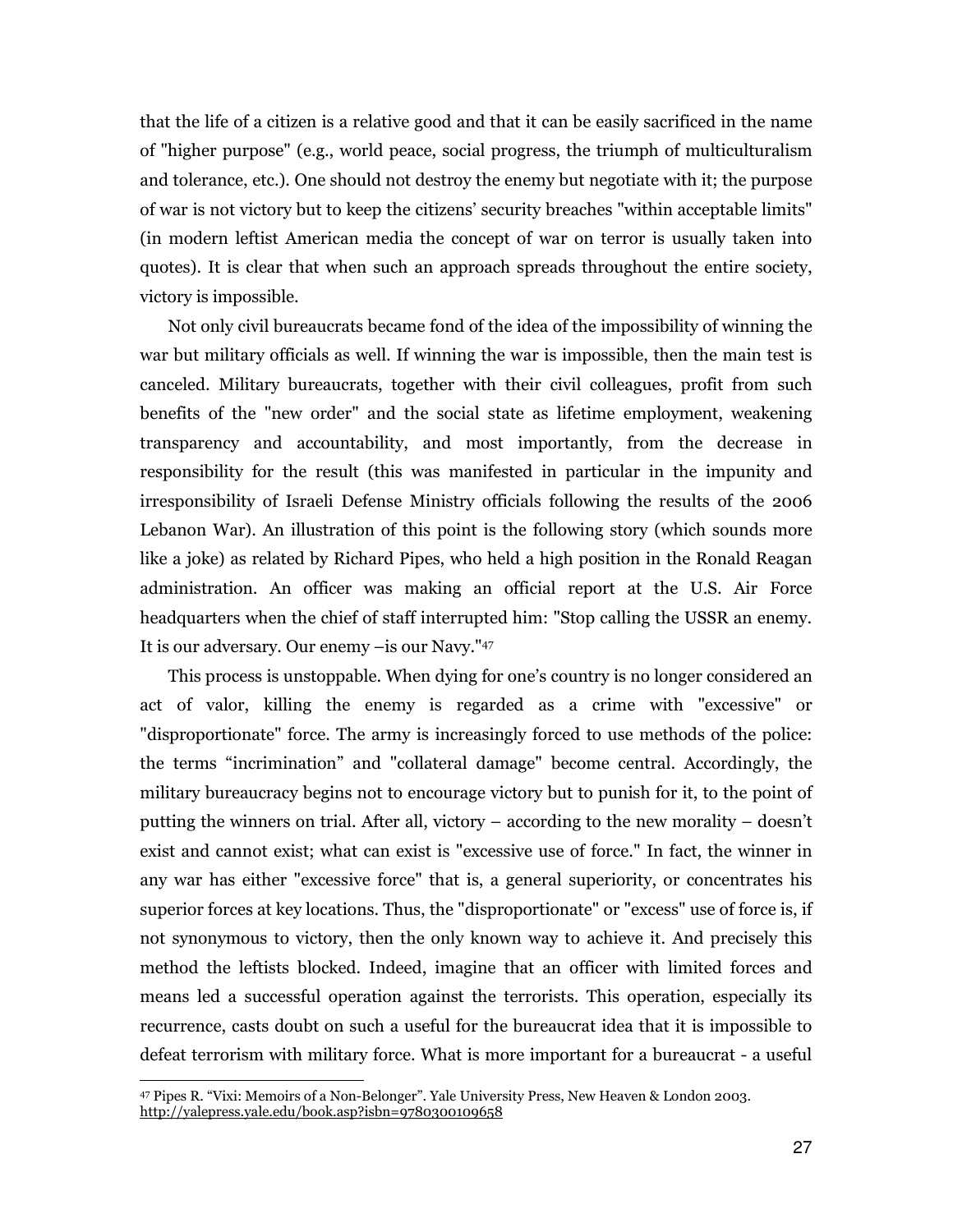idea or effectiveness of the army? The officer is placed before a choice – career or victory. Many people choose their careers, others are eliminated.

The army and the police also strictly monitor to ensure that individuals do not use successful civilian self-defense: remember the prosecutions of those conscious citizens (as Ilana Podolsky, Michael Ezer, Shai Dromi),48 who used arms to defend their lives and property, as well as the law. This is true despite of the fact that in the event of a terrorist act, this self-defense method is much more selective, humane and effective than those used the army, equipped with powerful military technology.<sup>49</sup>

The most serious and dangerous consequence of this new policy is the demoralization of the population and their loss of faith in the justice of their struggle. The Israeli public activist and publicist Moshe Feiglin very aptly noted:

"[In the early 1990s] about 150,000 Arab workers entered through the Erez checkpoint every morning and returned every evening. How did the IDF manage back then to defend the border and maintain the security of Israeli citizens? The answer is very simple: by means of a piece of rope! At the Erez checkpoint a bored reserve soldier stood with a rifle slung over his shoulder (and sometimes even without it) and held the end of a piece of rope that was attached to a post on the other side of the road. He lowered and raised the rope as he wished – and this method worked. Now there are Merkava tanks on the border, and Apache helicopters circling overhead – and this method doesn't work.<sup>50</sup>

#### Further on M. Feiglin rightly concludes:

-

"The reserve soldier with the piece of rope was not armed with battalions of Merkava tanks and squadrons of Apache helicopters – but he was in the right. At least that was how the other side saw it. The war between the Jews and the Arabs in this country is not just a war for Lebensraum, but for something far deeper. The longer the Intifada continued it become clearer to the Arabs that the Jews were not in the right.

http://www.israelnationalnews.com/News/News.aspx/132407 (Shai Dromi)

http://blog.womeningreen.org/?cat=20 (Ilana Podolsky)

Because this outrageous case became so typical, Knesset passed a law named after Shai Dromi which protects people like him. This law however is not even a pale shadow of the Second Amendment to the U.S. Constitution which protects the rights of its citizens to bears arms for self-defense purposes.

<sup>48</sup> More can be read about these cases in the following internet sites:

http://sashanep.livejournal.com/202451.html (Michael Ezer)

<sup>49</sup> We will refer only to one specific terrorist attack which occurred in Jerusalem in 2008, (i.e. Merkaz Harav massacre) where the terrorists were neutralized by armed civilians and not by police officers on duty. http://fr.jpost.com/servlet/Satellite?cid=1204546422275&pagename=JPost/JPArticle/ShowFull 50 M.Feiglin. "Why are They Committing Suicide?" http://www.freerepublic.com/focus/news/665186/posts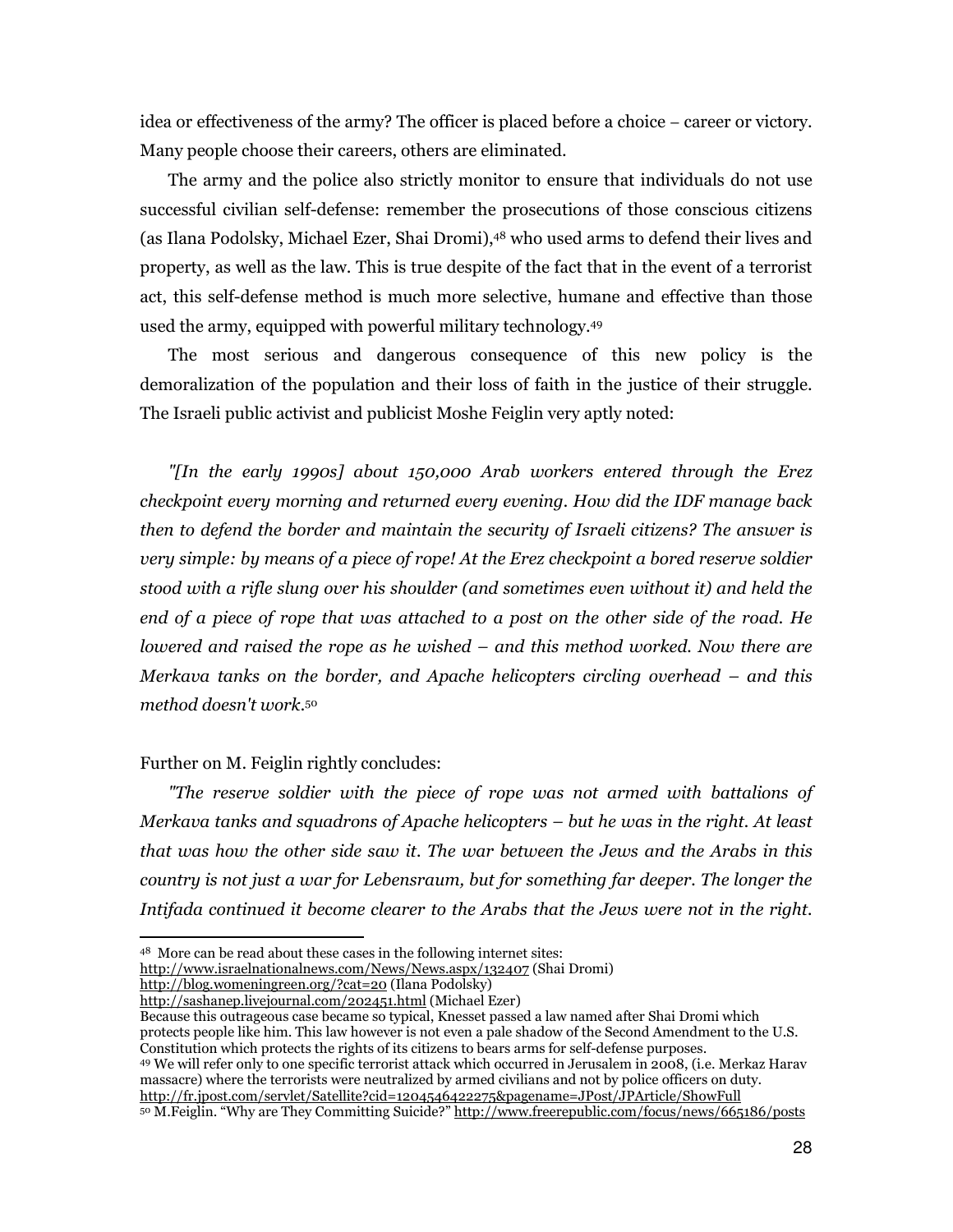The more they received, the more they understood that this Israeli ethos facing them was only an empty balloon. As the Arab murderer, Dahlan, said: "We realized that you were just an ordinary country".

Our region abhors a vacuum. If one side gives up its feeling of being in the right, the other side acquires this feeling…Now all these primitive tribes, whose cultural mores were always based on robbery, and certainly not on justice, feel that they are totally in the right. Now they are righteous people, saints – Shahids.

It's as if a small child has been given the keys to a truck. This is a case of cultural defilement that has suddenly been given a tremendously powerful tool – justice and morality."

The fish rots from the head, and therefore, the ruling circles are the ones to blame for inefficiency in the fight against terror (see also an interesting historical study by J. Henkin<sup>51</sup>). But to take away the responsibility from an ordinary citizen would be wrong. Contrary to theories about the feebleness and military inefficiency of democracy, the voter-taxpayer has created the concept of "republican virtue." Since the days of the Marathon and to this day, the gallant Greeks, Romans, Finns, and Americans have won even the most numerous, well armed and trained enemies. They retained loyalty and readiness to fight even in the most desperate situations. Winston Churchill expressed the motto of such voters in war:

"…we shall fight on the beaches, we shall fight on the landing grounds, we shall fight in the fields and in the streets, we shall fight in the hills; we shall never surrender, and even if, which I do not for a moment believe, this Island or a large part of it were subjugated and starving, then our Empire beyond the seas, armed and guarded by the British Fleet, would carry on the struggle, until, in God's good time, the New World, with all its power and might, steps forth to the rescue and the liberation of the old."<sup>52</sup>

When too much is in the government's care in the "prosperity for all" country, a new type of voter emerges. This voter thinks that has all the rights by virtue of the very fact that he was born. He does not connect obtaining his rights with performance of his civic

http://www.azure.org.il/article.php?id=140

-

<sup>&</sup>lt;sup>51</sup> Y. Henkin. How Great Nations Can Win Small Wars. Azure **24** (2006).

<sup>52</sup> Churchill W. June 4 1940 House of Commons speech.

http://www.winstonchurchill.org/learn/speeches/speeches-of-winston-churchill/1940-finest-hour/128-weshall-fight-on-the-beaches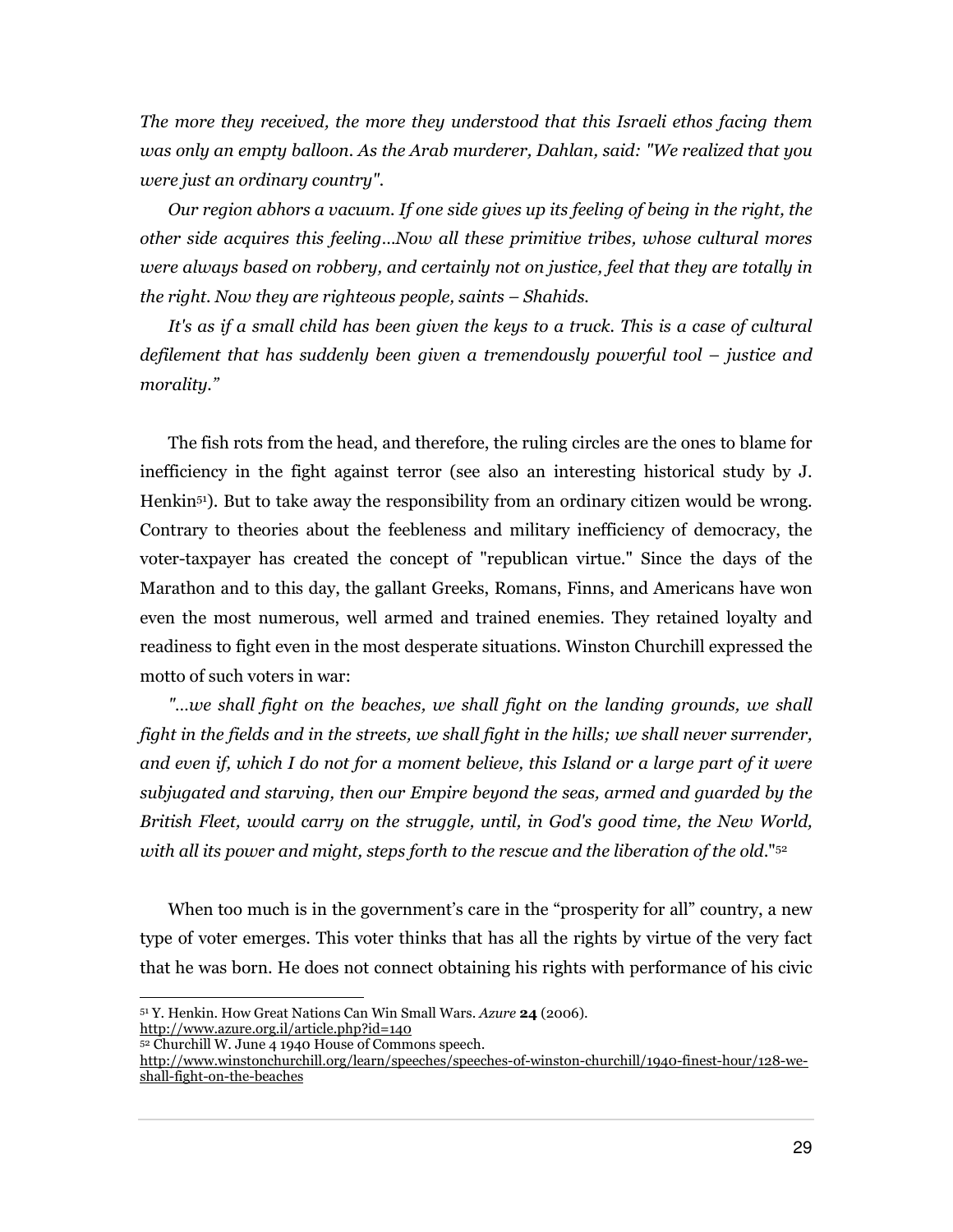duties. This consumer who forgets about his personal responsibilities expects the state to help him in all his everyday problems, rather than solving them himself. He has the illusion that one can share with friends the money spent on the protection of public order and security. He is no longer willing to fight "at all costs", which is immediately used by both internal and external enemies. Indeed, as noted by C. Clausewitz in his fundamental work, any war is waged first and foremost against the enemy's courage.<sup>53</sup> France's defeat in 1940 is a frightening example of how a bloated and relaxed democracy becomes the victim of an energetic predator with a low level of needs a high level of motivation, despite its significant superiority in all quantitative indicators.

\*\*\*

-

Speaking about the fight against terror in today's society, it is impossible to ignore the topic of the so-called "asymmetric" or "non-trinitarian war". After all, it has been popular in the past several decades to talk about the transformation of war (see, for example, the book by M. van Creveld).54 According to this concept, past wars were symmetric and so-called "trinitarian", i.e. each side had three separate institutions: the combatant army, the non-belligerent population, and the government. Now the ones at war are not the government, but the organizations; the line between the combatant and the non-combatant parts of the population is erased; there is no front and no rear. Clausewitz describes the trinitarian war (i.e. the conventional, symmetrical) and is, according to this view, hopelessly obsolete.

The truth is that guerrilla tactics was used since ancient times and the actual modern term guerilla warfare was coined during the Napoleonic wars in Spain over 200 years ago. The basic differences between war and all other human activities have not changed, namely: extreme tension (even until death) and extreme unpredictability of events. The principle formulated by Clausewitz has not at all become obsolete: the goal of war is to crush the enemy's courage. As formulated later by G. Le Bon, the one who wins the war is the one who is more convinced, and only if the sides are equally convinced, then the more organized (and sometimes simply the luckier one) is victorious.55 Nontrinitarianism of modern warfare is not something fundamentally new; it's the enemy's (the terrorists') utilization of their strengths and our weaknesses. Our main weakness, as

<sup>53</sup> Carl von Clausewitz. On War (1832/1834) http://www.clausewitz.com/readings/OnWar1873/TOC.htm

<sup>54</sup> M. van Creveld, The Transformation of War (1991).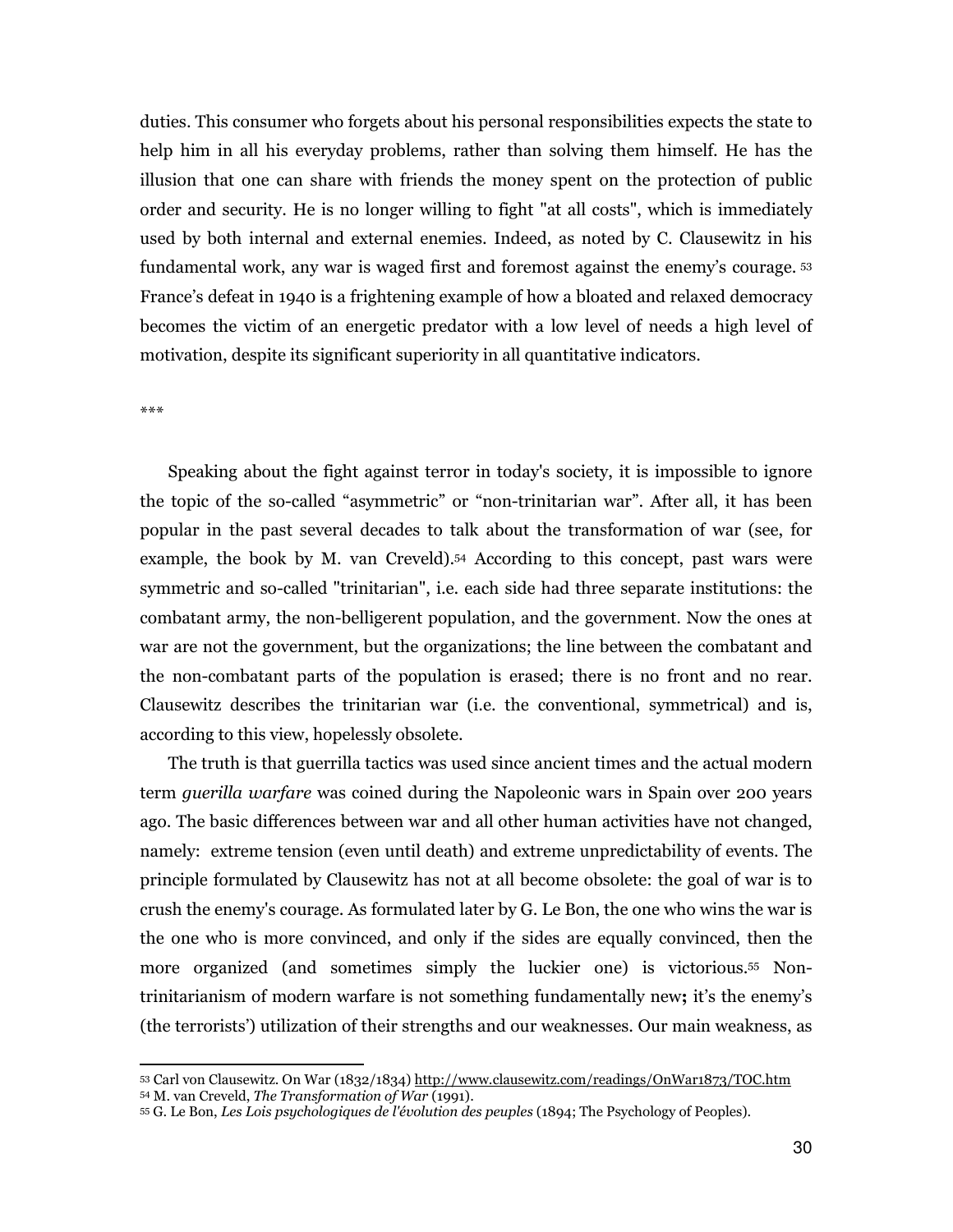just noted, is the reluctance of those in power to win, the indecisiveness of the people, and the society's uncertainty of their own rightness.

\*\*\*

The one who wins from all this is  $-$  for the time being  $-$  the bureaucrat. The one who loses is the taxpayer and the citizen who works hard and serves in the army, i.e. nourishes and protects. He owes the bureaucrat, but the bureaucrat does not owe him. For, as we have already mentioned, the new state morality presupposes the existence of higher values than life, liberty and property of citizens, such as the "peace process" or "social justice." However, his duties as a taxpayer regularly materialize as tax collectors and bailiffs.

### 8. Summary: What to do?

Let us repeat the three main objections (developed in Sections 4-7) against the state social policy that forcibly redistributes the property of some people to others:

1) Forced redistribution is immoral because it contradicts the laws that protect the dignity, equality and private property of all citizens (regardless of whether these laws are derived from the will of the Creator or the laws of nature). Such a policy leads to a devaluation of moral values and to personal degradation.

2) Even if the state social policy was not immoral, history has since proved its economic inefficiency. Such forcible redistribution leads to serious crises, and, if taken to its logical end, i.e. nationalization, to society's impoverishment.

3) Even if such a policy was cost-effective, the society it corrupts turns out to be nonvital, slipping into oligarchic dictatorship and self-destruction.

The modern welfare state, more and more lays claim to play the role of our master. But the state system is our servant and not our master. A servant who, is unsuccessful in performing his duties, and is rude and extorts more and more payment (not to mention claims of ownership!) can and should be dismissed. While recalling the historical precedents discussed in this article, the above-described citizen and voter, very much like the American colonists in 1776, has the right to ask himself: is it time to take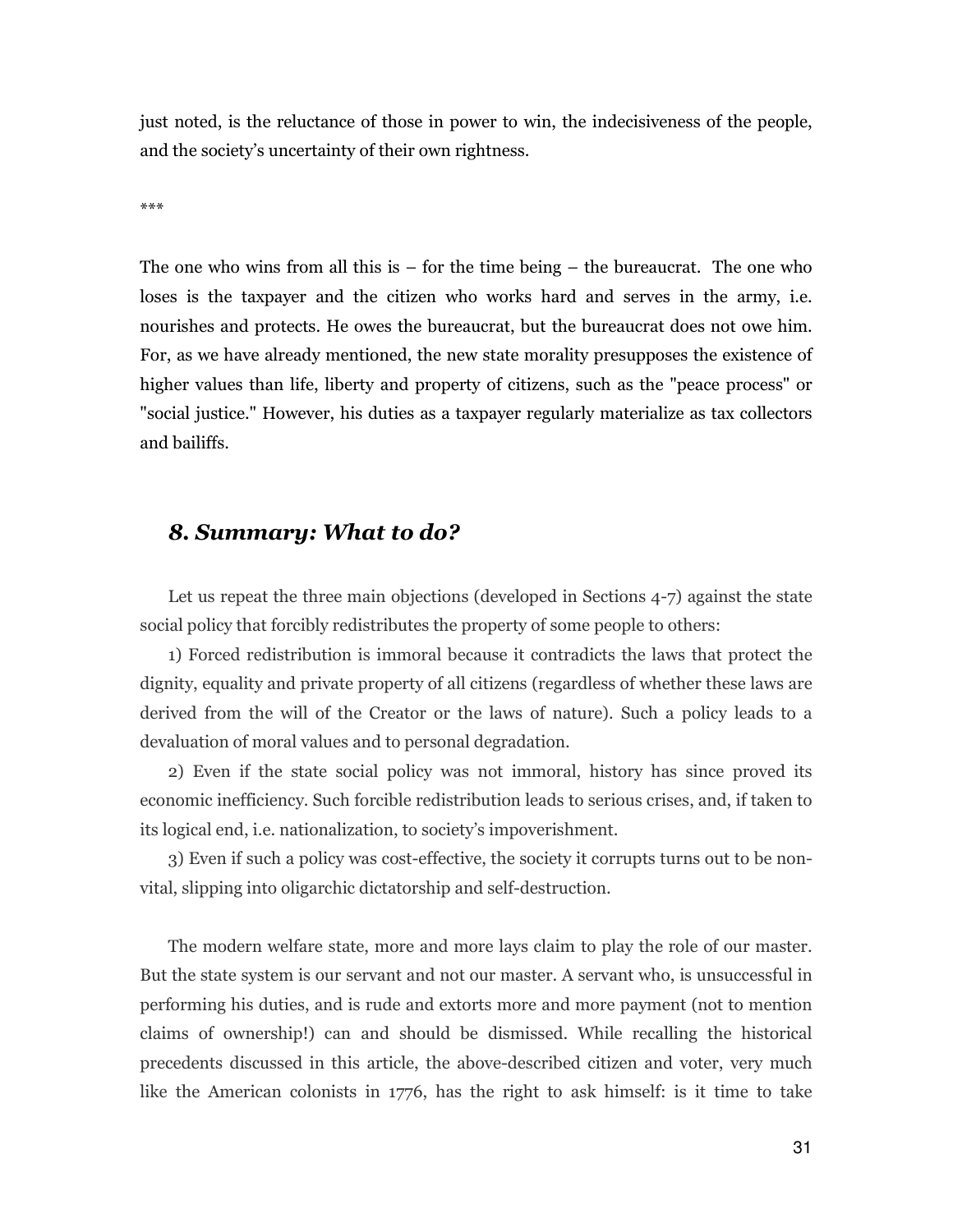responsibility for himself and for all of society? Is it time to "hire" another state, instead of the one which claims to have achieved the common good, but which obviously is not coping with its responsibilities?

Such a state in which the judicial system will be built on safe working models made not for the interests of a handful of lawyers but for the protection of life, liberty, dignity and property of its citizens. If the judicial system will operate according to common law, the appointment of judges will not be entrusted to the corporation of lawyers itself, as it is today, but to elected politicians. The suspension of a judge (which is as important) will not be the result of a decision made by a close circle of senior colleagues, but by a qualified majority of the Knesset after a complicated and lengthy procedure, which, as shown by experience, can protect the judge from the wrath of the crowd and the vengeance of his colleagues.

A state in which no one can be forced to pay out of his pocket for airtime to those he disagrees with. A state in which the host and leading commentator will not only have to earn the right to be broadcasted, but they will also have to defend their ideas in a free debate with their colleagues, whose microphone and airtime will be paid by their opponents; all this without possibility to call the obedient police and shut up criticism, accusing the opponents of "incitement" or making a "hate speech".

A state in which franchise will be directly connected to bearing the burden of public spending. A state in which the best pre-election tactic will for the deputy to present to the voter-taxpayer a list of costly projects that were rejected due to his efforts instead of displaying a list of his new "trophies" wrung from the budget, i.e. from other people's pockets.

A state in which all political parties and leaders who have found a task more important than the protection of life, liberty, dignity and property of the citizens, are not only denied the opportunity to have claims to power, but even to be regarded as a legitimate opposition.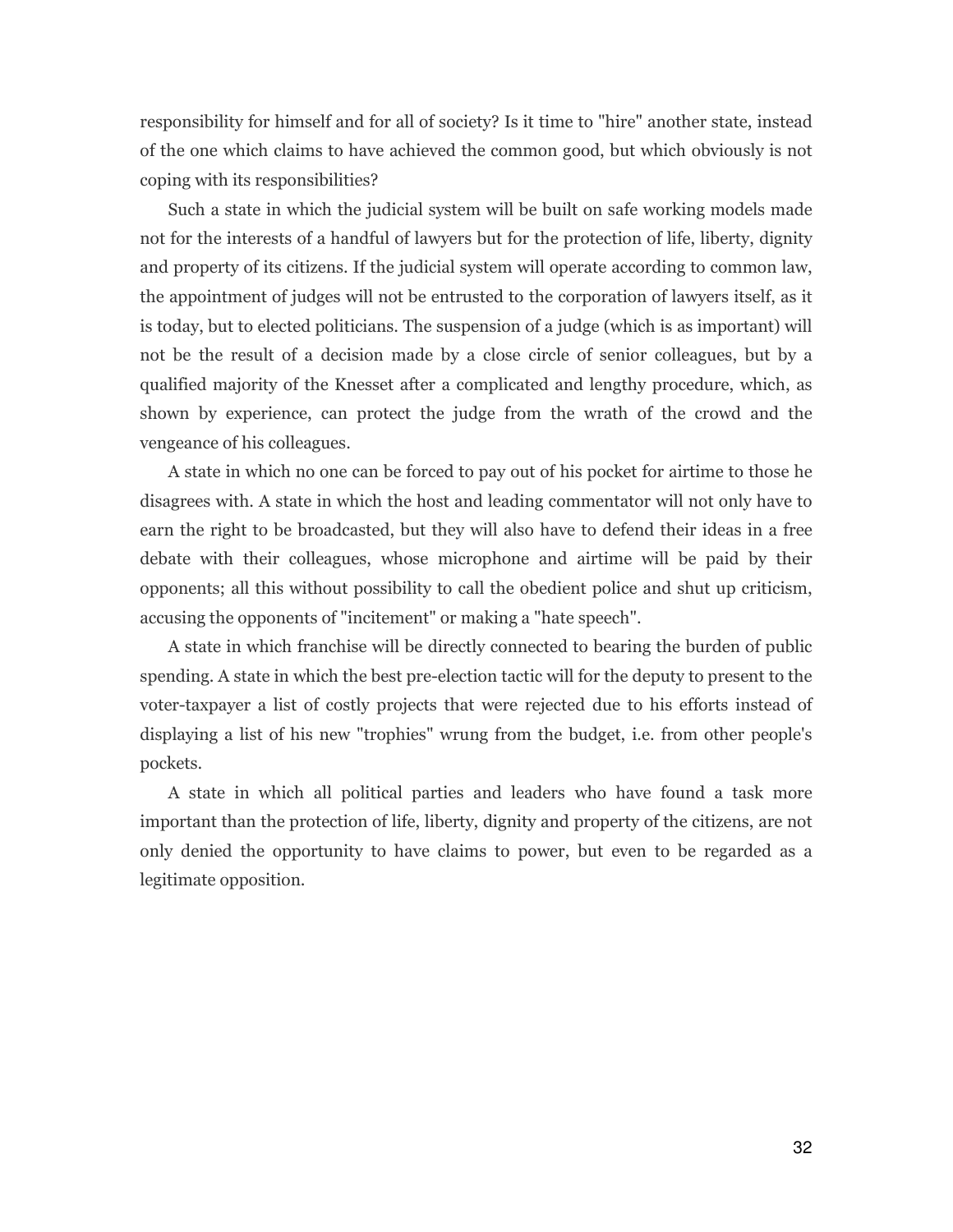# Family Crisis in Modern Society

# 1. Manifestations of the Crisis and its Implications

By the end of the 1970's, it became clear that the family as a social institution was experiencing a crisis. This crisis manifests itself in an unusually high divorce rate (up to half of the number of marriages, see Fig. 1), a growing proportion of single parent families and a low birth rate, significantly lower than that required for population growth. Additionally, the average age at marriage is rising. The crisis also manifests itself in conventional and official marriages being substituted by cohabitation, as well as in the emergence of the so-called "gay marriages". In addition, it is signified by the increasing popularity of political theories claiming that there is no fundamental difference between the sexes (despite the fact that one of the equal sexes, that was previously oppressed, is "more equal" than the other).



Figure 1: The number of divorces in Israel as a percentage of new marriages. One can see a disturbing rising trend beginning in the 1970s. Source: CSO Israel, 2006.

Weakening of family ties and a decline in fertility has a number of important socioeconomic and political consequences. From the socio-economic perspective, the decline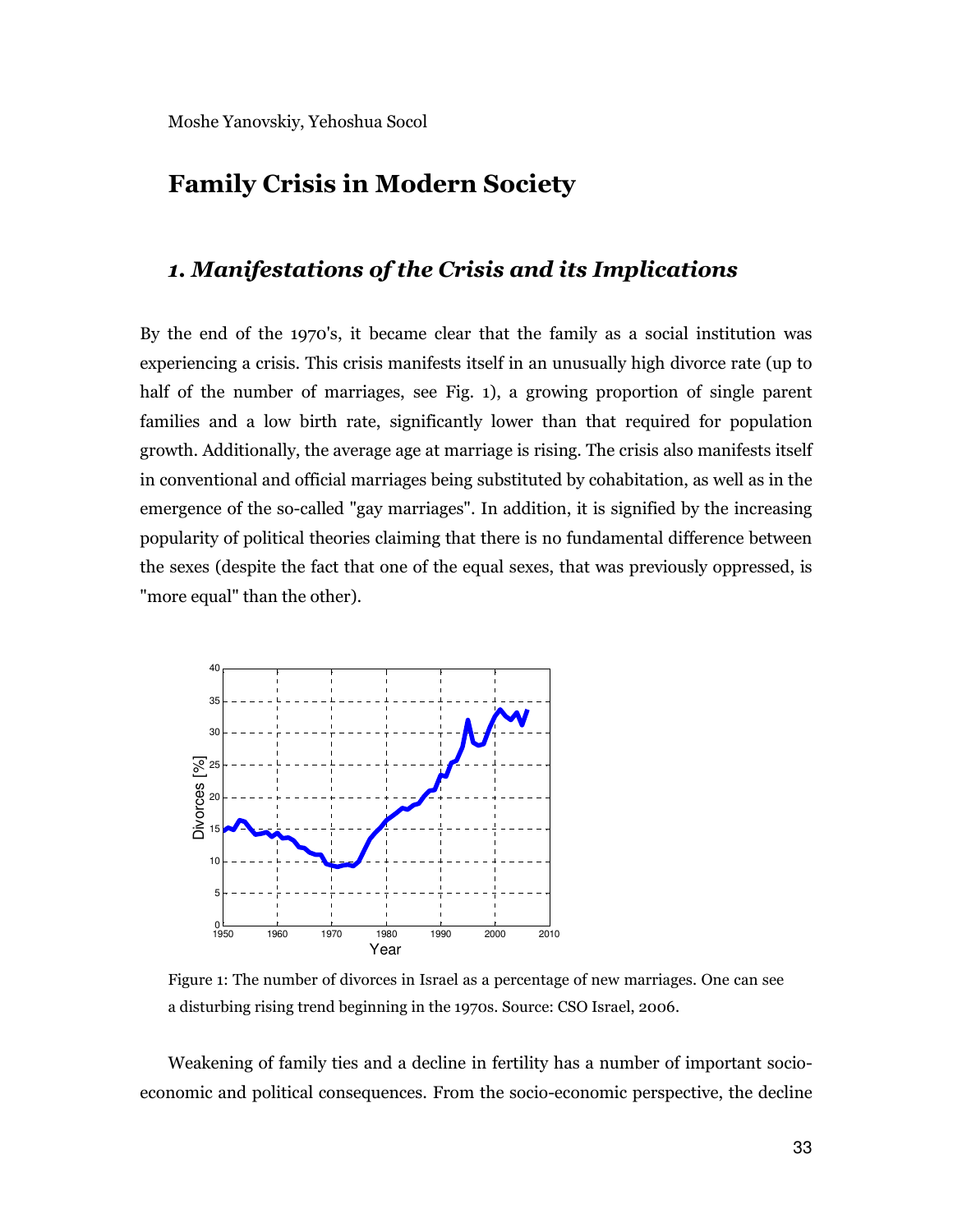in fertility (pertaining primarily to the middle class) creates stress in the labor market and exacerbates the problem of financing people incapable of work. The higher age of parents at childbirth leads to an increase in the number of children with congenital anomalies and birth defects (only a proportion of which are detected at the stage of fetal development and can be "remedied" by termination of pregnancy).

From a political point of view, an important consequence of the family crisis is the weakening of democratic institutions that protect property rights and support the legal order. In a society that is based on morality and law ("Rule of Law"), enclaves lagging behind sub-societies begin to appear; in these sub-cultures, power is based on violence ("Rule of Force"). The mechanism of this process is simple: the decline in fertility leads to a society's "aging" which in turn, brings about the harsh necessity to attract additional labor. This labor force is drawn from countries that have civilization clashes with the modern Western society. Some of these discrepancies (cultural, but not civilizational) could be observed in the immigration of the Irish, the Polish, and the Jews to the U.S. However, the immigrants of Africa, Asia and other "Rule of Force" cultures did not just find it difficult to adapt to the conditions of the "Rule of Law", but often simply had no desire to do so, as they were not faced with the necessity to culturally assimilate. They retained their "soft infrastructure" which was based on the tradition of using force as an arbitrator. It is well known that the "Rule of Force" enclaves of society provide the infrastructure for recruiting, training and financing terrorists. Life within these communities is based on violence, which sometimes spills outward.

# 2. On the Limitations of Applying Economic Analysis

Applying economic analysis to a personal and intimate part of our lives such as family problems is naturally a cause for suspicion, which often turns into irony or even contemptuous rejection. However, such an attitude towards an economic analysis of this problem is unfounded. Thus, in the same way that a Marxist economist tending to explain absolutely everything with economic reasons is meaningless, an attempt to attribute the diversity of the world to sexuality or, for instance, to formal legal rules is completely senseless. But as someone once put it, the fact that not only do metal filings stick to a magnet, but flies also stick to honey, does not mean that magnetism does not exist. Considering the family problem at the micro level, it is difficult to argue that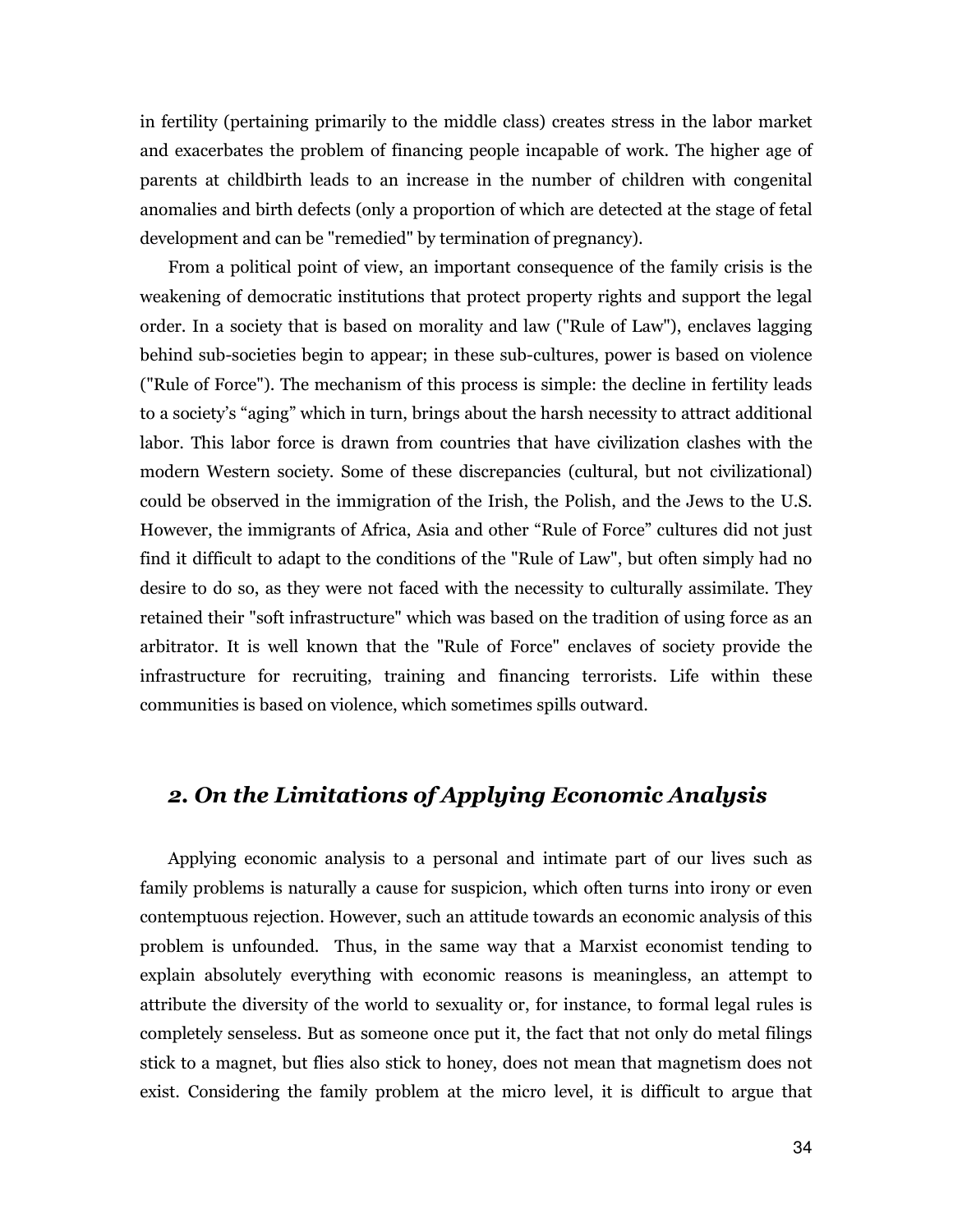economic factors such as financial problems, or living with parents for economic reasons, etc. played a significant role in the deterioration of a considerable number of families. Similarly, at the macro level: we will not discuss whether or not the economic factor is the determining one, but it is indisputably present. After all, economy is the science of incentives,<sup>1</sup> and "people respond to incentives. The rest is commentary."<sup>2</sup>

In this context, it is worth noting an interesting fact. As just mentioned, one indication of family crises is the rise in age of marriage. However, it is no secret that as a person gets older, the influence of emotional and physiological factors is weakened, while the influence of rational (i.e., economic) factors is strengthened. Thus, it is reasonable to assume that with the increase of family crises, the role of the economic factor is enhanced.

As already noted, attempts to force homeowners to set a fixed rent price lead to a housing shortage and to a deterioration in housing quality. Similarly, attempts to regulate the prices of essential goods lead to their disappearance from the market. Therefore, there is every reason to believe that, despite the immeasurable complexity and inertia of the family (i.e. a family's general stability), attempts to force husbands to accept disadvantageous conditions concerning their wives' rights and parents to accept these condition concerning their children *objectively helps* reduce the number of married couples and causes birth rates to fall.

Further on we will attempt to re-create a global social "experiment" which failed in the economy, in the area of family relations. This experiment was based on the assumption that the government possessed special knowledge and integrity and, consequently, on the belief that it had the full right to intervene in citizens' affairs, in this case – family affairs. We will try to show that the state's excessive regulation of family relationships erodes spouses' and parents' personal responsibilities. In addition, it weakens a family's motivation to create a stable family unit, as well as parents' motivation to have children and bear full responsibility for their education.

<sup>1</sup> Robert J. Aumann – Nobel Prize Lecture, 29 Jul 2011.

http://nobelprize.org/nobel\_prizes/economics/laureates/2005/aumann-lecture.html

<sup>2</sup> S.E. Landsburg, The Power of Incentives

http://freedomkeys.com/pricecontrols2.htm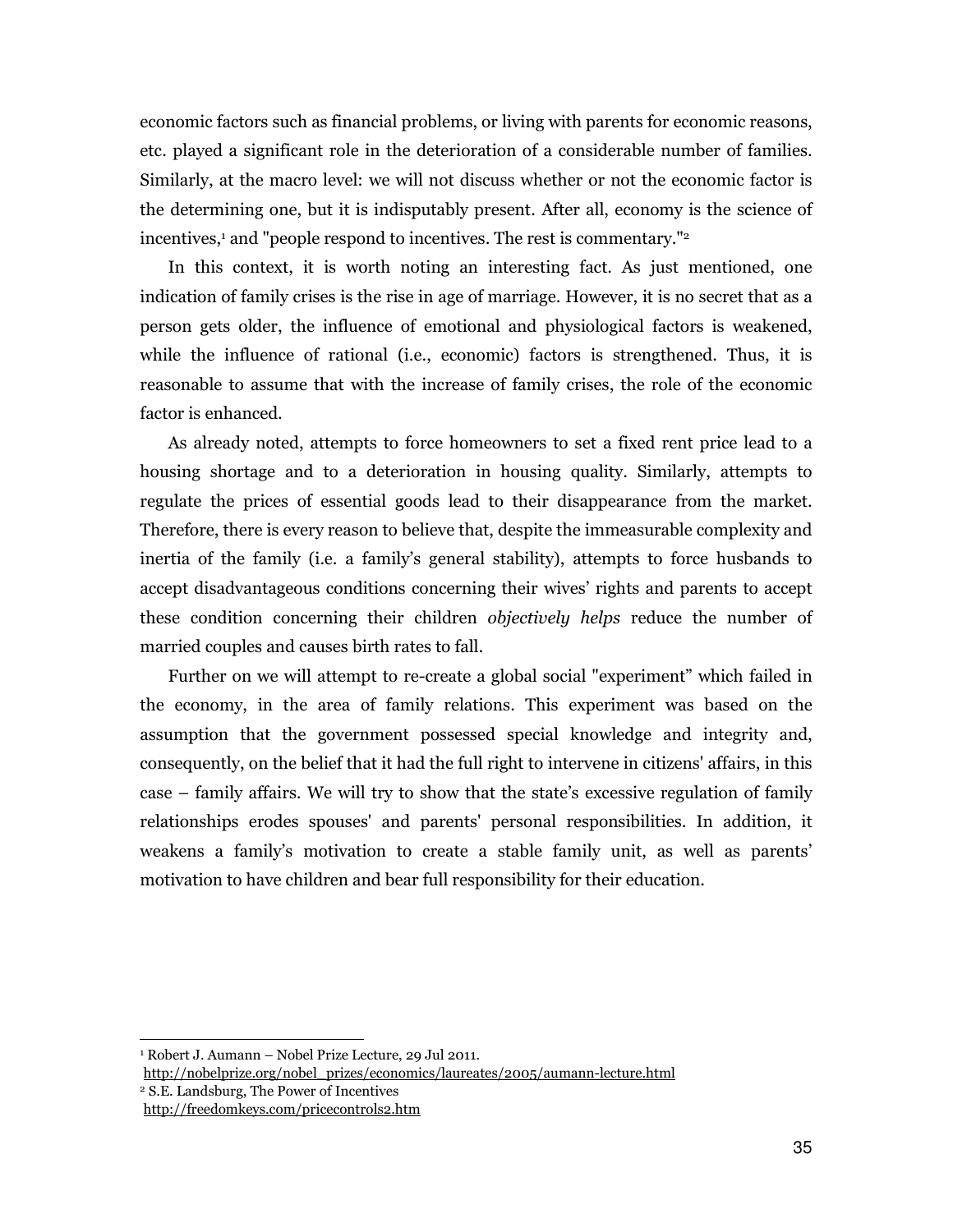# 3. Who Benefits?

American sociological studies can give us an idea of who votes in favor of excessive regulation and who votes against it. In the U.S, the Republican Party traditionally stands for budget cuts and limiting the exercise of government powers, while the Democratic Party is associated with large budget expenditure and more active government intervention in its citizens' private lives. Interest in "inflated" budget expenditures and state rights serve as a natural basis for the union between bureaucrats and leftist politicians.<sup>3</sup> The results of polls conducted by the Gallup service in the United States, 4 provide every reason to believe that the majority of family men who regularly attend church vote against giving excessive powers to the state (including giving the government full authority to protect children from their parents' fictitious crimes). On the other hand, a lonely, secular lady is almost certainly going to vote the other way around, i.e. in favor of such powers, especially if she is a social worker, a police officer, a member of the leftist teachers' union or simply an excessively "observant" neighbor (see the diagram in Fig. 2). The vast majority of U.S. government employees living in the District of Columbia voted in the same way as this very "observant" lady.<sup>5</sup> This statistic shows on which side the apparatus of the executive power lies and in which direction it tends to push the situation.

 3 In Israel the left-right classification is primarily associated with the position of the dove-hawk in the Arab-Israeli conflict; nevertheless, there is a strong correlation between "leftism" in domestic policy and "leftism" in foreign policy.

<sup>4</sup> http://www.gallup.com/poll/112132/Election-Polls-Vote-Groups-2008.aspx

<sup>5</sup> http://clerk.house.gov/member\_info/electioninfo/index.aspx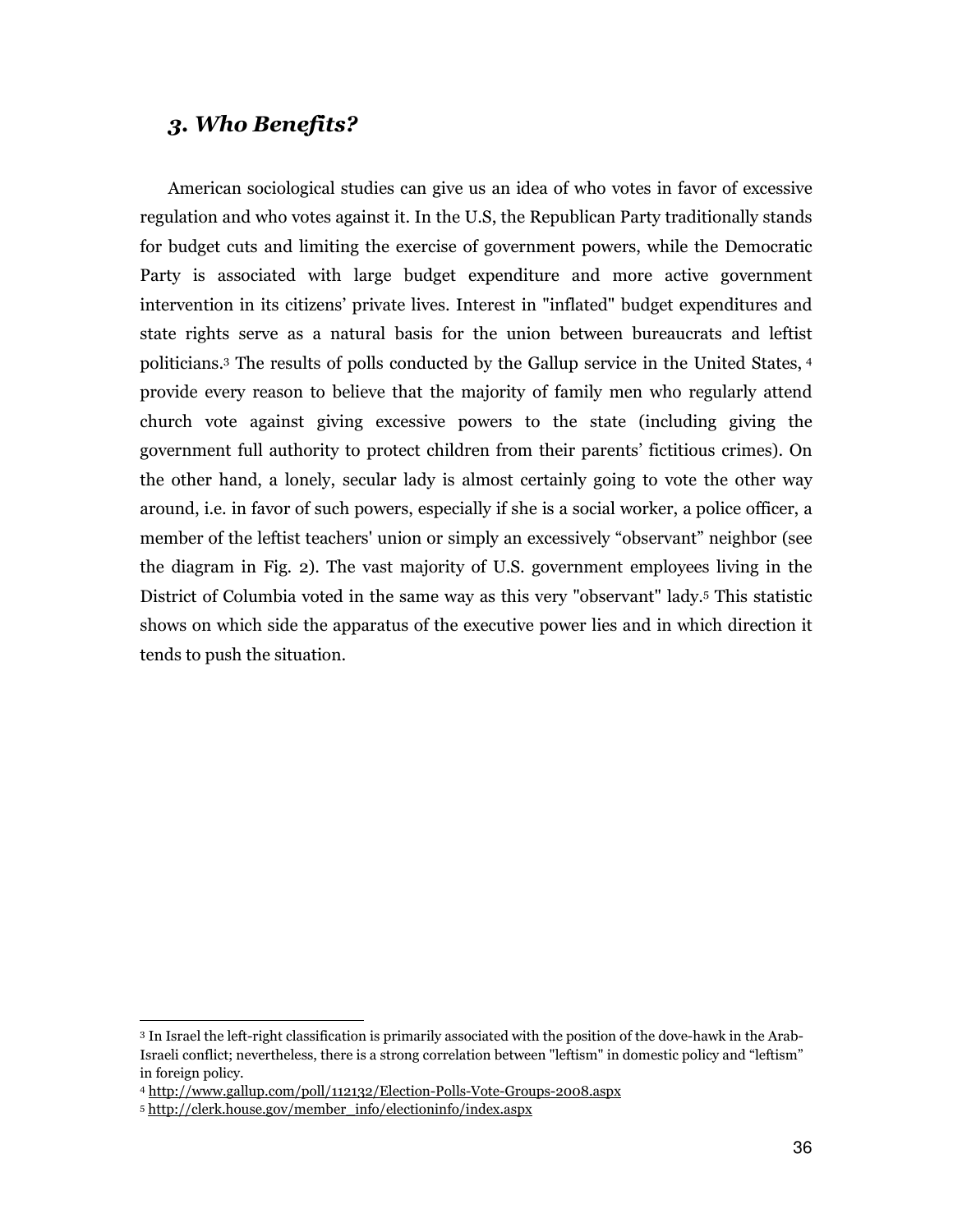

Figure 2: Left: Results of women's U.S. presidential election. The Republican candidate (Bush and McCain), who spoke for limiting government powers, received the majority of votes from married women. Right: Results of voting in the elections for District of Colombia's Senate, where the majority of citizens work as government officials. Not surprisingly, the vast majority of the electorate persistently voted for the Democratic political party, traditionally associated with large budget expenditures and the governments' active intervention into its citizens' private life.

In Israel none of the readers of this article wonder for whom the vast majority of the religious married citizens vote. In a country where political opposition is very strong, temptation to use the club of social services and child-and-wife-protection laws against right-wing religious Jews is very strong. In any case, propagandistic (and obviously demagogic) campaigns to protect women and children in religious families from "violence and abuse" and from being used "for political purposes," are mounted in our country all the time.

An official who strives for growth in his career has an objective interest in increasing the amount of redistributed resources under his authority.<sup>6</sup> In order to attain this goal, it is necessary to keep on challenging the government in new ways. One of these new challenges became the "war" of the state to protect women and children from family violence.

The leftist fight with the family and morality is to a certain extent connected with the general trend of transferring responsibility from the individual to the government where the latter is interested in maximizing resources and control. Maximizing control conflicts with any limitations, the most powerful and stable of which is morality. Morality that is

<sup>6</sup> In economics this is called the "Niskanen Model," named after the American economist William Niskanen. Despite its scientific name, this model just bestows the bureaucrat with all the humane qualities.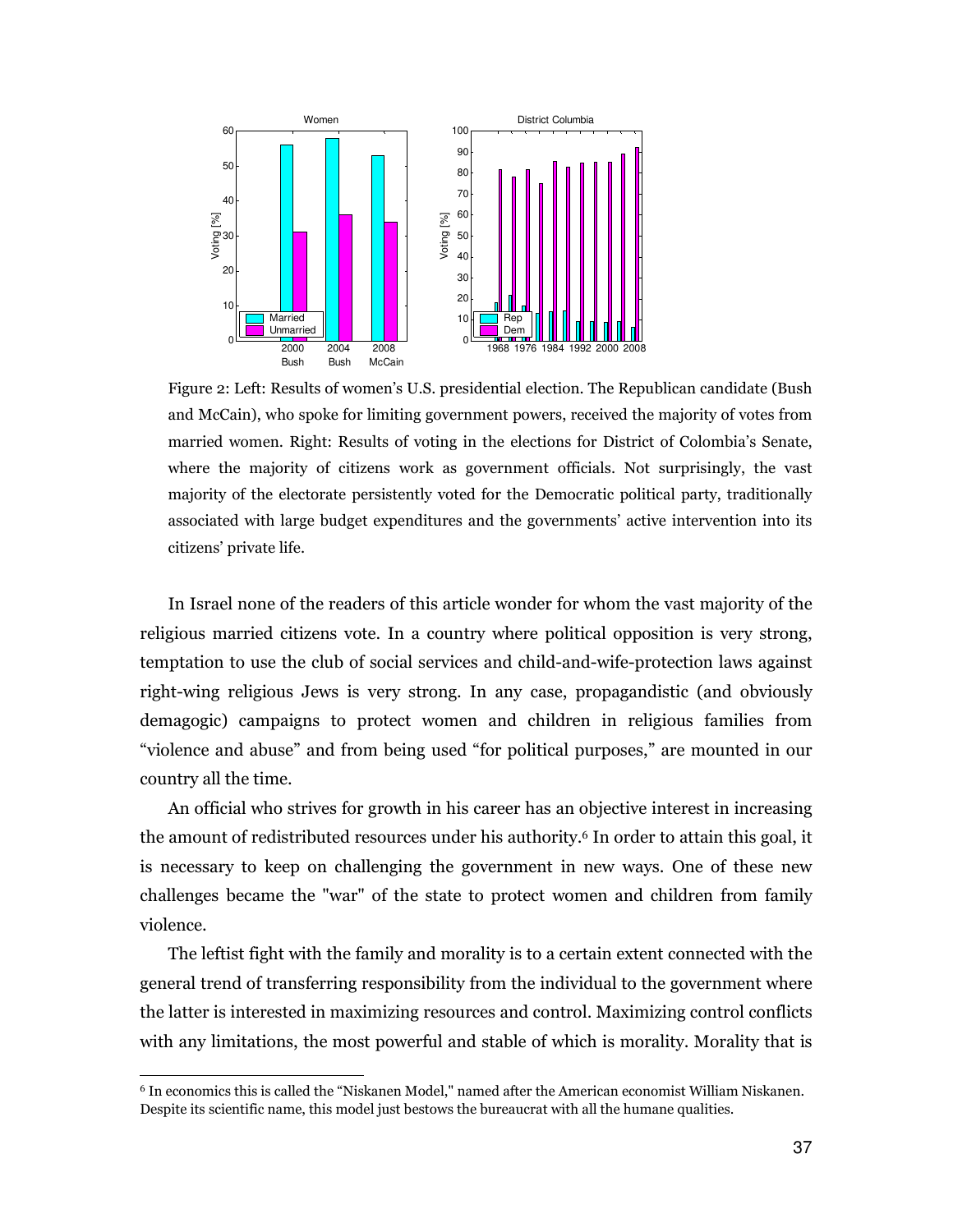instilled and maintained in the family is in itself a major problem for the leftists. Their self-made "political correctness" with its claim to be the new morality cannot compete with eternal values passed on by families throughout the ages. In addition, supporters of the "the big, caring government" do not need a dangerously effective competitor. A normal family socializes the child much better than the modern-day school. It provides a sense of support, not related in any way to the government. When faced with a crisis situation, a normal person from a normal family does not call the staff psychologist in the State Crisis Centre, nor does he run to a social worker or seek welfare. He is supported (but, if need be, is given a shakeup) by those whose loyalty and devotion he is sure of. He overcomes the crisis much sooner and will again stand on his own two feet, without the help of the state. Thus, regardless of the subjective preferences of state officials (many of them undoubtedly are good family members) they are, as a class, objectively interested in weakening the institution of family ties.

Of course, there can be also alternative situation in which the left-totalitarian regime may be interested in a strong, loving family. Namely, in a totalitarian society, the natural love and concern for a spouse and children is used by the regime as a tool for pressuring people. Family members are routinely used as hostages. Children are used for daily control of the parents. But all this is only the next step. To implement this alternative, the modern left would need such a level of control and such massive repressions that they are afraid to even think (or dream) about it. Note that in the Soviet Union, Stalinist "care" for the family was substituted by complete lawlessness in the 1920s, when it was possible to get married and divorced twice in the same day. In light of using the family as an instrument of coercion and surveillance, it is not accidental that the beginning of this "concern" coincided with the liquidation of the New Economic Policy and the first open repressions (Shakhty Trial in 1928 and the Industrial Party Trial in 1930).

# 4. The Traditional Family and the Foundations of the Constitutional System

As we mentioned in the article on legal democracy, ideas about inalienable human rights to life, liberty and property and notions regarding limiting any power came from the Bible. While the importance of the above mentioned principles for the functioning of the constitutional system seems to be undisputed, the commandment "Do not commit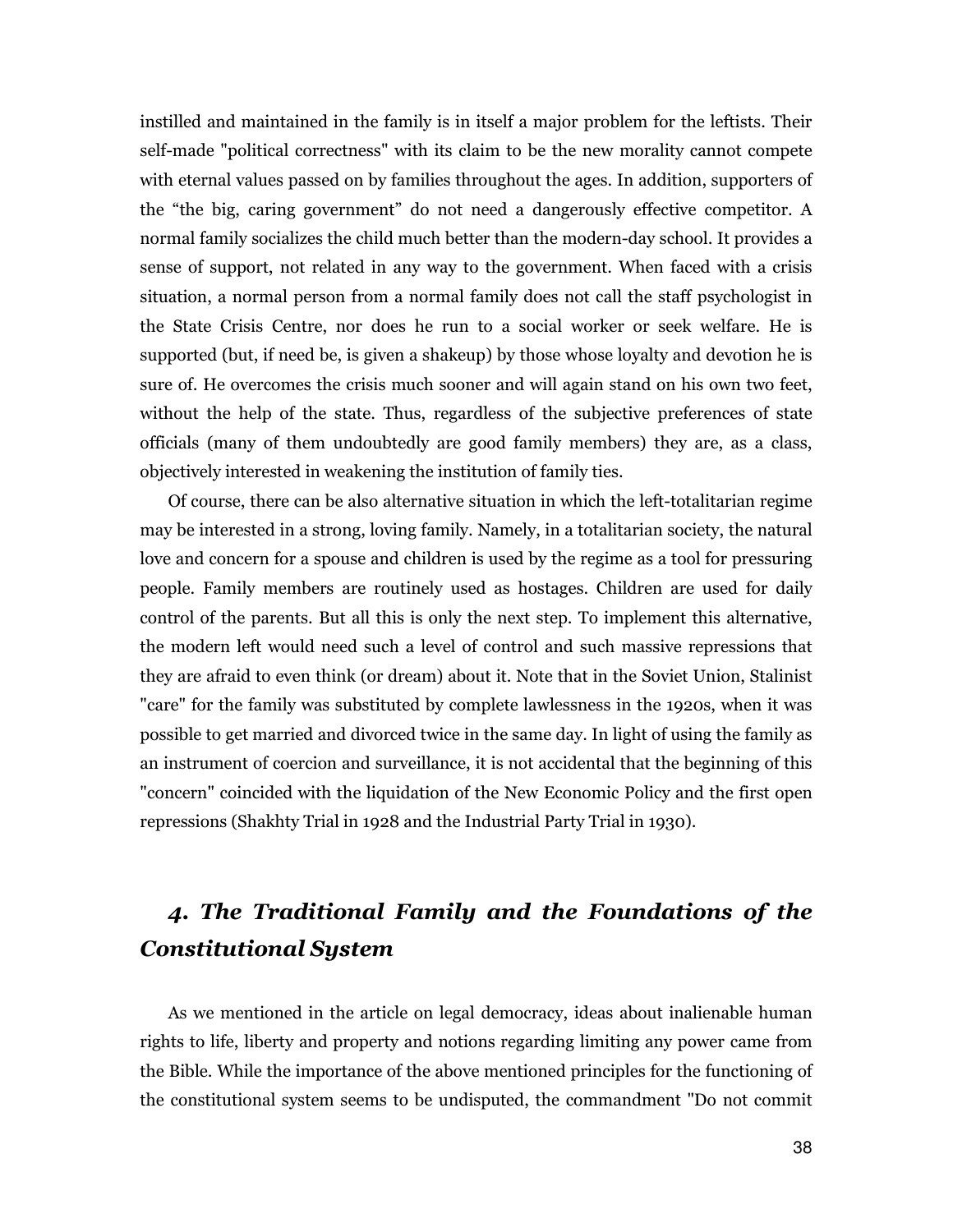adultery" and the related moral fundamental values of the Sinai Revelation might not be so obvious to everyone. Nevertheless, the traditional family that bases itself on these moral values has facilitated in the past and continues to facilitate today, workforce production as well as cultivating a sense of trust at the micro level. For example, most businesses start as family businesses. Even in countries hit by the family crisis (e.g. Russia), the practice of registering assets in the wife's name is well-known and widespread. In this sense, the family supports and transfers basic standards of morality and fundamental interpersonal and economic skills to the next generation. In doing so, it affects the outside world on the macro level - for example, the family facilitates the acceptance of legislation as this is in line with the basics of morality and common sense. Thus, it is the family that creates the foundations for a society based on law and morality (Rule of Law), encourages cooperation, supports the market economy, and consequently, facilitates economic growth.

The family as a free union of free members (i.e. of independent and responsible individuals) is a historically recent and, until the last few centuries, rare phenomenon (remember the right of the first night). For a family institution to emerge and continue existing, the non-interference of the state in family relations in general, and in the relationship between a man and a woman specifically are required as in free economic activity (civic responsibility and the protection of life, liberty, dignity and property of citizens). Such a family for many centuries was a striking exception to the pagan rule: the strongest received all of the very best, including land, cattle, gold, and the most beautiful women. He got it simply because he was the strongest, and the lives and freedom of everyone were under his control. Precisely for this reason, for example, the biblical beauty Sarah had been the subject of claims by the kings who were confident of their right to her, the right of the strongest man to the most beautiful woman. Only the direct intervention of the One whose power is far superior to the power of all kings of all times and nations, provided an exception to the rule. The most beautiful woman went to the most worthy man, in the opinion of the Creator. This intervention occurred to a large extent precisely because Abraham and Sarah, being independent responsible individuals, were convinced of their rights to be married to each other and had "a firm reliance on the protection of divine Providence."<sup>7</sup> This confidence stood in direct contrast to the vast majority of their contemporaries in Egypt and Gaza, who were sure this woman befits

<sup>7</sup> See the US Declaration of Independence.

http://www.archives.gov/exhibits/charters/declaration\_transcript.html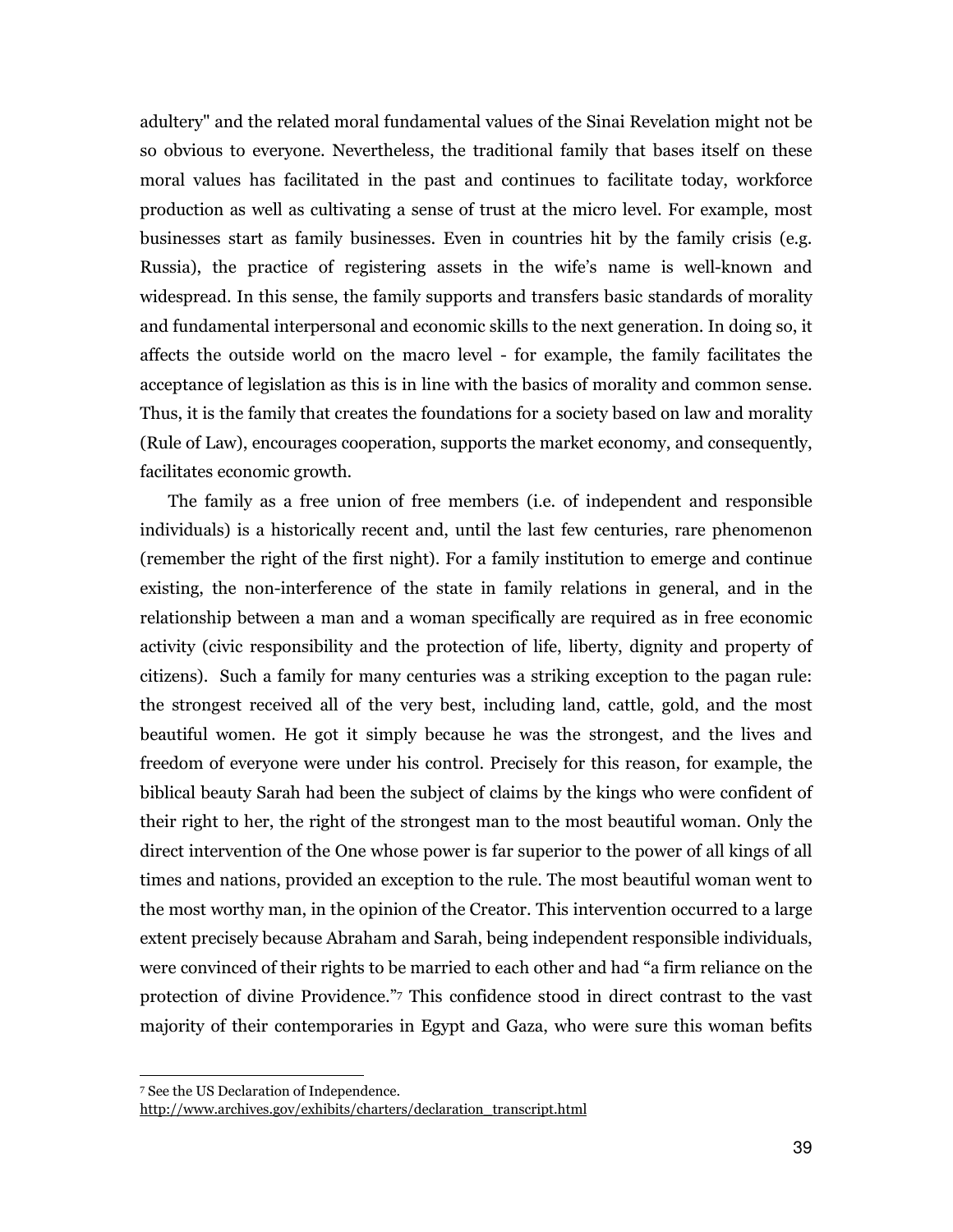only the king and not Abraham, and certainly not them, who were merely toys in the hands of the king, and not subjects of the Creator.

A family is a union of free people. However, if you understand equality as complete symmetry (rather than equality before the law), then freedom does not only mean equality, but strictly speaking, it means the exact opposite. Due to even purely biological differences, the family cannot be a "symmetrical contract."8 Having this mind, the authors' problem with the current feminist trend is not that the rights of spouses are asymmetrical, but that this trend contradicts a reliable, tested morality, and precisely for this reason, this trend is unjust. As will be shown further on, the feminist model of asymmetry is not only ineffective, but it undermines families' incentives to cooperate and to work together efficiently, it threatens property rights and even society's very existence. On the other hand, families of biblical patriarchs are examples of asymmetric marriage, where each spouse had great responsibilities, but neither of them aspired to equality of rights and responsibilities. Accordingly, the responsibility in these biblical narratives falls completely on the shoulders of the patriarchs, the heads of the families.<sup>9</sup>

When speaking about the patriarchal family of the Old Testament, we cannot ignore the issue of polygamy. In modern Western society, polygamy is seen as a barbaric anachronism, but we would like to question this approach. It is true that those societies that practice polygamy today can hardly be called the epitome of lawfulness and protection of individual rights. On the other hand, one cannot ignore the fact that more women want to get married than men (at least in Israel).<sup>10</sup> Thus, the "superfluous" women have only two ways to get married, and in both cases they would have to be second wives: either they would live together with their husband's first wife (polygamy) or they would marry their husbands after his divorce (as is the case nowadays). In the case of polygamy, the second wife has a much broader choice of potential spouses: she can become the only wife of an irresponsible and lazy man or a second wife of a

<sup>8</sup> Ardent atheist feminists are not outraged by the fact that fathers who raise their children after a divorce almost never receive child support from their former spouse. Thus, all or nearly all of them implicitly agree with the inequality: the man has to work "in the sweat of his brow", just like a woman has to give birth in pain (remember the curses of Adam and Eve).

<sup>9</sup> Thus, in a biblical episode especially liked by the anti-religious propaganda, Rebecca, Isaac's wife, defends her son Jacob's interests because she (and not her husband) received a prophecy that only one of her two sons (and it is clear which one) must continue her husband's mission. However, it does not occur to her to bless Jacob HERSELF because she understands that this is exclusively the prerogative of the husband, who represents the ENTIRE family before God, and who is able to give out blessings as well as curses. <sup>10</sup> This well-known fact contradicts in a certain sense with simple intuition, because until the age of 35-40,

the total number of women is less than the total number of men; only after 40 does it then become more (since women enjoy a longer life expectancy than men). We will not analyze this phenomenon here. A partial explanation is provided below in Section 6.2.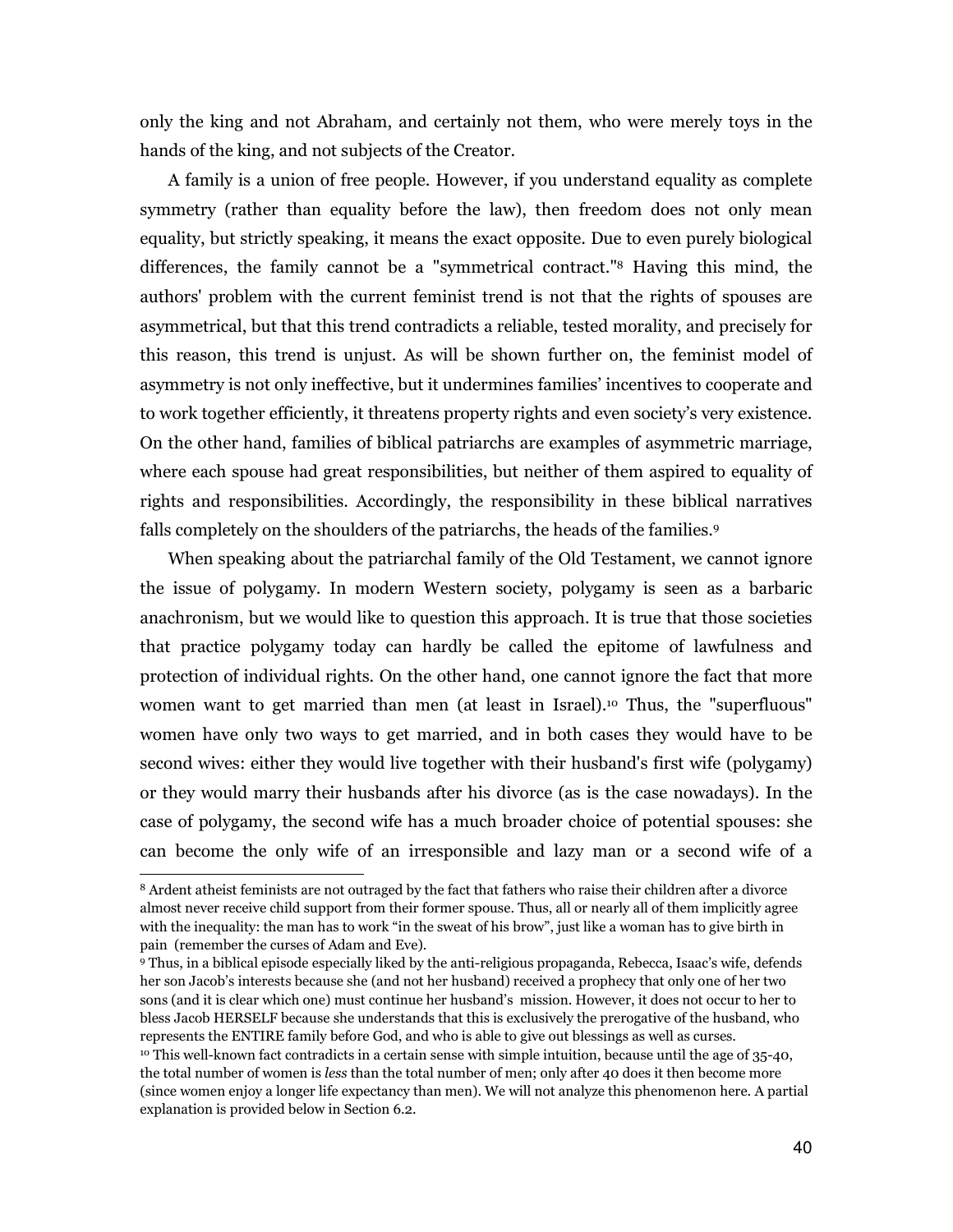responsible and hardworking man. From an economic point of view, it is also reasonable to assume that allowing polygamy will prevent part of those divorces that are initiated by husbands. A more detailed analysis of this problem, including its moral and ethical side, is beyond the scope of this article (although polygamy does not seem to be such a complex issue considering the current mayhem). However, it is important to note that in modern Israel a number of Orthodox rabbis (for example, Rabbi Dov Stein and others) advocate the return of polygamy.<sup>11</sup>

# 5. Consequences of the Sexual Revolution

The quality of family relationships can widely vary. This is obvious to anyone who has even a minimal amount of life experience (even to a modern scholar who believes in the equality between the natural form of private life (i.e. the traditional two-parent family) and the perverted forms (i.e. those discussed above). It is extremely difficult to quantitatively measure its quality but it is possible to make a general assessment on a "better-worse" scale.

Consider for example a "high quality" family, which today seems like "a rare commodity" to many. This kind of family is based on mutual love between the spouses, as well as a willingness on both sides to invest energy and resources in the children's' education.

Another important factor in a successful family is mutual respect between the spouses. In other words, to assess the reliability of one's spouse, one should check their willingness to accept, support or at least take into account the views of his/her partner. He/she should be ready to pay additional expenses to achieve compromise. Love and respect bring about a very high level of confidence and functionality in such a family.

Let us now consider a family with one small but widespread problem, i.e. both spouses' extensive premarital sexual experience. This causes each partner to reasonably suspect that he/she is a permanent object of comparison, not necessarily in their favor. It is even reasonable and acceptable to assume that the spouse's habit of changing partners has not been completely discarded. In addition this assumption (or perhaps the anticipation) does not increase the spouses' esteem of each other. Estimates of expected risks are significantly heightened, while the level of mutual respect and trust is lowered.

<sup>11</sup> http://www.JewishPolygamy.blogspot.com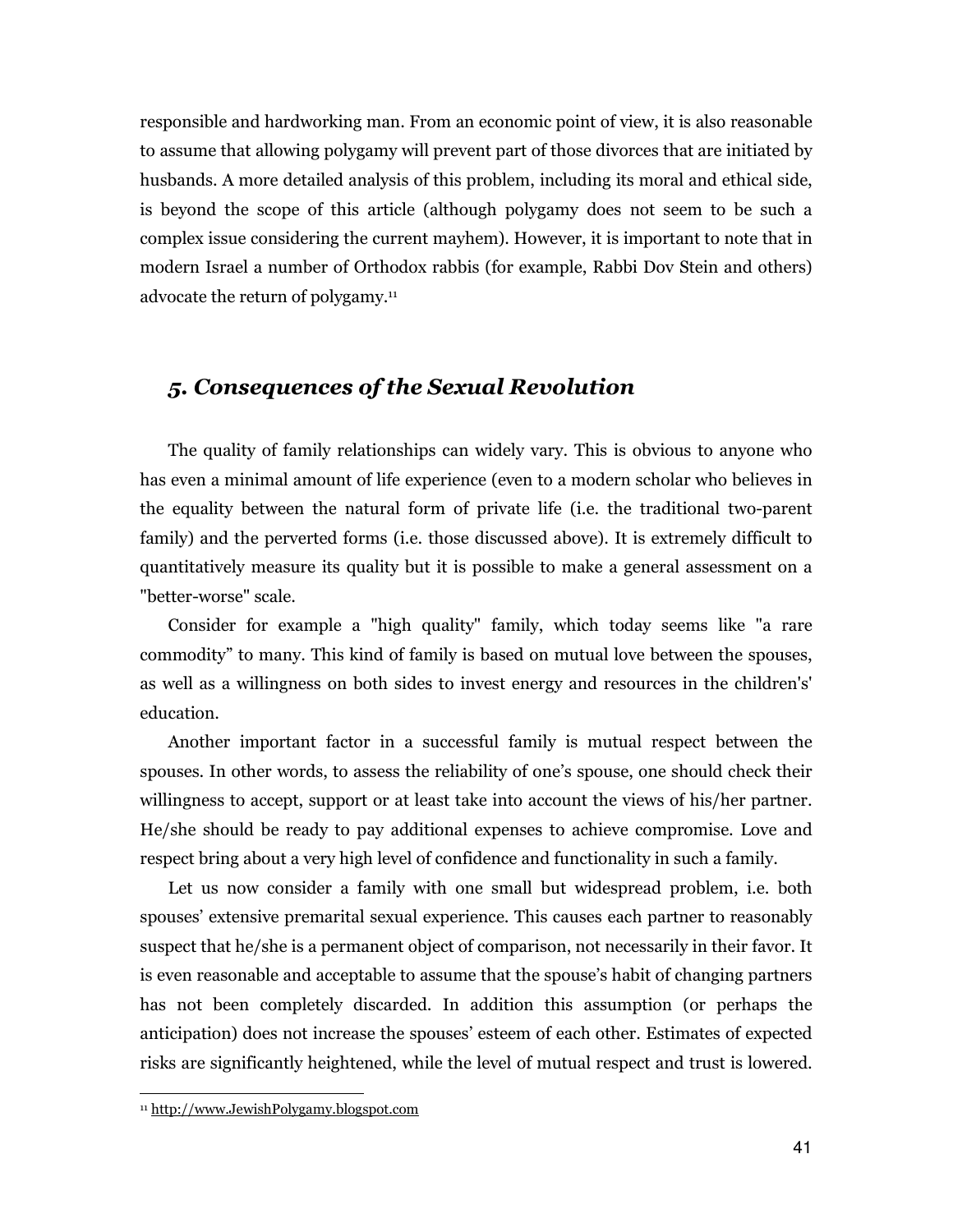This family's stability will therefore be shaky. Researchers from the University of Iowa (USA) have shown in a special sociological national study that was conducted on women who were married at least once, that the risk of divorce is significantly higher in women with an early "sexual debut".<sup>12</sup>

In a case where adultery on either side was proven, the family (and even a positive attitude to some degree) can be maintained in the future. However, it is hardly possible to retain trust and respect for each other on any level. If the adulterer is the wife, the situation becomes even more complicated because the fatherhood of the children is in question (especially if genetic paternity testing is prohibited by law, as in modern Germany).13 Mutual trust is therefore disastrously undermined.

In most families where the identity of the father is uncertain, where there is hostility between the spouses, or where the father figure is simply missing, the child's experience is a negative one. Therefore, no moral standards or supportive behavior exist in these families. The fact that there is an increased risk of a family collapsing where one of the spouses grew up with a single parent has long been well known. In recent decades, this fact is considered to be insignificant for reasons connected with political correctness (because this fact undermines the axiom that a single-parent family can also be normal). However, today there are studies that confirm the obvious. Thus, according to Dutch researchers, parents' divorcing increases the likelihood of their children getting divorced by 27%.14 There is every reason not to consider this data overestimated: in Holland, for example, doubts regarding the benefits of a fatherless family are, to say the least, not welcomed in the academic community of left extremists. Consequently, the fact that these results were published suggests that they are extremely well based. Similarly dozens of former charges of Russian orphanages left their families and children only a short time after marriage. They calmly refer to their parents as personages who lacked any moral obligation towards them.<sup>15</sup>

 $12$  A. Paik et al. Adolescent Sexuality and the Risk of Marital Dissolution. J. Marriage and Family 73 (2011) 472–485.

<sup>&</sup>lt;sup>13</sup> Yanovskiy K., Cherny D., Rusakova E. et al., *Crisis of the Family Institution in the Post-Industrial Society:* Analysis of Causes and ways for overcoming (in Russian), Moscow : IET № 112, 2008., pp. 45-46, 76-77. ISBN 978-5-93255-246-9 http://www.iep.ru/files/text/working\_papers/112.pdf

<sup>14</sup> M. Kalmijn, P.M. de Graaf & A.R. Poortman. "Interactions between cultural and economic determinants of divorce in The Netherlands." J. Marriage and Family 66 (2004) 75-89.

<sup>15</sup> S. M. Kulyanov, president of the "Priyut Detstva" Orphange. Interview given to M.Yanovsky, February 10th, 2007, not published.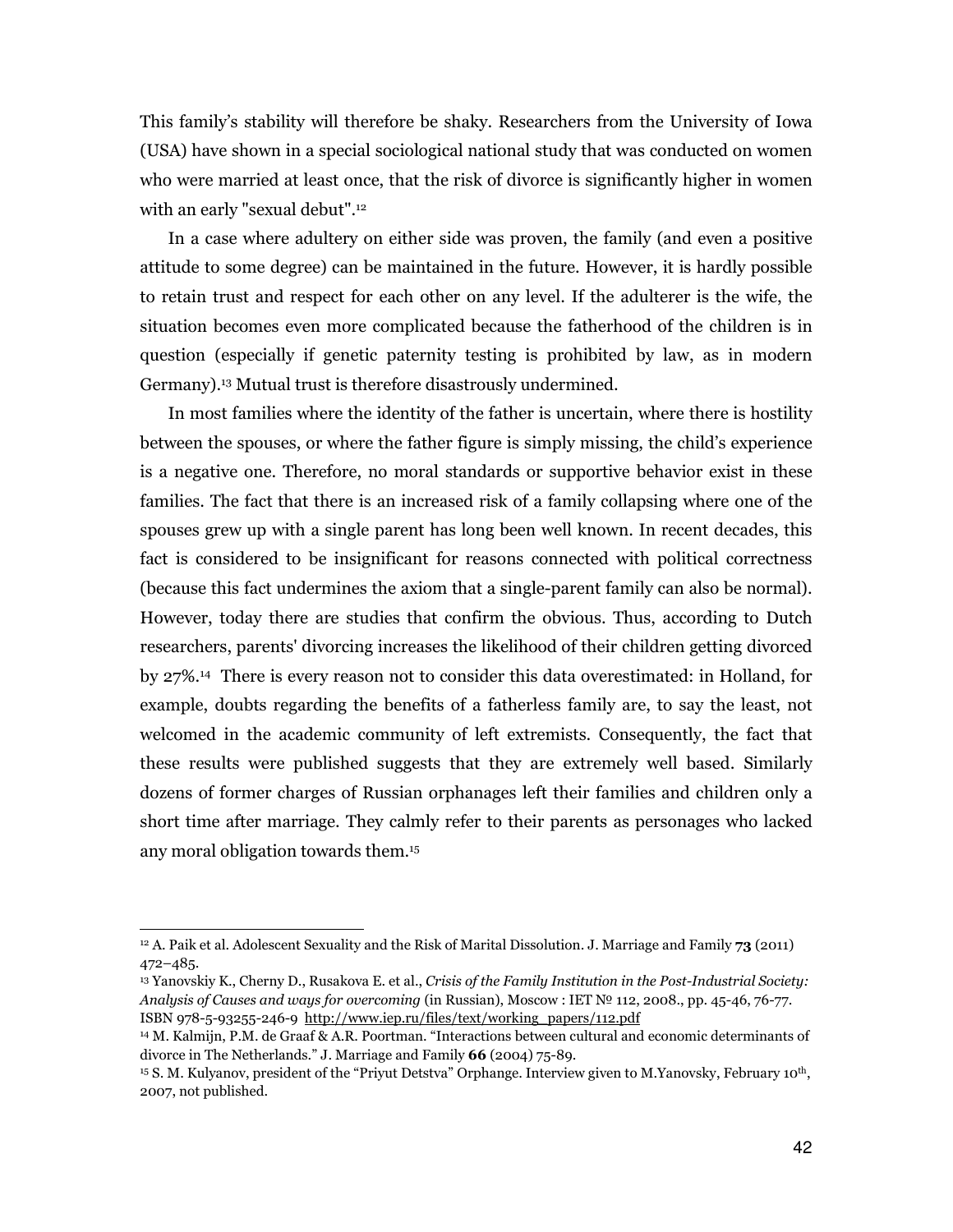# 6. The State's Attempts to Solve Social Problems

### 6.1 A Bit of History: The 19th Century

Rapid urbanization in the mid-to late 19th century was already leading to the family crisis (nowadays a bit forgotten), with many features we recognize today: the decline of morals, weakening of family ties, abandonment of elderly parents, etc. Then, the crisis arose in families that were feeble in all respects. They were so morally weak that when they were separated from the usual public control (i.e. neighbors and religious community), they became rapidly and visibly demoralized: the problem of poverty, according to the social scientists of that time, could be explained to a great degree by drunkenness, gambling and spending money on prostitution.

Journalists and social scientists had already advocated the need for adopting national measures to address private problems. Those who subsequently began running social protection programs naturally became very fond of this idea.

The first step was the introduction of pensions (given that children in troubled families did not always rush to help their elderly parents). Although in most families children continued to take care of their parents, European governments (first Germany, then France and Britain) began implementing a program which today is pompously called by modern leftist as "social solidarity". In other words, the younger, employable generation, by paying more taxes, shows a forced solidarity with the senior, non-employable generation.

Milton Friedman, a leading economist of the 20<sup>th</sup> century, wrote:

"... Such a transfer has occurred throughout history—the young supporting their parents, or other relatives, in old age.16 Indeed, in many poor countries with high infant death rates... the desire to assure oneself of progeny who can provide support in old age is a major reason for high birth rates and large families... Moral responsibility is an individual matter, not a social matter. Children helped their parents out of love or duty. They now contribute to the support of someone else's parents out of compulsion and fear. The earlier

 $\overline{a}$ 

<sup>16</sup> Note that the voluntary reallocation of resources from children to elderly parents characterizes a civilized society. During the "golden age" of the primitive freedom, children often killed their parents in order not to feed them. Eskimos' practice of leaving the elderly to die of hunger and cold during tribe migrations existed until very recently. See, for example. The Russian Universal Encyclopedia, Brockgaus and Efron, "Killing the Elderly and Children." (in Russian)

http://gatchina3000.ru/brockhaus-and-efron-encyclopedic-dictionary/103/103830.htm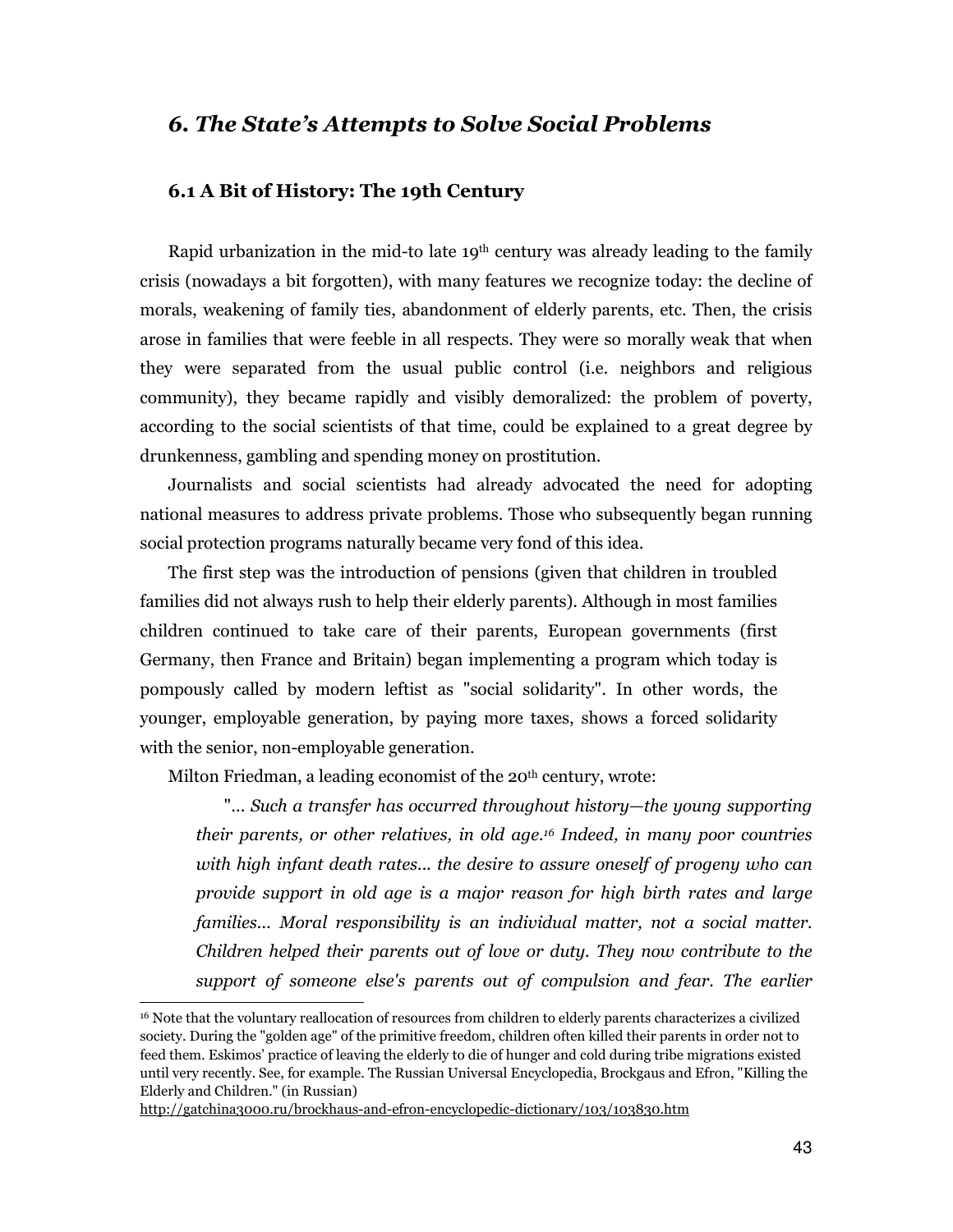transfers strengthened the bonds of the family; the compulsory transfers weaken them."<sup>17</sup>

Thus, a step toward undermining the incentives for giving birth has been made over a hundred years ago.

### 6.2 More History: The 20th Century

Analysis shows<sup>18</sup> that in most industrialized countries, the end of the 1960's - mid 1970's became a period of state expansion in the sphere of family law as well as years of increased negative socio-demographic trends (such as fertility decline and increase in the proportion of broken marriages.) This coincidence raises the question about whether there is a connection between the new rules regulating family life and the latest waves of fertility decline and increasing instability of family ties. We will discuss briefly the impact of three areas of public policy on family and fertility: the protection of women's rights during divorce, protection of women and children from domestic violence and benefits for children.

### 6.2.1. Protecting the Rights of Women on Divorce

As noted above, economic factors also affect family relationships. Therefore, when a man is forced to accept financial obligations fixed by the state, he is offered the role of a "second class parent" instead of the traditional role of head of the family; his natural reaction in many cases is to avoid getting married altogether. Indeed, the benefit of having a lawful wife and children (someday to become heirs) is artificially devalued by the State (first and foremost by forced pension plans). The price one has to pay in case of an unsuccessful attempt to start a family remains high.19 The state has done almost everything to enable any woman to take away their children from her ex-husband and obligate him to pay child support (this "law enforcement" practice actually incites a wife against her husband, assuring her support in any future conflict). Since very few men get married in a state of euphoria (i.e. they think about their monetary obligations in the

 $\overline{a}$ <sup>17</sup> M. Friedman and R. Friedman. Free to Choose, 1980.

http://www.vietnamica.net/op/wp-content/uploads/2010/09/Free\_To\_Choose\_Friedman.pdf

 $18$  K. Yanovskiy et al., Crisis of the Family Institution in the Post-Industrial Society (Ref. 13) Ch. 3. <sup>19</sup> The probability of divorce is about 33% in Israel and 50-60% in other developed countries with similar legal systems.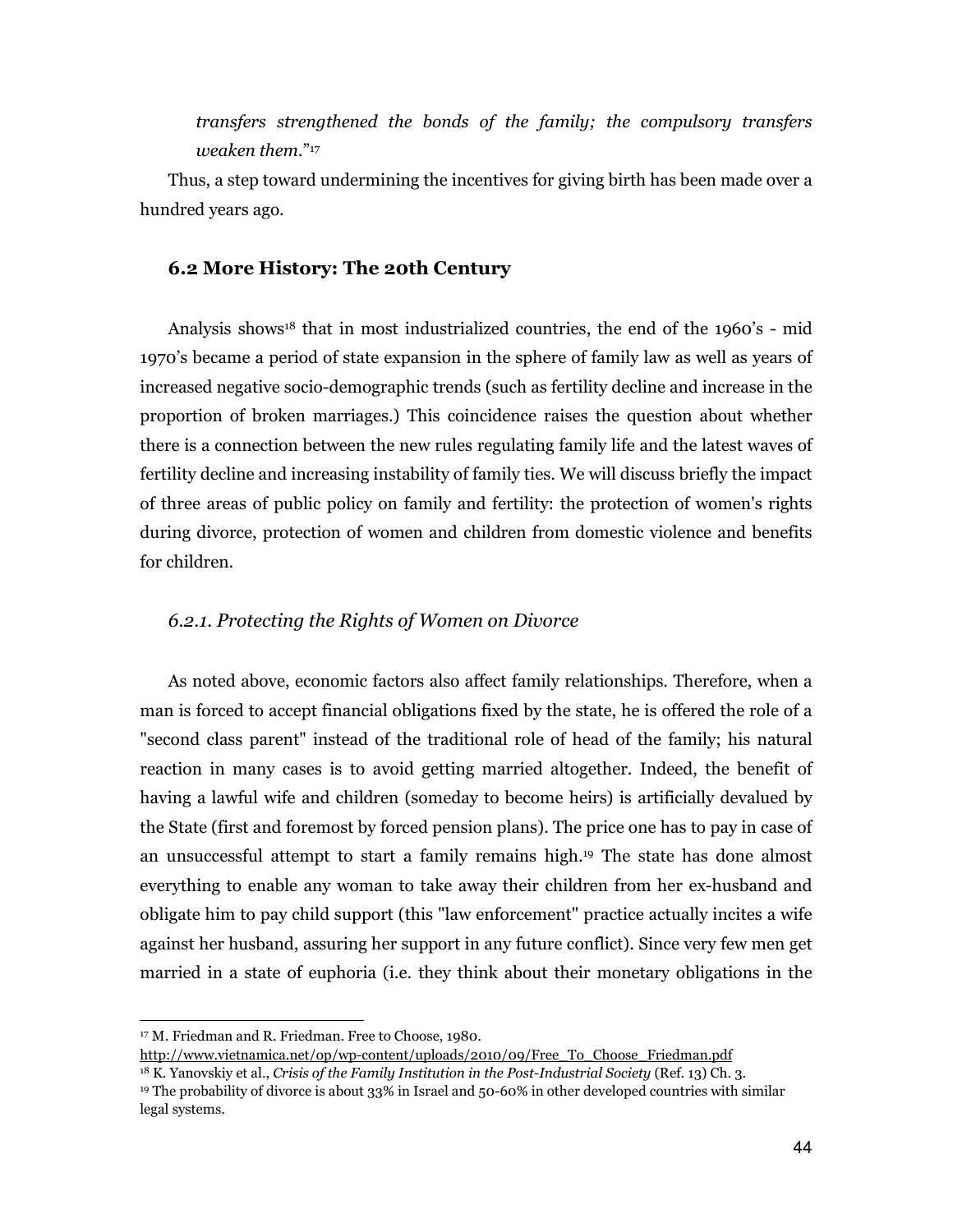event of divorce), they avoid getting married altogether, which causes more and more women to remain single.

#### 6.2.2. Protecting Women and Children from Domestic Violence

The government's fight to protect children from family violence, as it were, coupled with inciting children against their parents (including classes in which children are taught in what situations and how to inform on parents to the police), create strong incentives against child-bearing. It is no accident that in the U.S. there is a significant correlation between an increase in the number of government "child protectors" and reduced fertility.<sup>20</sup> In this respect, the presumption of innocence principle, which was never formally repealed, is virtually ignored (as in cases of sexual harassment and rape). The explanation given is that if we assume presumption of innocence in these kinds of cases, it would be impossible to really prove anything. The fact that the judicial system objectively should not be involved with this case is ignored, because the woman and the child must be "protected" and the end justifies any means. Law enforcement agencies tend to interpret any use of parental force as violence; the difference between spanking and brutal beating is blurred. Although this is simply awful, children, objectively, can unwillingly instigate criminal persecution against their parents. Sometimes it is enough for a child to blurt out to a friend (even if he just said it just for the sake of a witticism) that his parents "taught him a lesson" for the parents to be thrown into the bullpen. As part of the fight against domestic violence, mutual denunciations are also encouraged. As one police investigator said in a private conversation, according to the accepted interpretation of the law in Israel, a person must inform the police or a social service about any (!) child's cry heard from the neighbor's window. Thank God, this Kafkian norm is far from being actually practiced but one still has to be wary of the neighbors.

It is also important to note that concerning the protection of children's rights rhetoric, we are in fact talking about nationalizing them (the idea, is by no means new: it was proposed by Plato). For example, the European Court of Human Rights ruled that the state has priority over parents in determining what is good for the child's education.<sup>21</sup> As we have already mentioned, full nationalization is a long way off but the trend is already frightening.

<sup>20</sup> К. Yanovskiy et al., Crisis of the Family institution in the Post-Industrial Society (Ref. 13) pp. 58-62.

<sup>21</sup> Application no. 35504/03 by Fritz Konrad and others against Germany, 11 September 2006.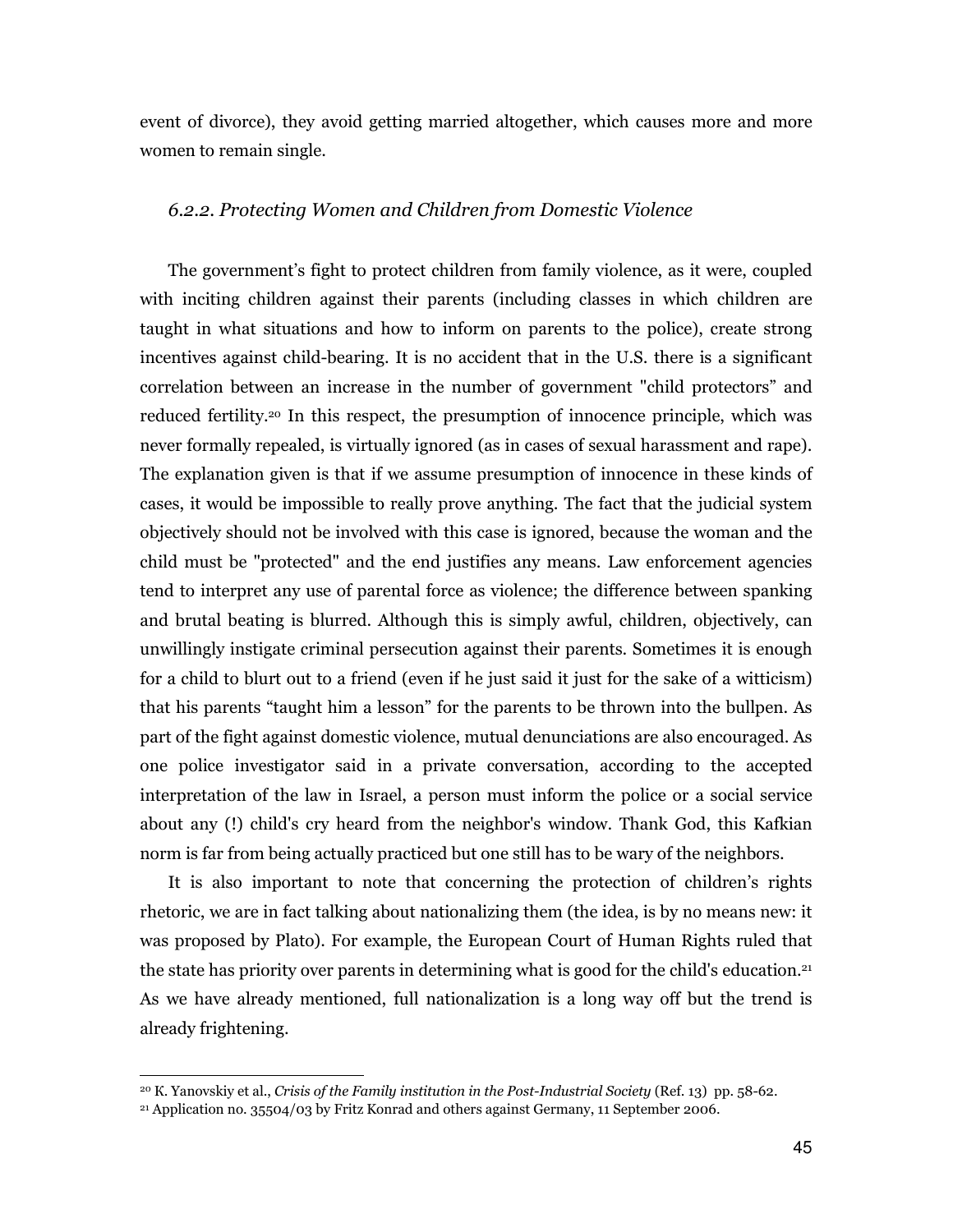### 6.2.3. Benefits for children

In the past fifty years, numerous attempts to stimulate the birth rate by providing child benefits have failed. In single-parent families, children are often simply not born. Benefits and allowances for a single woman partly compensate the lack of male support; however, it is not enough for her to decide to give birth to a second or third child without a husband. This is possible, as a general rule, only in an intact family. Therefore, only a solid majority of stable two-parent families stimulates a natural population growth.

Benefits created a new "business" in those families which can hardly be called part of the loyal, law-abiding population. Simple examples demonstrate that the benefits (for example benefits allotted by the United Nations and the Israeli government) can very effectively increase the birth rate in the poor, lower echelons of the population that do not invest effort and resources in the development of their children.22 In such circumstances, procreation becomes a profitable business, because it allows parents to live by appropriating most of the funds intended for their children.

It is obvious that in families where the parents are seriously involved in their children's lives (through parenting, education and medical treatment), no reasonable amount of benefits will be able to compensate for the parents' expenses. This means that the decision to give birth or not to give birth depends on cultural, religious and moral motivations. In the above mentioned families, benefits only influence the parents to have children sooner than they otherwise would have had. In other words, this change slows down the population decline rate, but does not change the overall trend.<sup>23</sup>

### 6.3 Israel: The Family in Danger

j

Israel aligns with other countries that are undergoing a "natural" population loss through a common feature: the intrusion of social services and the police into the private life of its citizens under the pretext of child protection. As a result of these intrusions, individual rights and privacy (and the very principle of presumption of innocence) is often grossly ignored by the state, which believes that "the end justified the means."

 $22$  K. Yanovskiy et al. Crisis of the Family Institution in the Post-Industrial Society (Ref. 13), sect. 4.2. <sup>23</sup> See for example studies conducted in Australia. Leonora Risse "Does Maternity Leave Encourage Higher Birth Rates? An Analysis of the Australian Labour Force". http://www.business.curtin.edu.au/files/210risse.pdf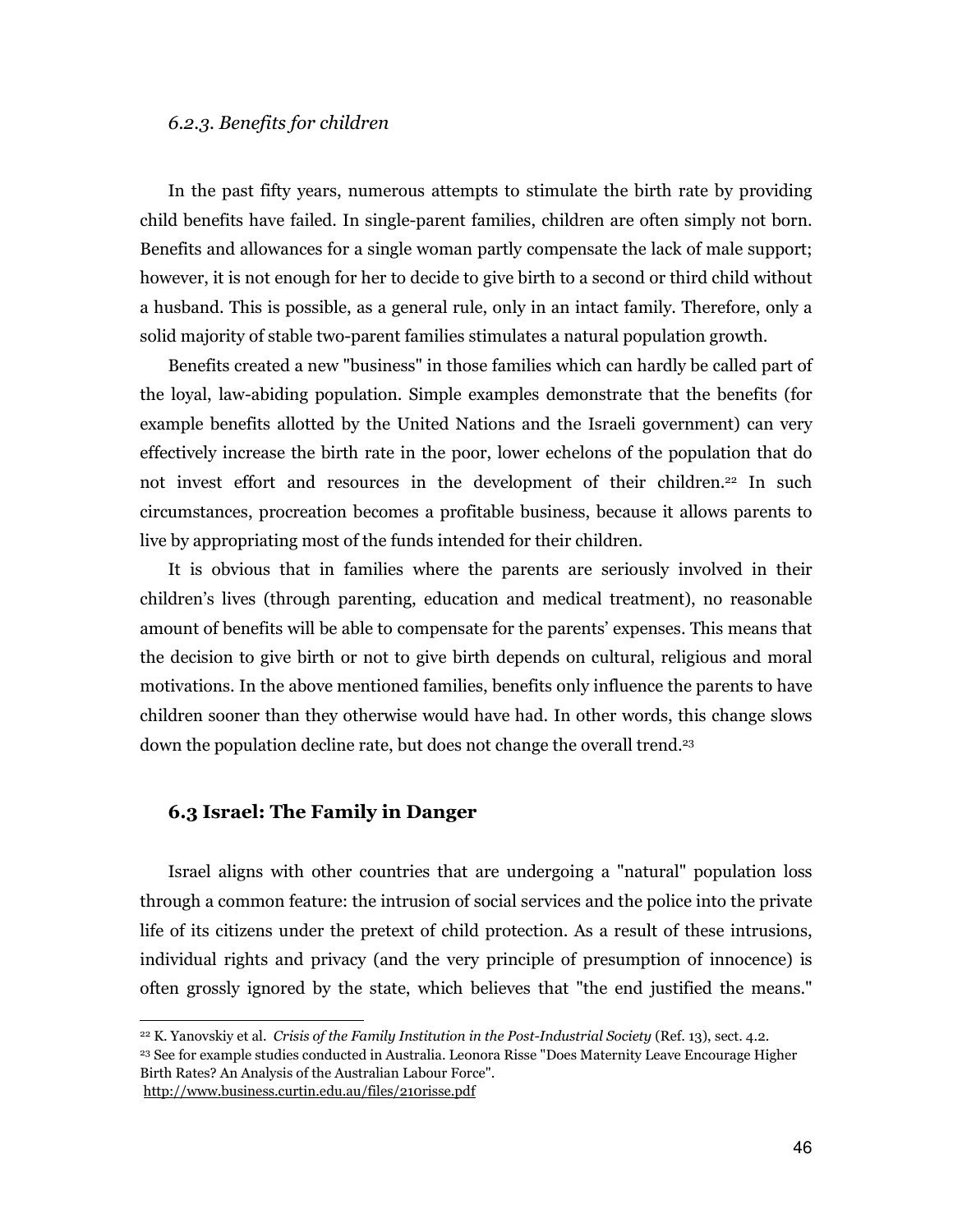In our country, the disease has not yet reached the same level of severity as in European countries and in Russia, where it seems that the population will continue collapsing, even if the policy rapidly changes from being an actual to an ideal one. Israel is one of the few industrialized countries in which the fertility rate, even among the loyal, law-abiding citizens, exceeds the mortality rate. Moreover, in the last ten years, this indicator has even been growing. However, there are a number of signs that forebode a possible break in this positive trend: a rise in the divorce rate, decrease in the proportion of married couples, and "aging" at the time of marriage. Therefore, this is the time to examine the disastrous experience of the "advanced" (in this respect) countries, to stop sliding into an abyss and choose a more sensible route.

# 7. Conclusion: What Can Be Done?

The family crisis has consequences which are not only demographic but economic and political as well. This predicament leads to a blurring of important components of human relationships: people's ability to cooperate in a framework of agreements, economic and political competition, and political compromises. It causes a deficit in the working-age population and, thereby prevents the economy from developing and society from functioning.

To prevent further collapse of the family with all the subsequent consequences, we need to take responsibility for our own families. More specifically, we must:

- prohibit the government from interfering in our domestic affairs, except in classical criminal or civil law cases;
- transfer social services into the third sector (charitable non-governmental organizations) and private sector.

If these changes are made, children will no longer be a risk factor for parents. Spouses' incentives will change in both high income and low income families. While incentives for cooperation will increase, the hostile, "fight to the last" attitude will weaken. Women will no longer have the opportunity of robbing their husbands, taking away his children and using them to blackmail him, and will treat their spouses with respect. Equal rights for children will provide additional incentives to avoid divorce because in the event of divorce, each parent will to an equal degree have to ask the